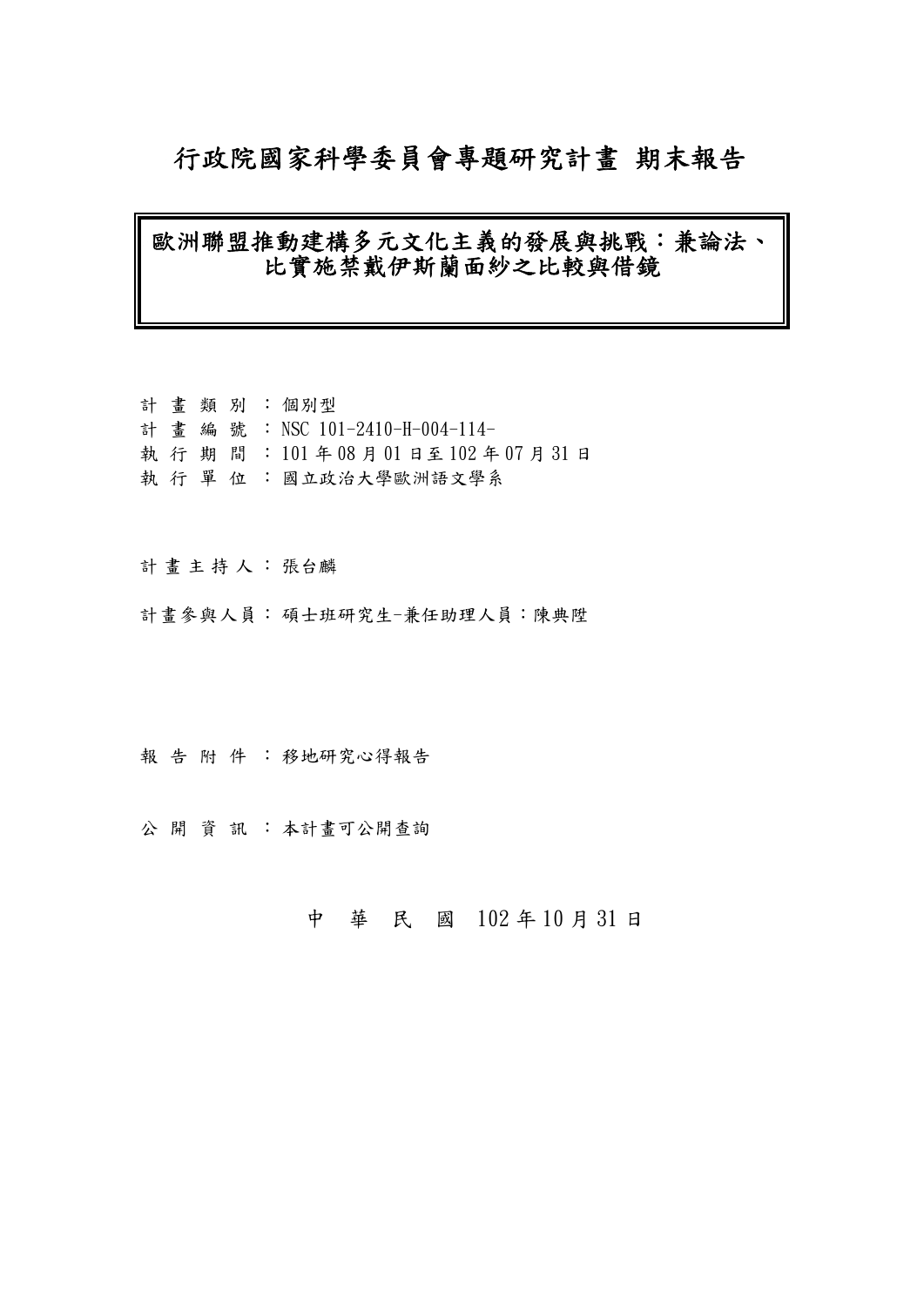中 文 摘 要 : 歐洲聯盟統合的發展過程之初雖然是以經濟和安全等議題為 優先,但對文化的領域也提出了一些理想與目標。歐洲共同 體條約第 151 條就揭示了應致力於發展會員國的文化以及維 護並促進文化的多樣性。2007 年 5 月 10 日歐盟執委會提出 了「全球化下的歐盟文化計畫」並勾勒出未來文化政策的策 略與重點。2007 年 12 月 14 的歐盟布魯塞爾高峰會議的結論 報告中再度強調推動文化政策與提升競爭力的決心 2009 年的 里斯本條約架構下「歐洲聯盟基礎條約」第2條揭示,歐盟 認同社會中多元化、非歧視、寬容、公正、團結和男女平等 的價值為會員國所共有。此外,「歐洲聯盟運作條約」第 167 條也強調了,在尊重會員國和區域多元性並發展共同文 化遺產的基礎上促進會員國的文化繁榮。2010 年 12 月 2 日 歐盟部長理事會更進一步確立一項「2011-2014 年文化推動 綱領」;2011 年 7 月又提出了「歐盟外籍移民融合計畫」。 由這些法理依據和發展過程可以看出歐盟長期在推動文化多 元與融合政策上的努力。

> 不過,隨著 2010 年 10 月 16 日、2011 年 2 月 5 日以及 2 月 11 日德國總理梅克爾(Angela Merkel)、英國首相柯麥隆 (David Cameron)、以及法國總統薩柯吉(Nicola Sarkozy)三位陸續發表對歐洲實施的多元文化主義面臨失敗 的言論、2011 年 4 月間法國和比利時相繼通過立法禁止伊斯 蘭教婦女在公共場所穿戴罩頭面紗、以及 8 月和 12 月間挪威 及比利時青年陸續犯下恐怖爆炸及集體殺戮等事件發展所引 發出人權和宗教自由的爭辯,因而導致歐洲聯盟及其會員國 在推動多元文化主義的理念與實踐上遭遇到許多衝擊和挑 戰。就台灣而言,基於民主化、自由化與國際化的發展以及 日益增加的新移民與文化,多元文化的理論與實踐也愈來愈 受到重視,未來政府如何制定並推動一個具前瞻性且務實的 多元文化主義和政策是一個嚴肅的課題。有鑑於此,本研究 首先將就多元文化主義的理念與特色予以探討,其次就歐洲 聯盟及其會員國在推動和落實多元文化主義的策略及發展加 以研究,之後將特別就法國和比利時兩國實施禁戴伊斯蘭罩 頭面紗的背景與影響為例做深入之研究,最後則進一步就台 灣的發展與現況加以比較並提出借鏡之處。

- 中文關鍵詞: 歐洲聯盟、多元文化主義、民主與人權、宗教自由、伊斯蘭 面紗
- 英 文 摘 要 : At the beginning of the European integration, the multicultural perspective was not a top priority.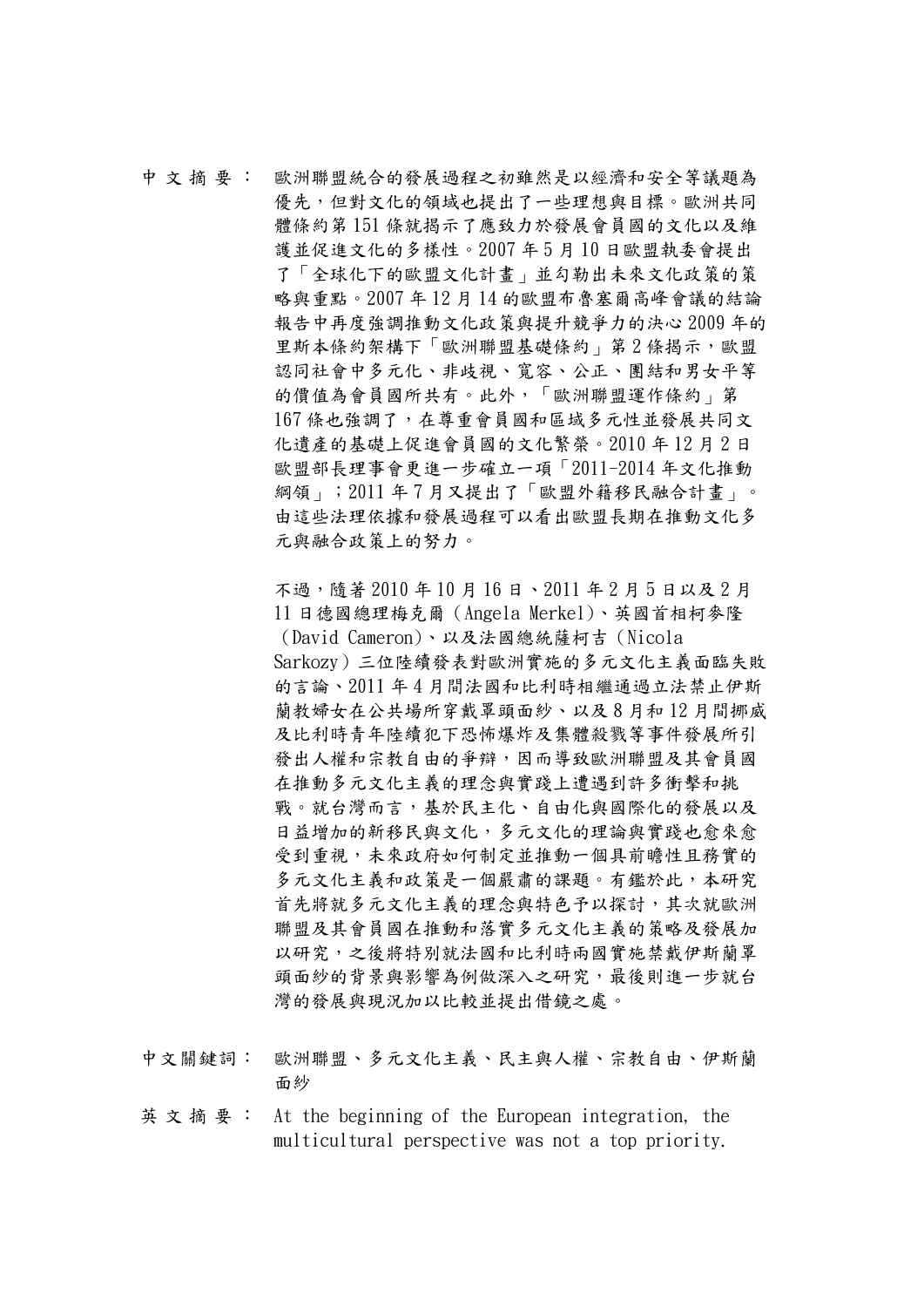With the deepening and broadening of the European Union, the EU has payed more and more attention to the field of culture policy and the promotion of cultural diversity. In 2009, The Treaty of Lisbon has emphasized the importance of cultural diversity and intercultural dialogue in order to promote the european fondamental values and multiculturalism.On the December of 2010, the Council of the European Union has adopted a Working Plan in favour of Culture 2011-2014. On the July of 2011, the European Commission has also proposed 'European Agenda for the Integration of Third-Country Nationals' in order to reinforce the european integration. This puts the multiculturaslism in the centre of the European Agenda. However, the fact that the cooperation in terms of culture and integration is always a privileged domain of each member state, and after the speechs of European leaders on the recognition of the failure of multiculturalism in Europe, the prohibition policy of the islamic headscarf in France and Belgium, the European Union is facing a great challenge on the issues dealing with the multiculturalism, freedom of religions and human rights.

 In Mai 2009, the fact that the two international conventions (civil and political rights and social, economic and cultural rights) have been signed by the authorities was significant. However, with the open policy on the immigration and the Cross-strait relations, Taiwan should develop international cooperation and learn from the international experiences in order to strengthen on the one hand Taiwan`s savoir-faire in the multiculturalist policy, and establish on the other hand its systems and legal frameworks. The purpose of this research project is, firstly, to explore and discuss the history of the EU 's multiculturalist development and its structure and strategic basis, then to analyze the EU 's actions and results on the push for the common policy in terms of the culturral diversity and integration, thirdly to study the prohibition of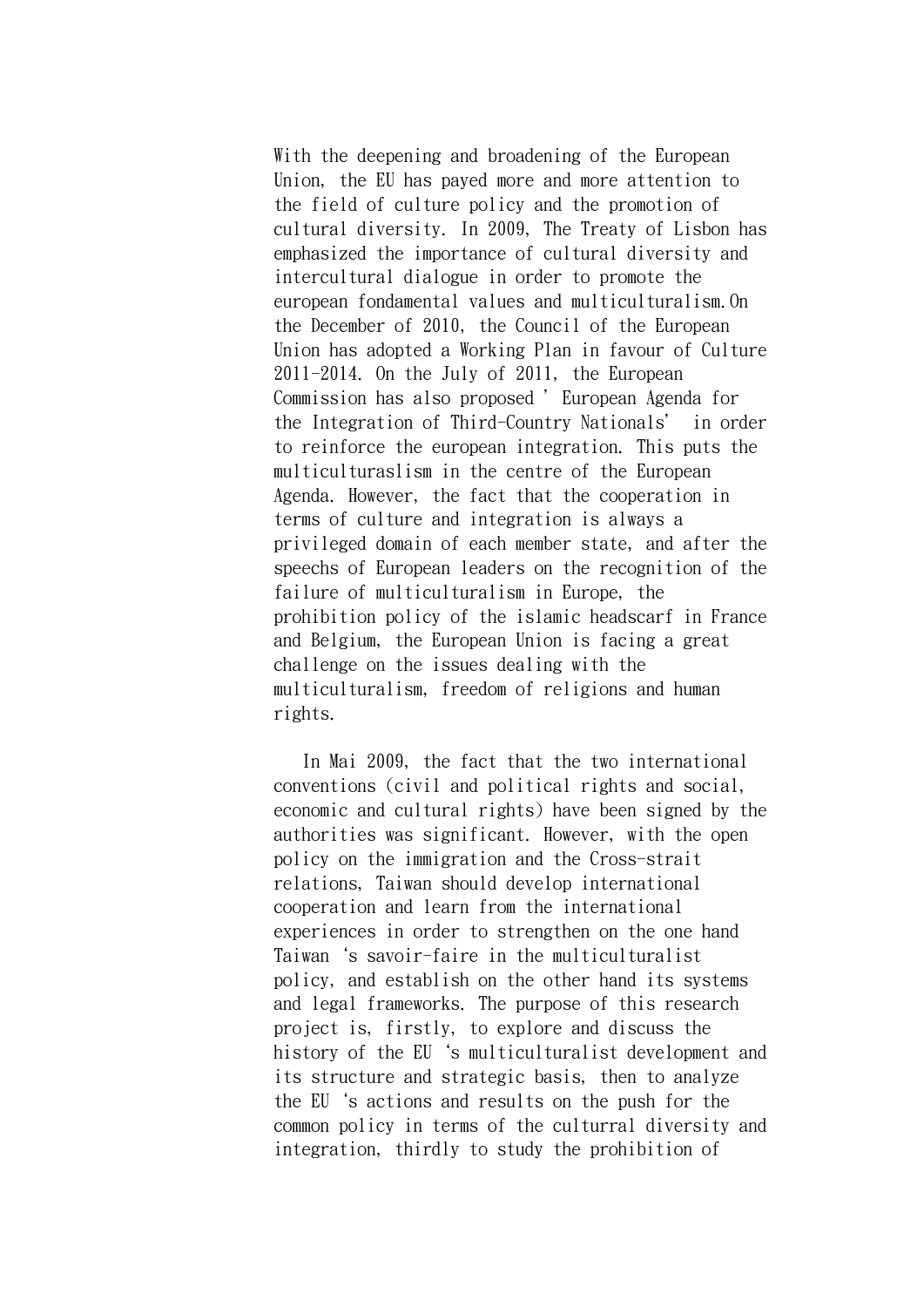islamic headscarf in France and Belgium as well as its impacts, finally to make a comparison to the current situation of Taiwan and try to give a few concrete and insightful advices on the future of the multiculturalist policy.

英文關鍵詞: European Union, Multiculturalism, Democracy , Human Rights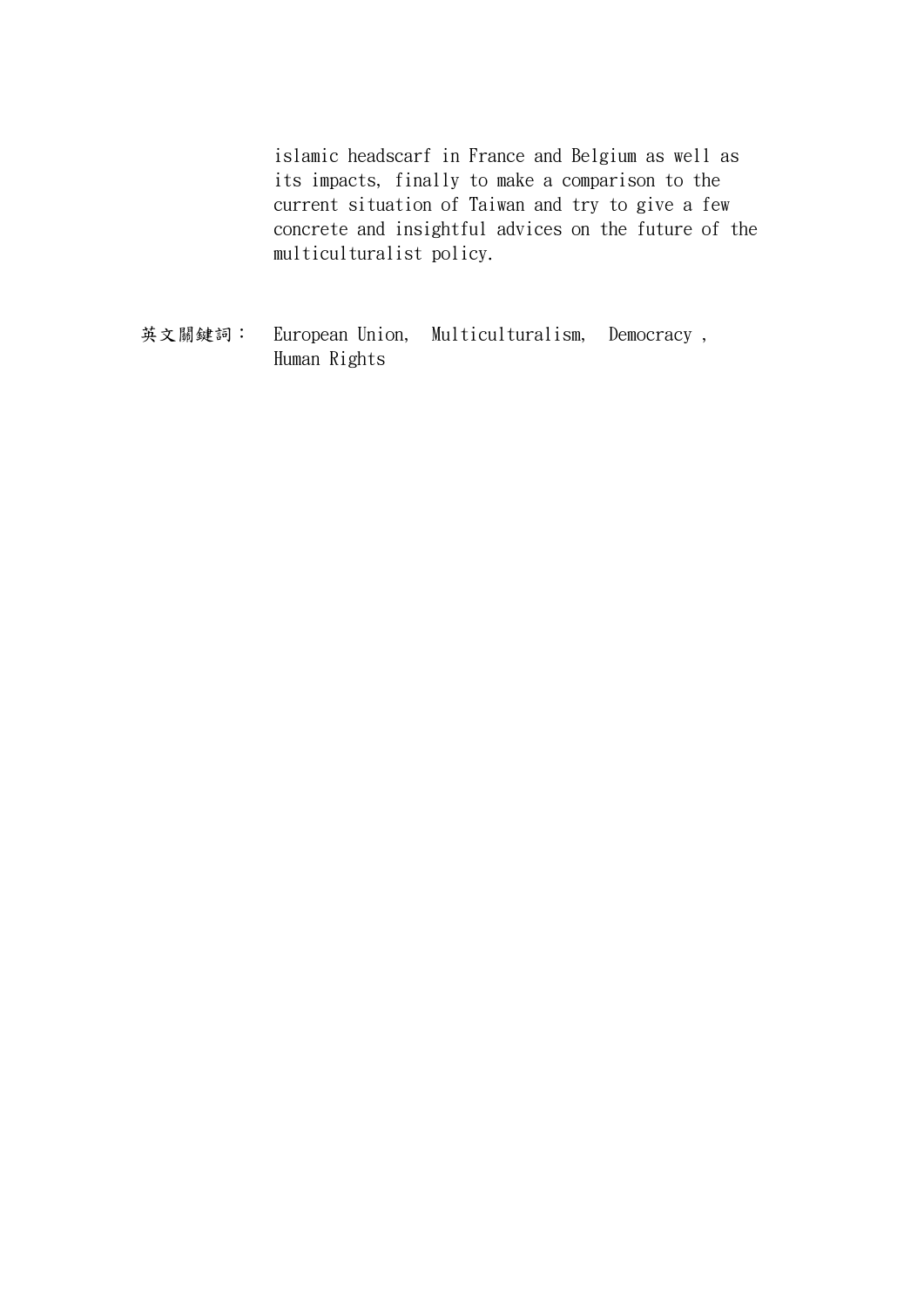# 行政院國家科學委員會補助專題研究計畫 ■ 成 果 報 告

## 歐洲聯盟推動建構多元文化主義的發展與挑戰: 兼論法、比實施禁戴伊斯蘭面紗之比較與借鏡

計畫類別:■ 個別型計畫 □ 整合型計畫 計書編號:NSC 101-2410-H-004-114-執行期間:101 年 08 月 01 日至 102 年 07 月 31 日

計畫主持人:張台麟教授

共同主持人:

計畫參與人員:陳典陞(碩士班兼任研究助理)

成果報告類型(依經費核定清單規定繳交):■精簡報告 □完整報告

本成果報告包括以下應繳交之附件:

■赴國外出差或研習心得報告一份

□赴大陸地區出差或研習心得報告一份

□出席國際學術會議心得報告及發表之論文各一份

□國際合作研究計畫國外研究報告書一份

處理方式:除產學合作研究計畫、提升產業技術及人才培育研究計畫、列管計畫

及下列情形者外,得立即公開查詢

□涉及專利或其他智慧財產權,□一年□二年後可公開查詢

執行單位:國立政治大學歐洲語文學系

中 華 民 國 102 年 10 月 31日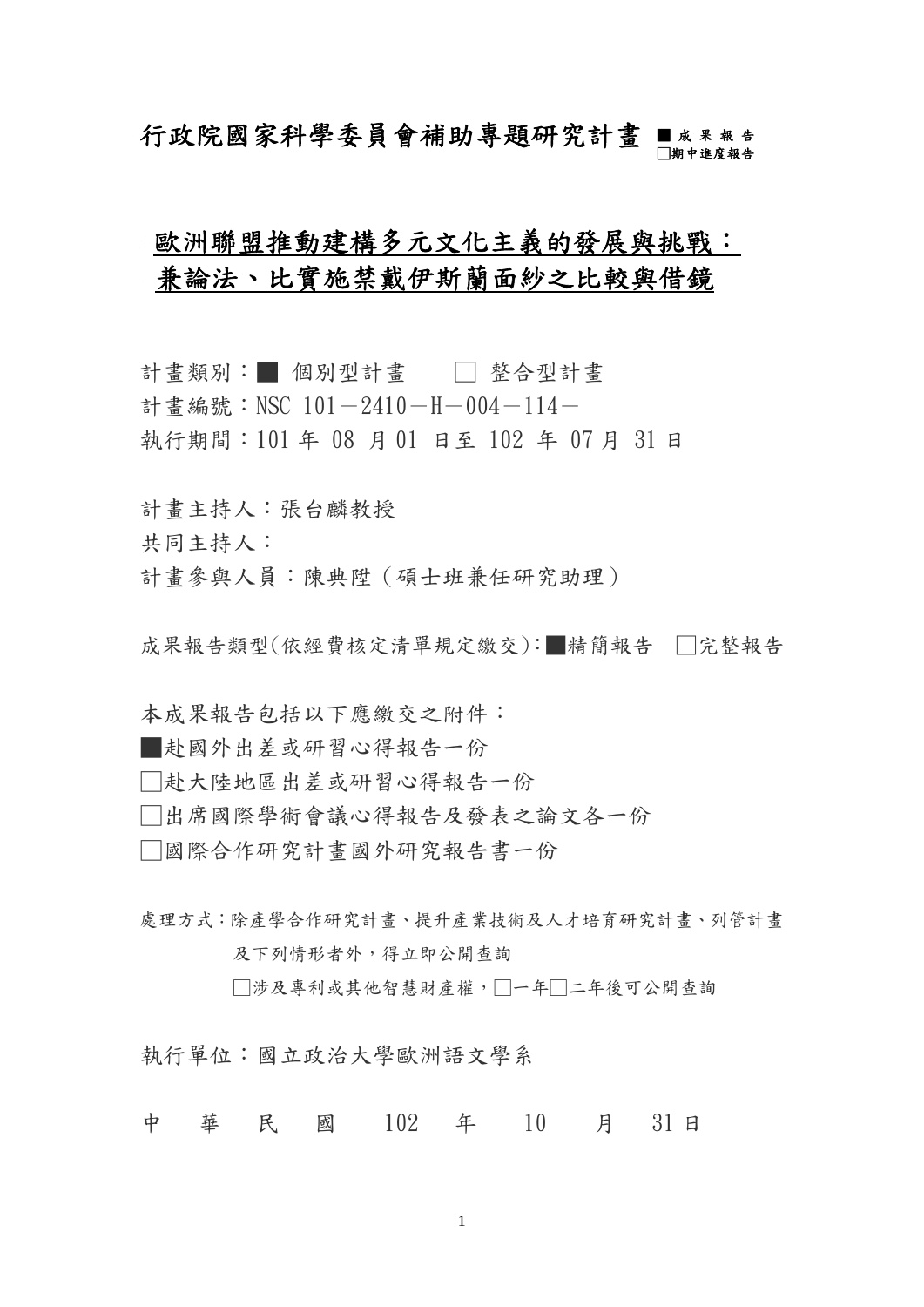## 歐洲聯盟推動建構多元文化主義的發展與挑戰:

### 兼論法、比實施禁戴伊斯蘭面紗之比較和借鏡

#### 中文摘要

 歐洲聯盟統合的發展過程之初雖然是以經濟和安全等議題為優先,但對文化 的領域也提出了一些理想與目標。歐洲共同體條約第 151 條就揭示了應致力於發 展會員國的文化以及維護並促進文化的多樣性。2007 年 5 月 10 日歐盟執委會提 出了「全球化下的歐盟文化計畫」並勾勒出未來文化政策的策略與重點。2007 年 12月 14的歐盟布魯塞爾高峰會議的結論報告中再度強調推動文化政策與提升 競爭力的決心 2009年的里斯本條約架構下「歐洲聯盟基礎條約」第2條揭示, 歐盟認同社會中多元化、非歧視、寬容、公正、團結和男女平等的價值為會員國 所共有。此外,「歐洲聯盟運作條約」第167條也強調了,在尊重會員國和區域 多元性並發展共同文化遺產的基礎上促進會員國的文化繁榮。2010 年 12月2日 歐盟部長理事會更進一步確立一項「2011-2014年文化推動綱領」;2011年7月 又提出了「歐盟外籍移民融合計畫」。由這些法理依據和發展過程可以看出歐盟 長期在推動文化多元與融合政策上的努力。

不過,隨著 2010 年 10 月 16 日、2011 年 2 月 5 日以及 2 月 11 日德國總理 梅克爾(Angela Merkel)、英國首相柯麥隆(David Cameron)、以及法國總統薩 柯吉(Nicola Sarkozy)三位陸續發表對歐洲實施的多元文化主義面臨失敗的言 論、2011 年 4 月間法國和比利時相繼通過立法禁止伊斯蘭教婦女在公共場所穿 戴罩頭面紗、以及 8 月和 12 月間挪威及比利時青年陸續犯下恐怖爆炸及集體殺 戮等事件發展所引發出人權和宗教自由的爭辯,因而導致歐洲聯盟及其會員國在 推動多元文化主義的理念與實踐上遭遇到許多衝擊和挑戰。就台灣而言,基於民 主化、自由化與國際化的發展以及日益增加的新移民與文化,多元文化的理論與 實踐也愈來愈受到重視,未來政府如何制定並推動一個具前瞻性且務實的多元文 化主義和政策是一個嚴肅的課題。有鑑於此,本研究首先將就多元文化主義的理 念與特色予以探討,其次就歐洲聯盟及其會員國在推動和落實多元文化主義的策 略及發展加以研究,之後將特別就法國和比利時兩國實施禁戴伊斯蘭罩頭面紗的 背景與影響為例做深入之研究,最後則進一步就台灣的發展與現況加以比較並提 出借鏡之處。

關鍵字:歐洲聯盟、多元文化主義、民主與人權、宗教自由、伊斯蘭面紗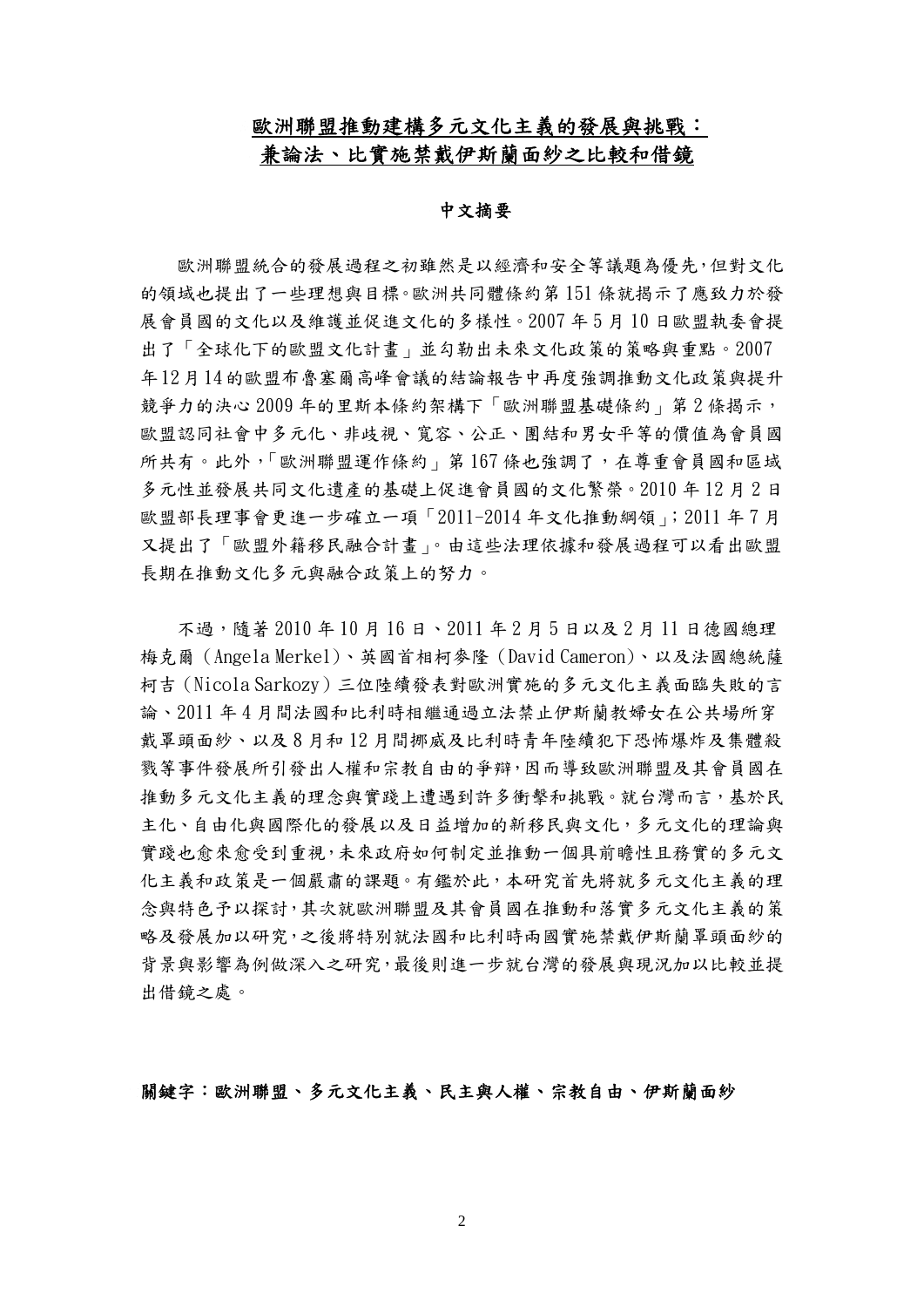## The Multiculturalism of the European Union: Beginning with the Prohibition Policy of the Islamic Headscarf in France and Belgium

#### Abstract

At the beginning of the European integration, the multicultural perspective was not a top priority. With the deepening and broadening of the European Union, the EU has payed more and more attention to the field of culture policy and the promotion of cultural diversity. In 2009, The Treaty of Lisbon has emphasized the importance of cultural diversity and intercultural dialogue in order to promote the european fondamental values and multiculturalism.On the December of 2010, the Council of the European Union has adopted a Working Plan in favour of Culture 2011-2014. On the July of 2011, the European Commission has also proposed "European Agenda for the Integration of Third-Country Nationals" in order to reinforce the european integration. This puts the multiculturaslism in the centre of the European Agenda. However, the fact that the cooperation in terms of culture and integration is always a privileged domain of each member state, and after the speechs of European leaders on the recognition of the failure of multiculturalism in Europe, the prohibition policy of the islamic headscarf in France and Belgium, the European Union is facing a great challenge on the issues dealing with the multiculturalism, freedom of religions and human rights.

 For Taiwan, with the democratization and liberalization of the political regime during the past 30 years, the Government has paid more and more attention to the issue of the culture diversity. In Mai 2009, the fact that the two international conventions (civil and political rights and social, economic and cultural rights) have been signed by the authorities was significant. However, with the open policy on the immigration and the Cross-strait relations, Taiwan should develop international cooperation and learn from the international experiences in order to strengthen on the one hand Taiwan's savoir-faire in the multiculturalist policy, and establish on the other hand its systems and legal frameworks. The purpose of this research project is, firstly, to explore and discuss the history of the EU's multiculturalist development and its structure and strategic basis, then to analyze the EU's actions and results on the push for the common policy in terms of the culturral diversity and integration, thirdly to study the prohibition of islamic headscarf in France and Belgium as well as its impacts, finally to make a comparison to the current situation of Taiwan and try to give a few concrete and insightful advices on the future of the multiculturalist policy.

## **Keywords: European Union, Multiculturalism, Democracy and Human Rights, Freedom of Religions, Islamic Headscarf**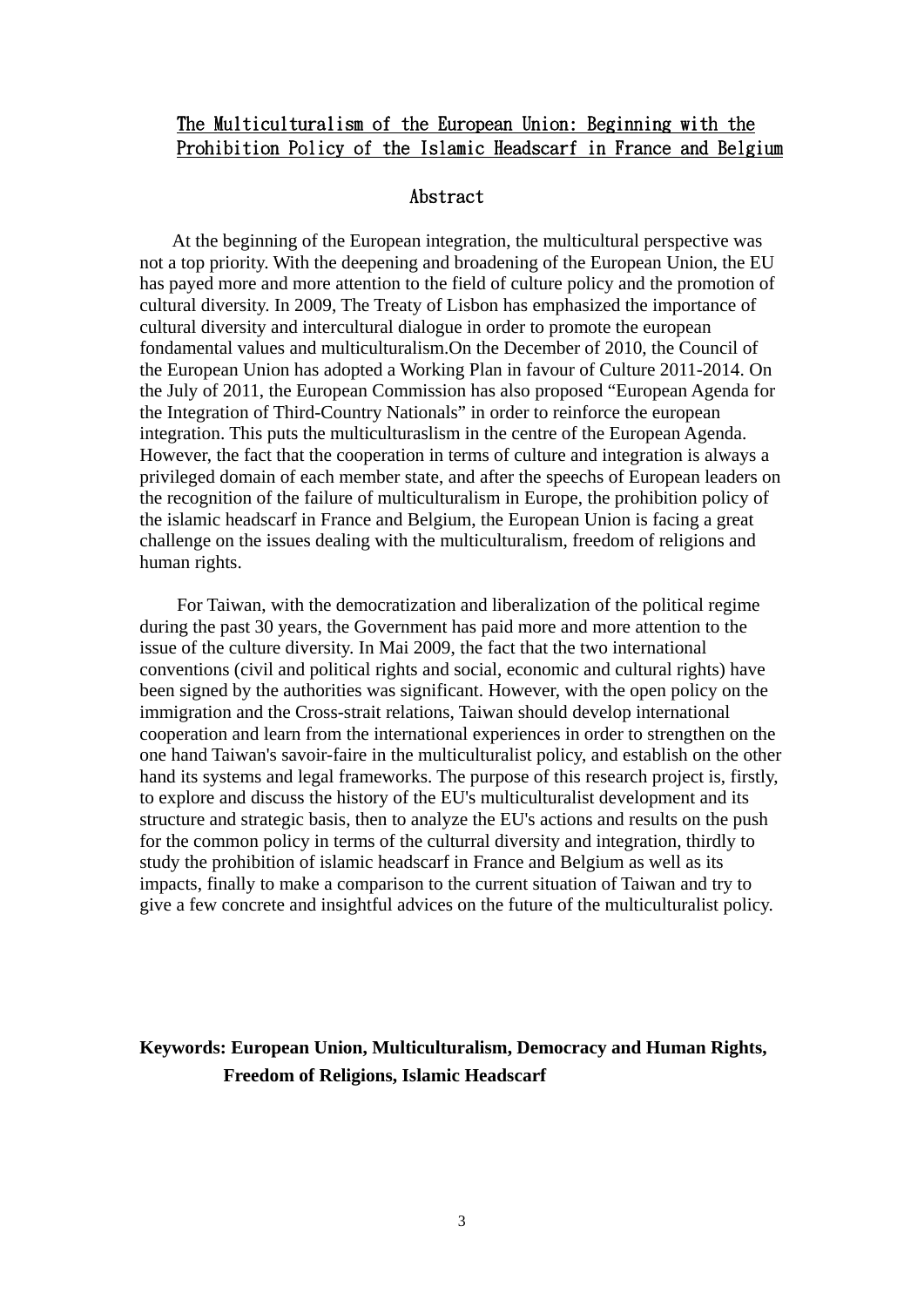## 歐洲聯盟推動建構多元文化主義的發展與挑戰: 兼論法、比實施禁戴伊斯蘭面紗之比較和借鏡

### 壹、報告內容

#### 一、前言

歐洲聯盟統合的發展過程之初雖然是以經濟和安全等議題為優先,但對文化 的領域也提出了一些理想與目標。歐洲共同體條約第 151 條就揭示了應致力於發 展會員國的文化以及維護並促進文化的多樣性。2007 年 5 月歐盟執委會提出了 「全球化下的歐盟文化計畫」(Un agenda européen de la culture à l'ère de la mondialisation)並勾勒出未來文化政策的策略與重點。2007 年 12 月 14 的 歐盟布魯塞爾高峰會議的結論報告中再度強調推動文化政策與提升競爭力的決 心。2009年12月的里斯本條約架構下「歐洲聯盟基礎條約」第2條揭示,歐盟 認同社會中多元化、非歧視、寬容、公正、團結和男女平等的價值為會員國所共 有。此外,「歐洲聯盟運作條約」第 167 條也強調了,在尊重會員國和區域多元 性並發展共同文化遺產的基礎上促進會員國的文化繁榮。2010 年 12 月 2 日歐盟 部長理事會更進一步確立一項「2011-2014 年文化推動綱領」;2011 年 7 月又提 出了「歐盟外籍移民融合計畫」。由這些法理依據和發展過程可以看出歐盟長期 在推動文化多元與融合政策上的努力。

不過,隨著 2010 年 10 月 16 日、2011 年 2 月 5 日以及 2 月 11 日德國總理 梅克爾(Angela Merkel)、英國首相柯麥隆(David Cameron)、以及法國總統薩 柯吉(Nicola Sarkozy)三位陸續發表對歐洲實施的多元文化主義面臨失敗的言 論、2011 年 4 月間法國和比利時相繼通過立法禁止伊斯蘭教婦女在公共場所穿 載罩頭面紗、以及8月和12月間挪威及比利時青年陸續犯下恐怖爆炸及集體殺 戮等事件發展所引發出人權和宗教自由的爭辯,因而導致歐洲聯盟及其會員國在 推動多元文化主義的理念與實踐上遭遇到許多衝擊和挑戰。就台灣而言,基於民 主化、自由化與國際化的發展以及日益增加的新移民與文化,多元文化的理論與 實踐也愈來愈受到重視,未來政府如何制定並推動一個具前瞻性且務實的多元文 化主義和政策是一個嚴肅的課題。有鑑於此,本研究首先將就多元文化主義的理 念與特色予以探討,其次就歐洲聯盟及其會員國在推動和落實多元文化主義的策 略及發展加以研究,之後將特別就法國和比利時兩國實施禁戴伊斯蘭罩頭面紗的 背景與影響為例做深入之研究,最後則進一步就台灣的發展與現況加以比較並提 出借鏡之處。

#### 二、研究目的

<u>.</u>

<sup>&</sup>lt;sup>1</sup> Journal Officiel de l'Union européenne, C 325/1 du 2.12.2010. Agenda européen pour l'intégration des ressortissants non UE.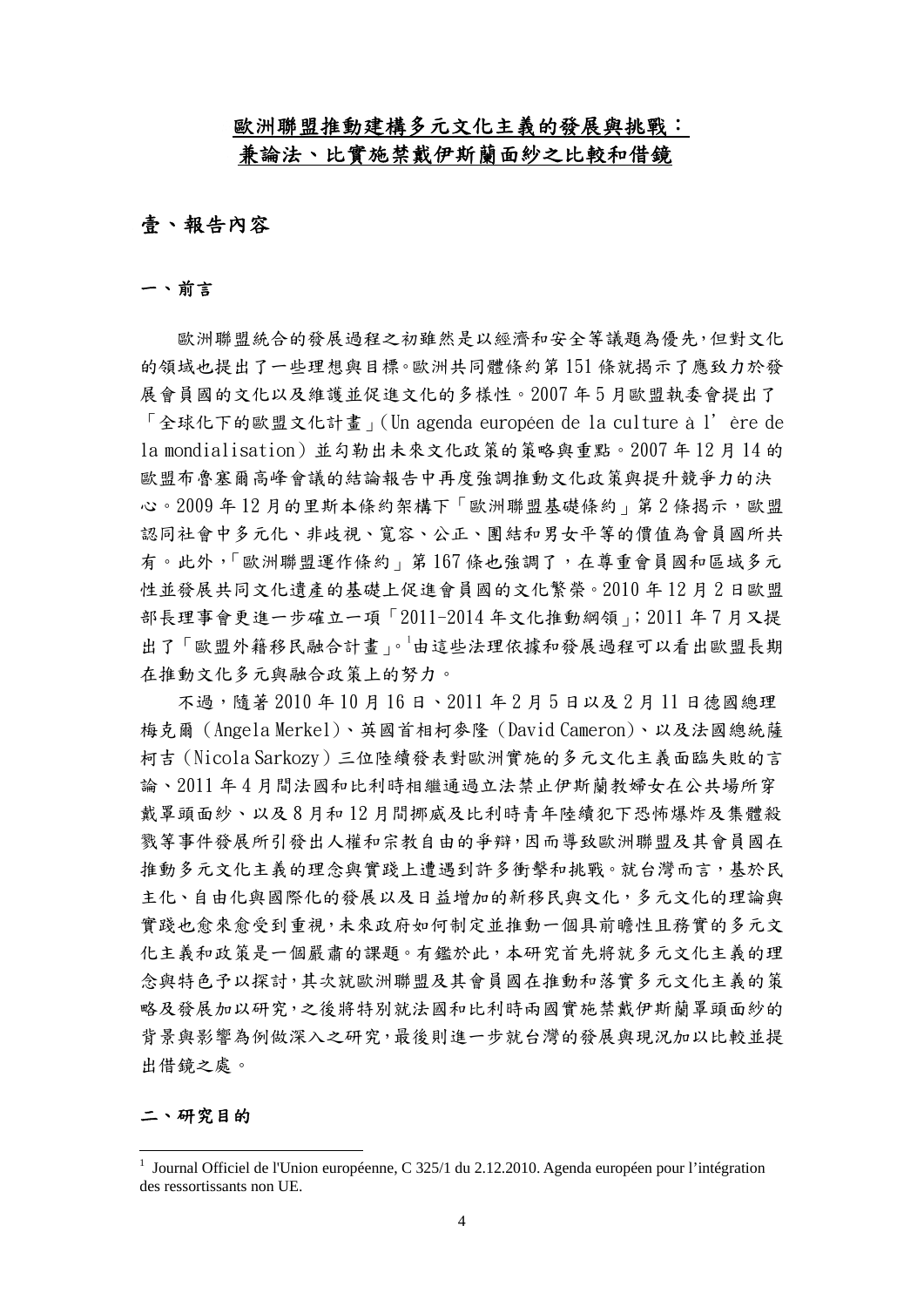「多元文化主義」(The Multiculturalism, le multiculturalisme)的理 念與實踐雖已有約半個世紀的時間之久,但由於這個文字的定義過於廣泛且在發 展的過程中涵蓋了哲學、政治、法律、制度以及社會學等多元的面向,造成在認 知和研究上的諸多困難。誠如法國著名學者布吉爾(Pierre Boudieu)所評析的, 多元文化主義現已成為世界上一個新的拉丁文。<sup>2</sup>依據法國維基百科的解釋,所 謂「多元文化主義」就是在一個特定的國家中各種不同種族、宗教和文化的共存, 而且某種程度享有制度性的保障。諸如,反歧視政策,確保不同文化成員社會上 的平等;尊重文化主體性,推動有利於不同文化特色的自由表達;發展多元性, 認同不同文化社群的共存。英文的維基百科則強調了國家社會對多元文化的認同 接受以及提倡。1991 年的哈伯柯林斯社會學字典中解釋多元文化主義為對文化 多元主義(cutural pluralism)的一種認同及提倡。此外,根據法國政治學及政 治制度字典專書,多元文化主義的文字最早係由美籍學者卡倫(Horace Kallen) 於1915年所提出,意指在一個社會中多種文化同時存在並相互認同的情形。<sup>3</sup>由 此看出,「多元文化主義」的意含具有一定程度的深度與廣度。本研究範圍所指 之「多元文化主義」將依泰勒(Charles Taylor)、金里卡(Will Kymlicka)、 巴瑞克(Bhikhu Parekh)、卡斯摩爾(Ellis Cashmore)以及威維歐卡(Michel Wieviorka)等知名學者所提出之核心觀念為基礎。這些學者特別強調了「多元 文化主義」係基於承認與尊重的前提之下,以差異、寬容、平等、正義以及多元 等的原則作為核心理念而達成社會的融合。進一步而言,在形式上,多元文化義 意味著處在一個多元社會中不同民族、宗教、文化行為和語言應該相互承認及接 受;在實踐上,多元文化主義的政策應推動不同民族之間以共存、相互包容和平 等的方式達到和諧關係。4

 就理論與實踐的層次而言,多元文化主義的推動最早是在美國、加拿大、澳 洲以及紐西蘭等這些人口移入的國家,為了考量多數與少數各民族之間的文化特 色、平等與融合所制定的若干措施。在這個發展過中,最令人印象深刻的就是加 拿大杜魯道總理(Pierre Elliot Trudeau)在 1971 年起所推動的多元文化主義 與政策,並進一步在 1982 年和 1988 年分別通過且實施「加拿大基本人權與自由 憲章」以及「加拿大多元文化主義法」以便政府能更積極且有所依據的來執行此 項政策。這個憲章和法律實際上有一些指標性的措施,諸如,保障少數民族在國 會的席次與權益;考量少數族群在歷史上的貢獻重新修訂教科書;配合若干宗教

<u>.</u>

<sup>2</sup> 參閱 Pierre Bourdieu et Louis Wacquant, " La nouvelle vulgate planétaire," *Le Monde diplomatique, mai 2000.* 

<sup>3</sup> 參閱 Guy Hermet, Bertrand Badie, Pierre Birnbaum, Philippe Braud, *Dictionnaire de la science politique et des institutions politiques* (Paris: Armand Colin, 2010), pp.193-194.

<sup>4</sup> 可參閱 Patrick Savidan, *Le multiculturalisme* (Paris: PUF, 2011), pp.18-22; Dimitris Parsanoglou, "Multiculturalisme(S): Les avatars d'un discours," *Socio-anthropologie,* No. 15, 2004. 以及高永久、高 永輝,〈民族社會學視角下的西方多元文化主義研究〉,《中南民族大學學報》,第 30 卷第 3 期,  $2010$ 年5月,百1~6。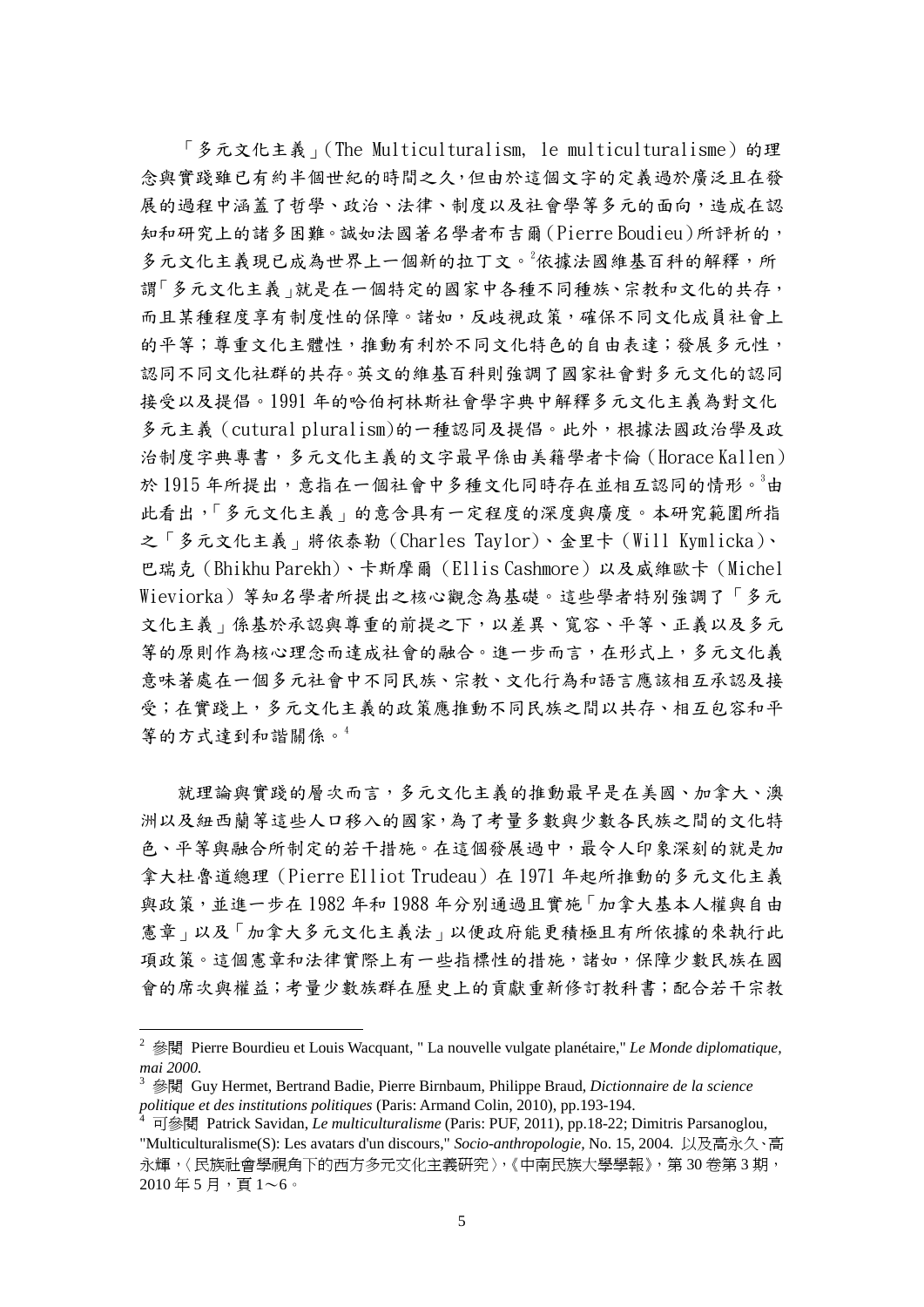活動之需要彈性調整時間表;制定反種族歧視的教育課程;制定行為準則禁止在 學校或工作場所有種族歧視之情事;針對警察、公務員以及從事醫事及衛生人員 提供在職訓練以認識不同文化之族群或移民家庭;適當地就此項政策經由媒體廣 為宣傳;支持各族群的研究計畫及相關慶祝節日或活動;提供成年人母語的服 務;提供年青人雙語教育之課程以有利社會融入等。

隨著「多元文化主義」的擴張以及國際社會對個人自由權的重視,聯合國特 別於 2005 年 10 月 20 日通過了一項「文化多元之保障與提倡公約」(Convention sur la protection et la promotion de la diversité des expressions culturelles),特別強調了文化多元性為人類不可或缺的特徵之外,同時也指出 會員國應致力於推動文化多元政策以及加強文化多元措施在國際間的合作。另 外,歐洲理事會(Conseil de l'Europe)也曾於 2000 年 12 月 7 日部長會議之 後發表了一項有關文化多元性的宣言,內容主要仍是強調文化多元性是歐洲建設 過程中一個非常重要的特色,會員國除了應依歐洲人權公約以及文化公約來保障 及提倡文化的多元性之外,也要確實遵行民主自由與多元主義的價值和原則,並 進一步落實文化多元性的政策與制度。

就歐洲的層次而言,歐洲聯盟統合的發展過程之初雖然以經濟和安全等議題 為優先,但對文化的領域也提出了一些理想與目標。歐洲共同體條約第 151 條就 揭示了應致力於發展會員國的文化以及維護並促進文化的多樣性。2009 年 12 月 的里斯本條約架構下「歐洲聯盟條約」第2條揭示,歐盟認同社會中多元化、非 歧視、寬容、公正、團結和男女平等的價值為會員國所共有。此外,「歐洲聯盟 運作條約」第 167 條也強調了,在尊重會員國和區域多元性並發展共同文化遺產 的基礎上促進會員國的文化繁榮。2010 年 12 月 2 日歐盟部長理事會(The Council of the European Union)更進一步確立一項「2011-2014 年文化推動工作綱領」。 7 不過,隨著 2010 年 10 月 16 日、2011 年 2 月 5 日以及 2 月 11 日德國總理梅克 爾(Angela Merkel)、英國首相柯麥隆(David Cameron)、以及法國總統薩柯吉 (Nicola Sarkozy)三位國家領導人陸續發表對歐洲聯盟實施的多元文化主義面 臨失敗的言論、2011 年 4 月到 7 月間法國和比利時相繼通過立法實施禁止伊斯 蘭信徒在公共場所穿戴罩頭面紗的措施、以及 2011 年 8 月間挪威青年犯下恐怖 爆炸及集體殺戮等事件發展所引發出人權、平等及宗教自由等的爭辯,因而導致 歐洲聯盟及其會員國在推動多元文化主義的理念與實踐上遭遇到許多衝擊和挑 戰。為從上述的分析可以了解到此項研究議題及其影響層面的重要性。就台灣而

<sup>5</sup> 可參閱 Will Kymlicka, *Finding our way: Rethinking Ethnocultural Relations in Canada* (Toronto: Oxford University Press, 1998).

<sup>6</sup> Le Conseil de l'Europe, *Déclaration du Comité des Ministres sur la diversité culturelle*, CDMM (2000) 44, le 7 décembre 2000..

<sup>7</sup> Journal Officiel de l'Union européenne, C 325/1 du 2.12.2010.

有關此項措施的立法與實施日程如下: 2010年4月比利時立法通過, 直到 2011年7月 23 日起 正式實施。法國是於 2010 年 10 月通過立法,2011 年 4 月 11 日正式實施。值得一提的是,瑞士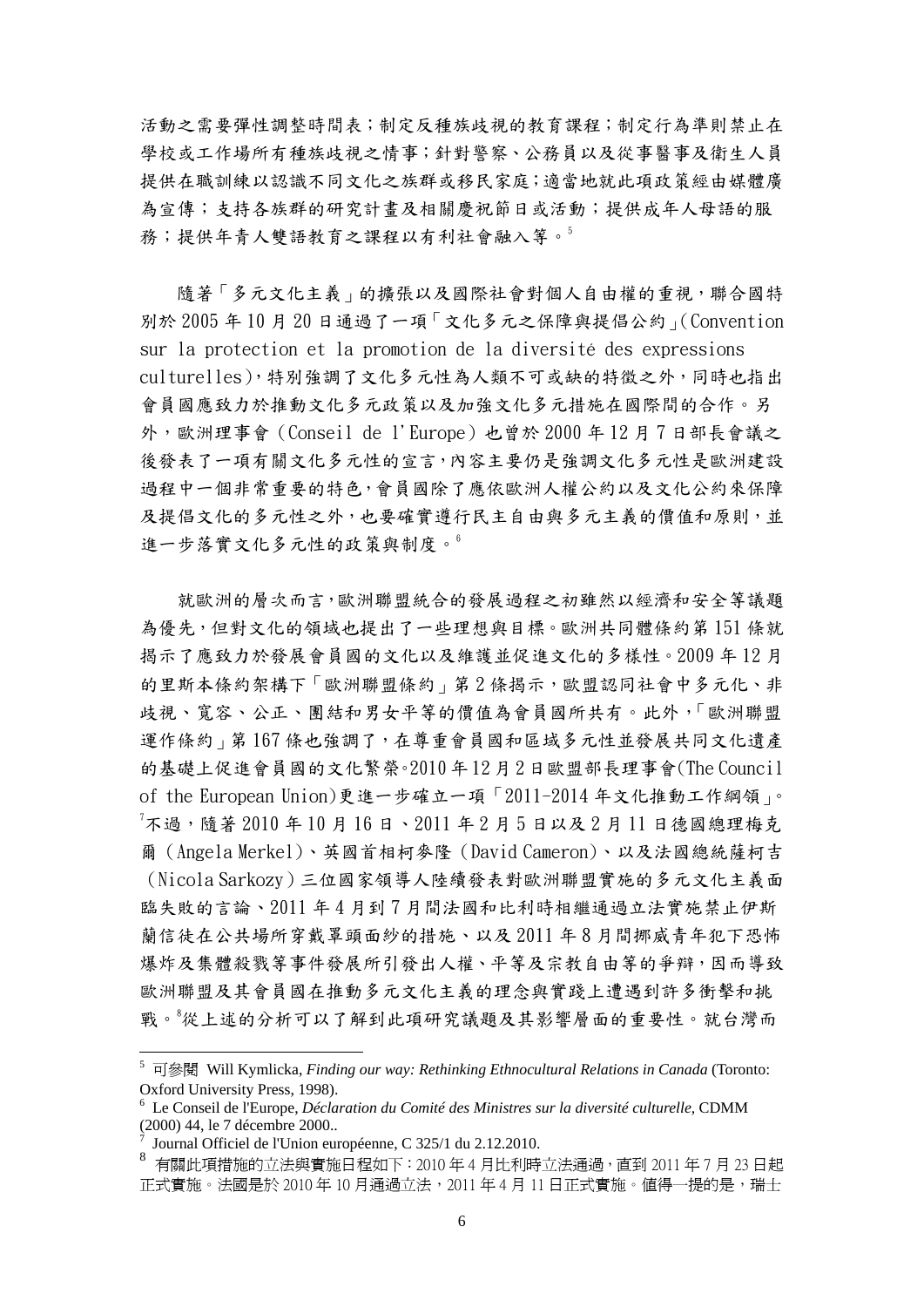言,基於民主化、自由化與國際化的發展以及日益增加的新移民與文化,多元文 化的理論與實踐也愈來愈受到重視,未來政府如何制定並推動一個具前瞻性且務 實的多元文化主義和政策是一個嚴肅的課題。有鑑於此,本研究首先將就多元文 化主義的理念與特色予以探討,其次就歐洲聯盟及其會員國在推動和落實多元文 化主義的策略及發展加以研究,之後將特別就法國和比利時兩國實施禁戴伊斯蘭 罩頭面紗的背景與影響為例做深入之研究,最後則進一步就台灣的發展與現況加 以比較並提出借鏡之處。

#### 三、國內外重要參考文獻探討

(一)有關「多元文化主義」的意含及發展

 根據 2008 年國際社會科學百科的定義,「多元文化主義」係指在一個特定的 社會中,人們可以彼此共處,同時並不恐懼自己的文化認同不被另一個文化所接 受。 許多學者也認為多元文化主義就是在不同族群之中試圖去保有或維繫一種 「文化大熔爐」的意思。事實上,多元文化主義強調多元性以及社會的和諧,並 經由認同一種政策且這個政策不會因族群文化融合而扭曲或摧毀個別文化的主 體性。在如此的背景之下,許多國家為了落實此項多元政策而採取進一步具體的 做法。諸如,加拿大、美國、澳大利亞及英國。'換言之,多元文化主義的理想 就是一方面鼓勵一個國家中所有的人完全參與社會融合發展的過程,另一方面則 同時能維繫並保存自己的文化特色。此外,多元文化主義也可以是一種社會運 動,目的在減緩衝突、鼓勵社會融合以及正視及分享在一個多元社會中不同族群 的不同與共處,因而特別重視種族之間的關係、社會參與以及公民參與的面向。

 澳大利亞學者艾維生(Duncan Ivison)在 2004 年的「國際社會與行為科學 百科」中指出,多元文化主義是在一個國家或社會中同時並存者不同的種族和文 化的團體。再者,國家或社會都要彼此認同且保障應有之基本權利並公平地分配 所有的利益與資源。10 英國學者克拉頓(John Clayton)在 2009 年「國際地理 百科」中分析到,多元文化主義是用以形容一個國家或社會中不同種族、族群、 宗教以及其他不同文化特色的人們共處的一個情況。此外,基於一個對此多元社 會與文化的認同,特別是對少數民族權利和需求的認同,並經由實際上的推動而 達到政治融合的目標。11 雪梨大學教授也是多元文化及移民研究中心主任英格利 思(Christine Inglis)在一篇專論中定義,多元文化主義強調在一個社會中不 同族群的共處,同時也確保這些權利和文化特色應相輔相成並在憲法的架構下分

在 2009 年 11 月公投通過禁止建築伊斯蘭宣教塔,不過,在 2011 年 5 月時則宣告不會禁止伊斯 蘭遮頭面紗。

<sup>&</sup>lt;sup>9</sup> International Encyclopedia of the Social Sciences, 2008.<u>www.encyclopedia.com</u><br><sup>10</sup> International Encyclopedia of the Social &Behavioral Sciences, 2004, pp.10169-10175.<br><sup>11</sup> International Encyclopedia of Geography, 20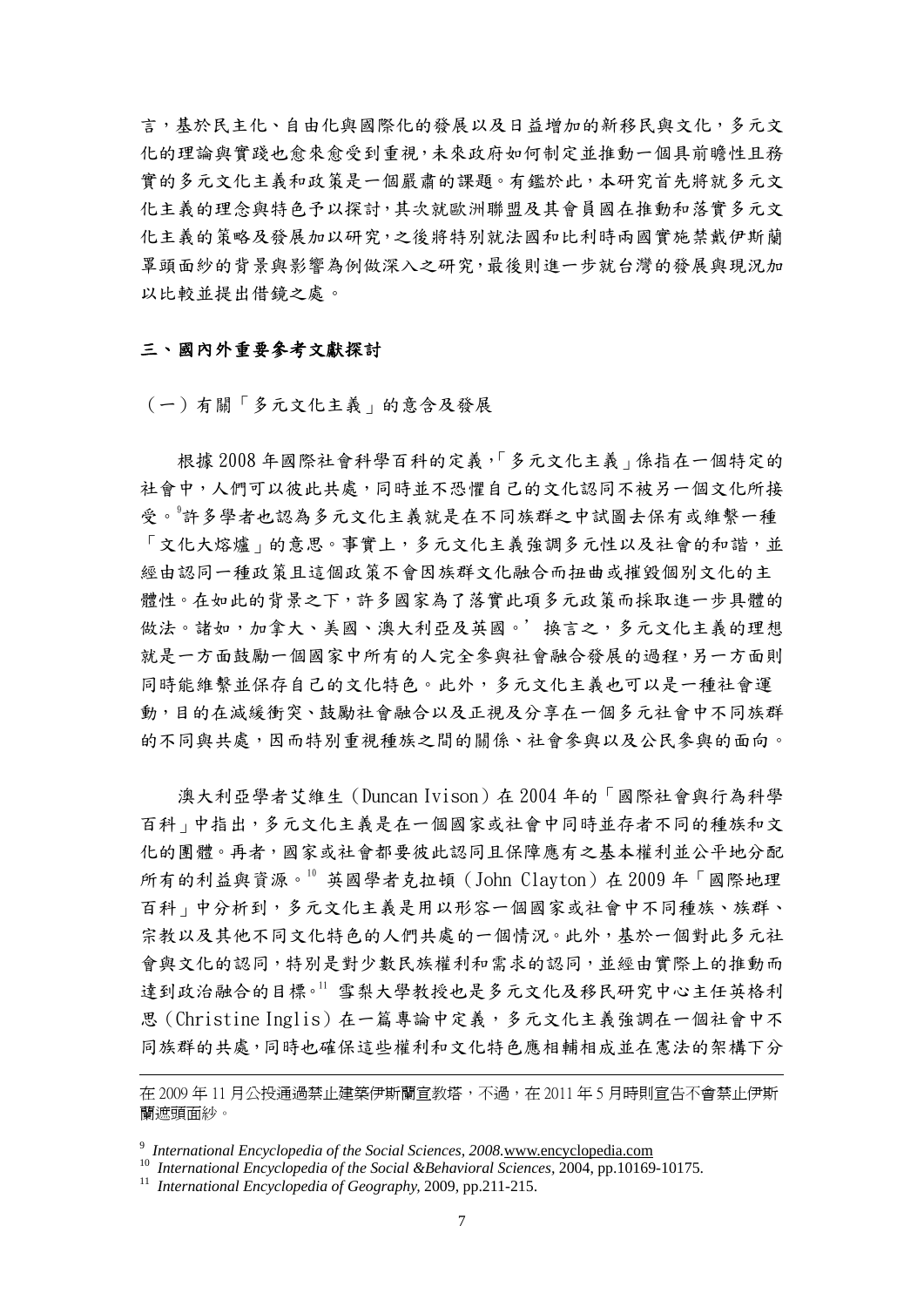享這些價值。12美國學者羅薩多(Caleb Rosado)則指出,多元文化主義是一個 有關信仰與行為的制度,這個制度承認且尊重在一個組織或社會中所有不同族 群,除了認同並肯定各自的社會文化不同,同時也鼓勵推動各自文化的發展,真 正落實「求同存異」的社會。 $^{13}$ 知名學者巴瑞克(Bhikhu Parekh)則定義為,多 元文化主義就是在一個多元文化的社會中好幾種文化或文化社群的共處。14 另 外,金奇羅 (Joe L Kincheloe)以及史坦伯(Shirley R Steinberg)兩位學者之 定義也相當不錯,他們認為,多元主義是源自西方自由民主社會面對不同種族及 族群文化爭議的一種態度、概念、策略、價值,而其主因是因移民問題所衍生出 種族、性別以及次文化等自覺意識的興起,進而引發對自我認同、社會制度、資 源分配、教育方向、媒體再現及其內涵等問題的探討。15

當然,以社會科學的角度,「多元文化主義」的意涵也可包括了政治學、地 理學、社會學、人類學、教育學以及女性及性別研究等不同面向,惟本研究將著 重於比較政治的範圍。誠如法國名學者薩維當(Patrick Savidan)所強調,在 認同多元文化作前提之下,政治上的多元文化主義有助於國家的民主化以及社會 正義的展現。16

 從實施的經驗觀察,誠如學者葛拉茲(Nathan Glazer)在其所著「我們都 是多元文化主義的認同者」(We are All Multiculturalists Now)所提,多元 文化主義實踐的開啟主要還是源自 1970到 1980年代澳大利亞以及加拿大所實施 的政策與措施。澳大利亞鑑於日益增加的亞洲人與該社會格格不入以及許多移民 不願積極融入到澳大利亞社會而於 1970 年代正式宣佈並推動多元文化主義。加 拿大基本上也遭遇到同樣的問題而走上此一方向。英國早在 1960 年代隨著南 亞、非洲及加勒比海人民的湧入但並未樂意融入英國社會導致多元文化主義問旦 很快就提升到公共政策領域上並進而有若干措施。德國針對大量的土耳其移民也 有一些作為。至於法國的情況則比較特別,法國政治傳統中有很強烈的公民意 識,也就是所謂共和精神。因此,成為一個法國人必需要對法國人及法國文化有 基本的共識與認同,而另一方面,法國人也享有平等的權利與義務。換句話說, 法國傳統上較重視整體或集體的公民權而不會認同「少數族群」的特殊性或個別 主體性。在此情況下,法國並未嚴肅面對或討論,加上各政黨也都反對,所以法 國並沒有具體且制度化的多元文化主義。比利時則因即存的多元族群、語言及文

<sup>12</sup> Christine Inglis, "Multiculturalism: New Policy Responses to Diversity", *Policy Paper,* No.4, April, 1995, UNESCO.

<sup>&</sup>lt;sup>13</sup> Caleb Rosado, *Toward a Definition of Multiculturalism*, Urban Studies, Warner Pacifique Collge, 1997.

<sup>14</sup> Bhikhu Parekh, *Rethinking Multiculturalism: Cultural Diversity and Political Theory* (Cambridge, Mass : Harvard University Press, 2000), pp.4-11.<br><sup>15</sup> Joe L Kincheloe and Shirley R Steinberg, *Changing Multiculturalism* (Buckingham: Open

University Press, 1997), pp. 1-2.

<sup>&</sup>lt;sup>16</sup> Patrick Savidan, *Le Multiculturalisme* (Paris: Presses Universitaires de France, 2009).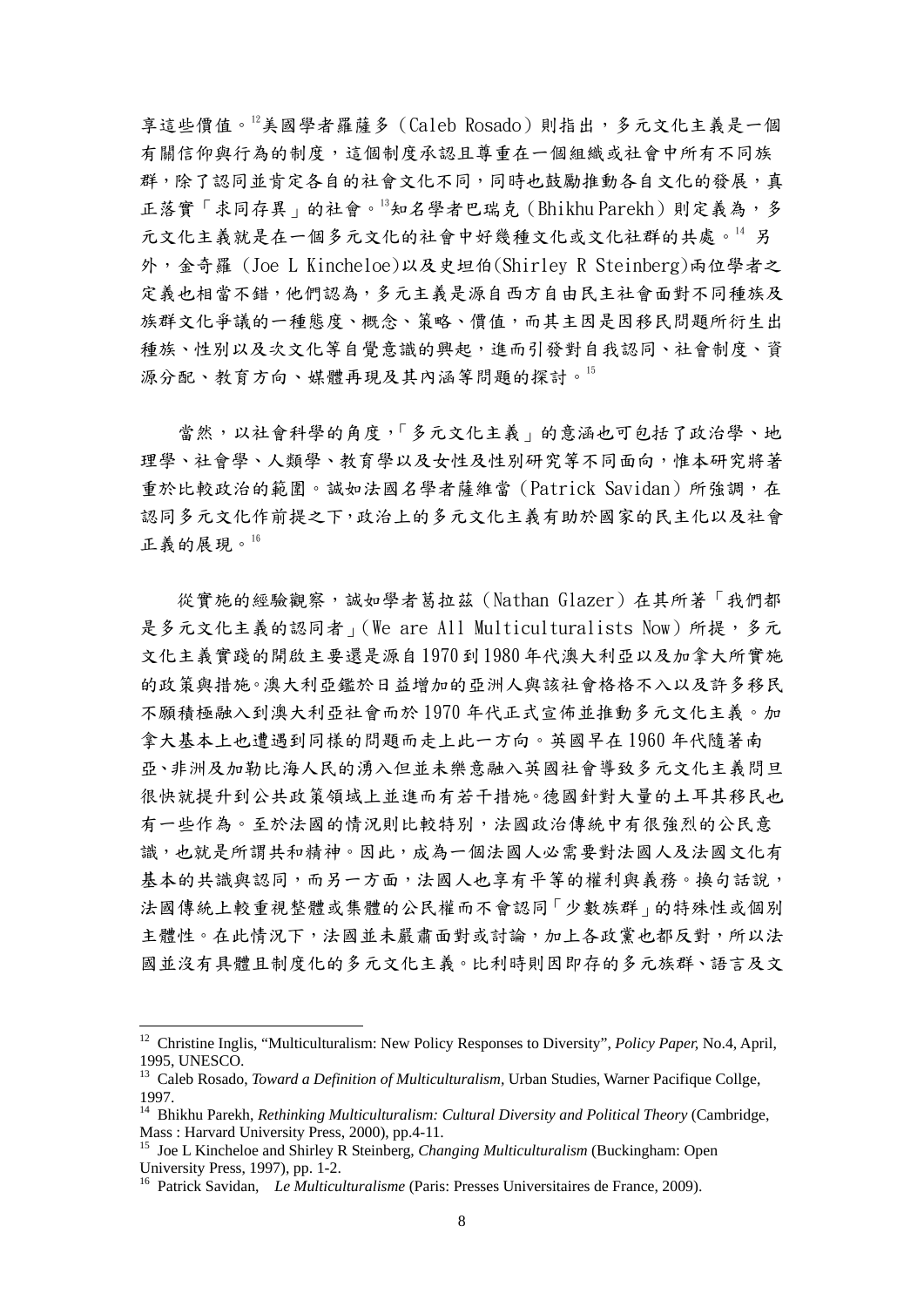化,因此也很早就制定並推動多元文化主義的政策及措施。17

 從研究的觀點而言,多元文化主義可從意識形態、政策實踐以及批判性角度 加以分析。從意識形態的角度而言,多元文化主義企圖來解釋、驗證並進一步提 倡多元性的共存、互相的認同以及社會的融合。在這個前提之下,多元文化主義 強調價值、熊度以及如何界定不同族群之間的問題及互動。自1980年代開始, 多元主義的意識形態成為自由價值的主流,同時引發不同的論點。就政策措施的 角度而言,多元文化主義係指在一個多元社會中,透過政策的推動落實、制度化、 規範化,鼓勵對不同文化的包容,提倡文化認同,並建構一套融合的制度。在如 此的架構之下,不同文化族群可經由一個制度上的認同以確保其特殊性及主體 性。就文化批判性的角色而言,多元文化主義應強調性別上的保障和平等,特別 是女性研究或性別研究,諸如,美國黑人或黑人研究、拉丁及西班牙研究、猶太 人及伊斯蘭研究等,當然也有人認為這種多元容易造成社會分歧或分裂且過於分 散。不可諱言的,隨著蘇聯的瓦解、中東歐國家的獨立和民主化,多元文化主義 在1990年代冷戰之後更受到世人的注目,特別是在全球化的浪潮之下,自由市 場的擴大、國際移動的日益多元、貿易的快速、傳播資訊普及、移民問題以及民 族主義的浪潮與政治動員等現象的影響之下,種族、族群以及宗教等問題將更受 到重視。

(二)國內外相關研究與重要參考文獻

<u>.</u>

有關多元文化主義之研究最早還是始於加拿大、英國、美國以及澳大利亞等 國的學者居多。加拿大籍的泰勒(Charles Taylor)從政治及哲學的角度認為多 元文化主義是一項變動中的工程,隨時會遭遇到嚴厲的挑戰。其著作「多元文化 主義:認同政治的檢視」(Multiculturalism: Examining the Politics of Recognition)中特別強調一個國家或社會中不同文化、宗教與族群的互相認同與 平等共存並從制度上採取積極的作為。換句話說,真正的多元文化論應主張主流 族群要肯認弱勢群體文化特質,並檢討社會權力宰制的覇權現象。18同是加拿大 藉的金里卡(Will Kymlicka)在所著「多元文化之公民權:一個少數民族權利 的自由理論」(Multiculturalism Citizenship: A Liberal Theory of Minority Rights)則強調經由一個自由主義的論述來重視並保障少數民族的權利。19英國藉 巴瑞克(Bhikhu Parekh)在所著「多元文化主義的再省思:文化多元與政治理論」 (Rethinking Multiculturalism: Cultural Diversity and Political Theory) 中強調,多元文化主義並不只是彰顯不同以及文化主體,而是經由一種文化深層

<sup>17</sup> 可參閱 Meidad Bénichou, *Le multiculturalisme* (Paris: Bréal, 2010), pp.111-122.

<sup>18</sup> 亦可參考法譯本 Charles Taylors, *Multiculturalisme: Différence et démocratie* (Paris:Flammarion, 2009).

<sup>19</sup> 參閱 Will Kimlicka, *Multicultural Citizenship: A Liberal Theory of Minority Rights* (Oxford: Oxford University Press, 1995).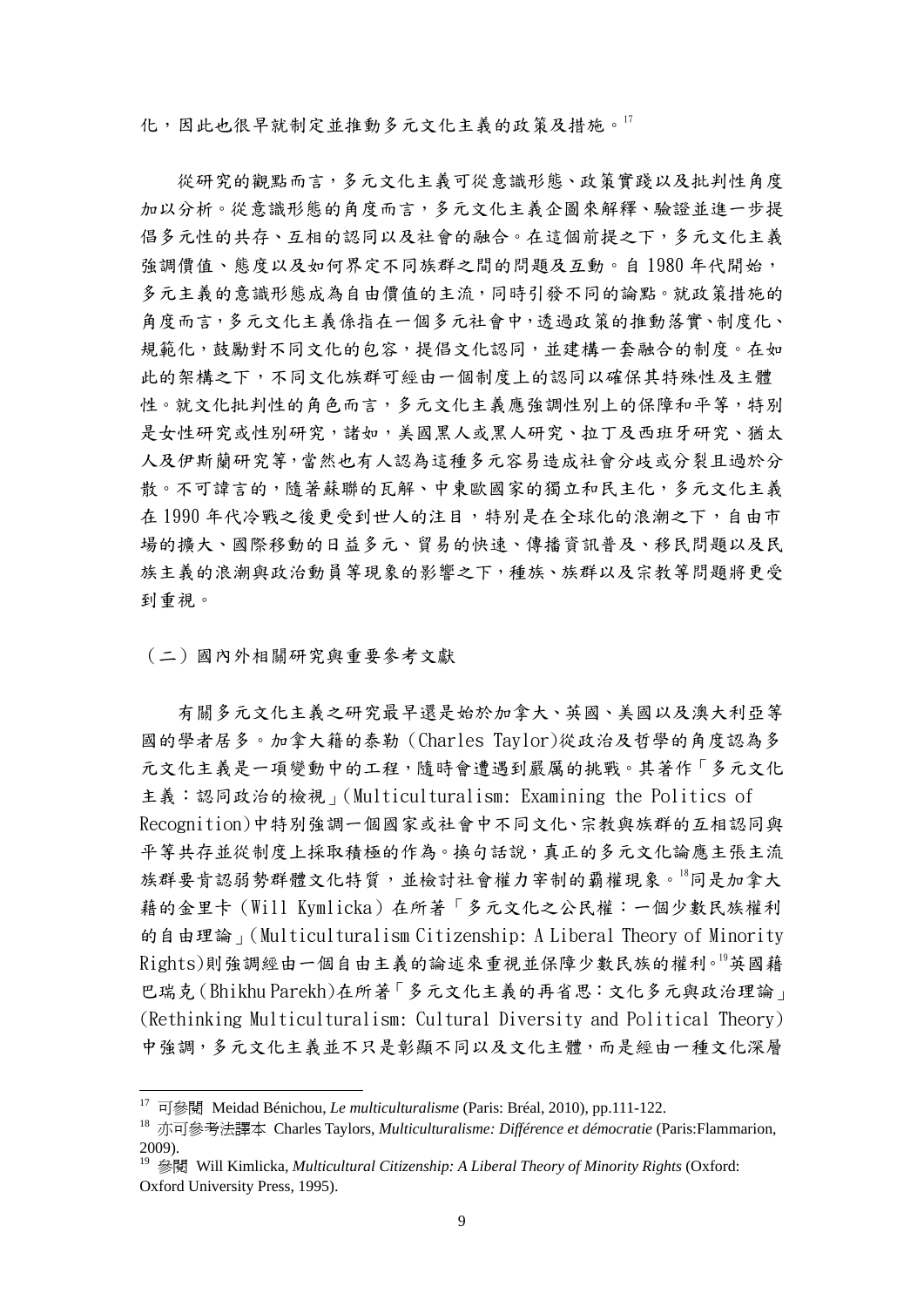的影響所展現出一個族群無論個人或團體其對自己和世界的認知進而所投射出 來的信仰與實踐。巴氏進一步從比較政治的觀點認為,多元文化主義並非多數或 少數的問題,而是每一個文化互相承認、接受以及融合的過程,一個多元文化的 社會必須去發展出一種公民共識與向心力,如此才可始此社會中各族群始可穩定 且持續發展。20

 相較於上述泰勒教授的「肯認政治」(Politics of recognition),名學者 楊瑪莉(Iris Marion Young)則提出了「差異政治」(Politics of difference) 的論點,其中強調介於國家與個人之間還有一個非常重要的結構,就是各種不同 的社群,諸如種族、性別、宗教等,這些文化社群對個人的生命價值和角色定位 有重要的影響。因此,若在政治領域中歧視或排除這些差異則更容易造成文化上 的附屬、宰制、壓抑或是邊緣化的情形。21

 以法文撰寫的書籍,如譯自義大利學者費斯泰迪(Francesco Fistetti)所 著的「多元文化主義之理論」(Théorie du multiculturalisme),書中整合了大 部份在此領域中的重要學者及理論家之論著並加以分類評析,對了解多元文化的 意義頗有助益。薩維當(Patrick Savidan)、貝尼蘇(Meidad Bénichou)以及多 契瓦(Milena Doytcheva)三位所著的「多元文化主義」(Le multiculturalisme) 則分別從理論與實務的角度分析,對進一步了解「多元文化主義」所含蓋的跨領 域思維有很大的啟發。另外,法國威維歐卡在 2008 年就法國高教部長所委託的 一項有關「多元性」(La Diversité)這個議題,針對全球化下的多元文化主義發 展以及法國的情況與影響加以研究並出版的專書「論多元性」(La Diversité) 也具有重要的學術性與參考價值。

 至於有關歐洲方面的文獻其實不多,如魏曲田(Makel Verkuyten)的「自 尊與多元文化主義」(Self-esteem and Multiculturalism: An examination among minority and majority group in Netherland)文章,主要就荷蘭的情 況加以分析。巴瑞克教授則有「英國多族群的未來」(The Future of Multi-ethnic Bretain)一書以探討英國的多元文化政策。較新的文獻且以歐洲整體為主的則 有瑞茲(Jan Rath)的「論證多元文化主義」(Debating Multiculturalism)、 包文(John Bowen)「歐洲人反對多元文化主義」(European Against Multiculturalism)以及勞倫斯(Jonathan Laurence)和魏斯(Justin Vaisse) 的「不融合的歐洲」(The Dis-Integration of Europe) 等。22法國名學者卡斯 妥亞諾(Riva Kastoryano)在 2000 年發表「從歐洲地區的多元文化主義邁入一

<u>.</u>

<sup>20</sup> 參閱 Bhikhu Parekh, *Rethinking Multiculturalism: Cultural Diversity and Political Theory* (Cambridge, Mass : Harvard University Press, 2000).

<sup>21</sup> 參閱 Iris Marion Young, *Justice and the Politics of Difference* (Princeton: Princeton University Press, 1990).

<sup>22</sup> 參閱參考文獻所例之文章。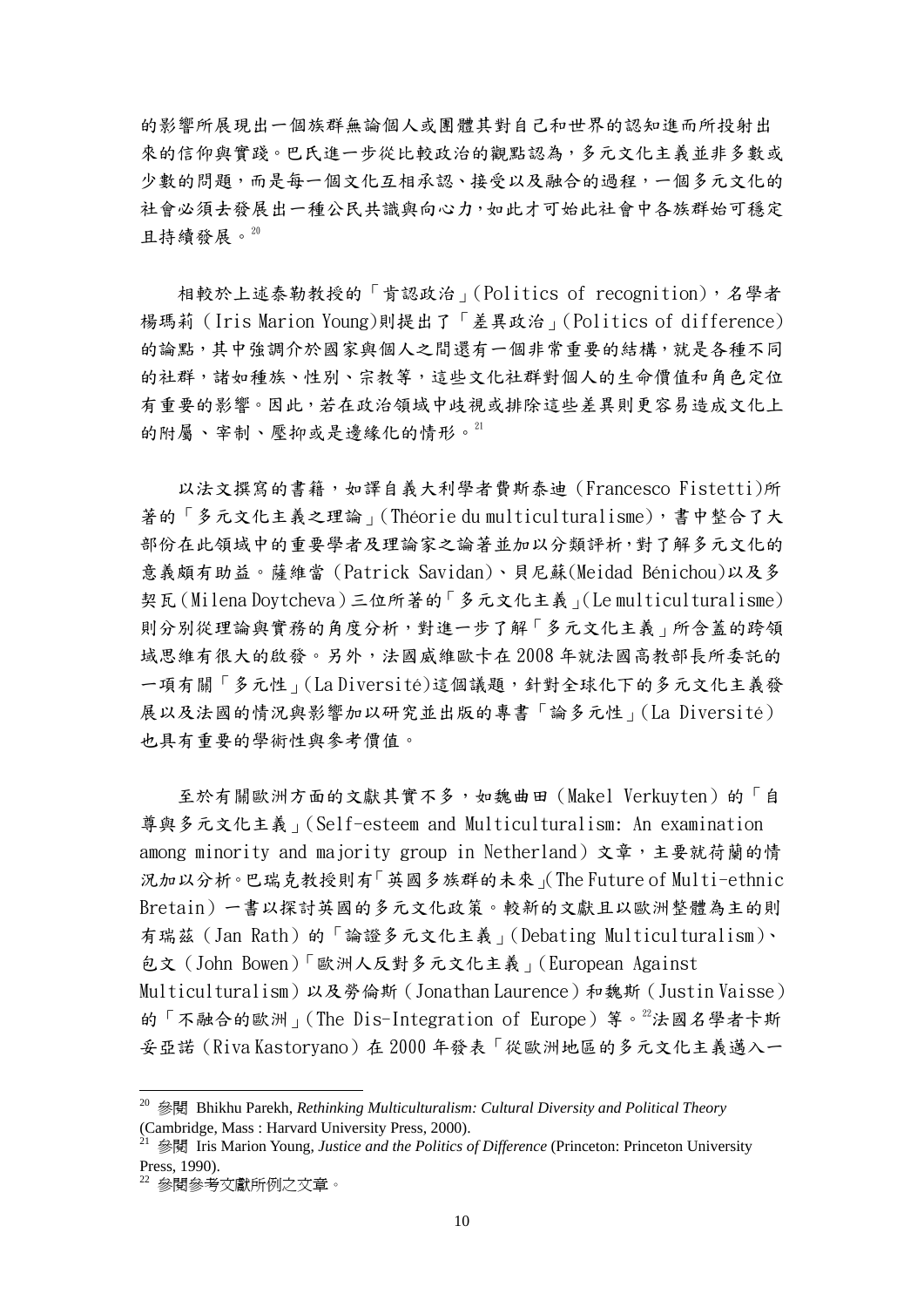個歐盟的多元文化主義」(Des multiculturalismes en Europe au multiculturalisme européen)一文指出,雖然歐洲地區的許多國家都實施多元 文化主義,但未來仍應基於「互相承認」或「認同」的政策及制度下建構一個歐 盟核心價值的多元文化主義。23另賀耶爾(H.A.Hellyer)所發表的「歐盟境內的 穆斯林以及多元文化主義」(Muslim and Multiculturalism in the European Union)一文中則強調歐盟各會員國如何面對與處理有關伊斯蘭教信徒在國家或 社會中的宗教自由或社會融合的問題。24大致說來,這些文章多以國別的情形或 是以穆斯林教所衍生之問題來做分析與比較,真正研究歐盟推動多元文化主義的 文獻倒不多。法文方面的文獻則有,比利時籍布里伯斯亞(Emmanuelle Bribosia) 和羅里夫((Isabelle Rovive)兩位在 2004 年所寫的「面紗與校園:分裂的歐 洲」(Le voile à l'école: une Europe divisée)文章,主要係從歐洲人權法院 的若干決議與判例來分析歐盟及其會員國在此議題上的分歧與困境。25夏尼歐

(Clémentine Chaigneau)於 20110 年撰寫了「歐洲認同的交錯分析」(Regards croisés sur l'identité européenne)一文,文中強調了雖然多元文化主義在許 多國家實行,但由於歐洲聯盟會員國中所存在的互相尊重以及多元的精神,因此 有助於建構歐盟的認同。26法國學者巴隆於 2011 年在舒曼基金會發表「歐洲認同 的焦慮」(Le malaise identitaire en Europe)一文,除了分析歐洲文化在全 球化浪潮之下有所衝擊以及改變之外,同時也強調歐盟長期持續以及累積下來的 基本文化與價值才是未來建構「歐洲共識」的核心。27這些文獻雖然皆有一定的 深度與廣度,但大部份仍未以歐盟的架構與推動策略為研究或比較核心。另有關 法、比禁戴面紗以及文化融合的議題上,2008 年 3 月由歐盟執委會(European Commission)委託法國巴黎政治大學(Sciences-po)所執行並出版的一項研究報 告「歐盟文化融合之評估:以法國為例」(Mesurer l'intégration: le cas de la France),其內容含蓋了歐盟層次中有關文化融合的定義與問題,相當充實且完 整具參考價值。28

 國內有關「多元文化主義」的研究仍較為分散,有蕭高彥主編的「多元主義」、 劉阿榮主編的「多元文化與族群關係」、鄧紅風所譯的「少數群體的權利:民族 主義、多元文化主義與公民權」以及施正峰主編之「各國語言文化政策:多元文 化與族群平等」等;另外中國大陸則有高永久、高永輝的「民族社會學視角下的

<sup>23</sup> Riva Kastoryano, "Des multiculturalisme en Europe au multiculturalisme européen," *Poltique* 

*Etrangère*, (1), 2000, pp.163-178.<br><sup>24</sup> H. A. Hellyer, "Muslims and Multiculturalism in the European Union," *Journal of Muslim Minority Affairs*, 26 (3), 2007, pp. 329-351.

<sup>&</sup>lt;sup>25</sup> 參閱 Emmanuelle Bribosia et Isabelle Rovive, "Le voile à l'école: une Europe divisée," *Revue* 

*Trimestrielle des Droits de l'Homme,* No. 60, pp. 951-983. 26 參閱 Clémentine Chaigneau, "Regards croisés sur l'identité européenne," *Think Tank Européen* 

<sup>&</sup>lt;sup>27</sup> 參閱 Magali Balent, "Le malaise identaire en Europe: Comment répondre au défi lancé par le nationalisme," *Question d'Europe, Fondation Robert Schuman, No.* 205, pp. 1-9.<br><sup>28</sup> 參閱 European Commission (INTI Programme), *Mesurer l'intégration: le cas de la France* (Paris:

Sciences-po, mars 2008), 67p.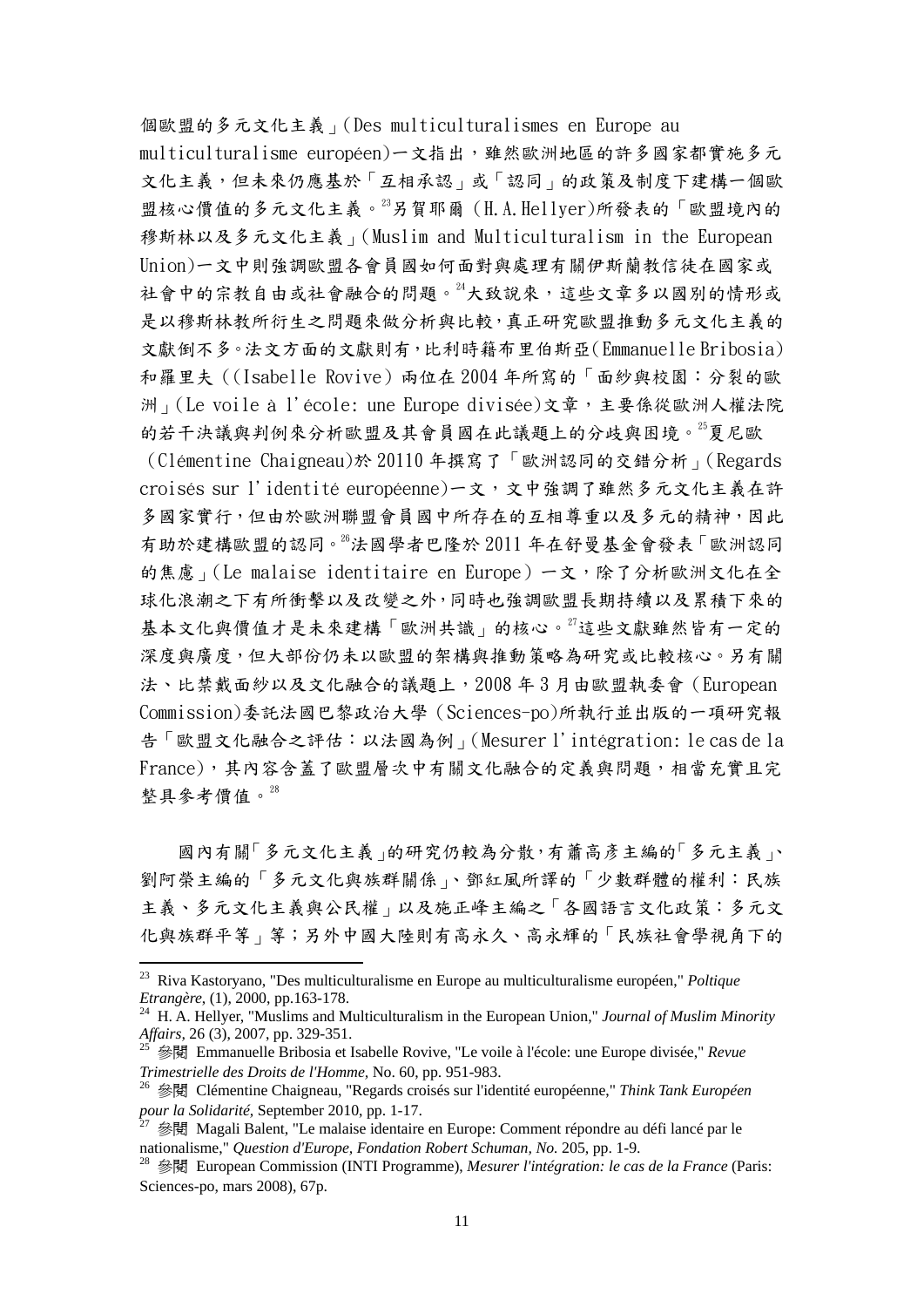西方多元文化主義研究」、 王希的「多元文化主義的起源、實踐與局限性」以及 李麗紅「當代西方多元文化主義思潮的起源與發展」等,這些文獻大都以理論或 若干國別研究為主,針對歐洲聯盟多元文化主義的內容則幾乎完全缺乏。

## 貳、研究主要內容

1

### 一、歐盟推動多元文化主義的法理基礎與實踐

為了因應新的國際情勢,2007年5月10日,歐盟執委會提出了一項「全球 化下的歐盟文化計畫」(Un agenda européen de la culture à l'ère de la mondialisation)並強調了三大目標,一是推動多元化與跨文化的對話;二是在 里斯本策略架構下,加強推動文化與創新以促進經濟成長與就業;三是持續推動 在歐盟對外關係中具最基本要素的文化策略。292007 年 12 月 14 日歐盟布魯塞爾 高峰會議中除了通過重要的里斯本條約草案之外,同時也就文化政策面向達成決 議,特別是結論中第 44 點指出,歐盟支持「歐盟文化計畫」(The European Agenda for Culture), 此項計書是歐盟文化政策中的重要里程碑, 主要是強化歐盟政策 的整合性與能見度,提升文化與創意產業以期符合里斯本策略中的擴大成長與就 業目標。30值得一提的是,在跨文化對話的架構當中,針對歐盟境內 1 仟到 1 仟 2 佰萬的羅曼人(Les Roms),歐盟特別提出了一個融合計畫,希望經由政策及 立法的保障讓羅曼人在歐盟會員國中有更好的生活與立足之地。

依據「歐盟文化計書」的原則,2010年7月19日,歐盟執委會提出了一項 實施計畫的報告(Rapport sur la concrétisation de l'agenda européen de la culture)主要就近三年在實際推動文化政策的工作做一評估並提出未來的實 施重點。結論中特別強調了會員國互相合作的重要性。31 2010年12 月 2 日,歐 盟理事會又通過一項「2011-2014 年文化推動工作綱領」,再次強調了歐盟推動 文化政策的五大重點工作,分別為第一部份的文化多元性、跨文化對話以及文化 的流通性;第二部份的主義創意產業;第三部份的專業性以及流動性;第四部 份的文化資產的蒐集與保存;第五部份的文化統計。由以上資料可以了解歐盟在 推動多元文化的方向與重點。

此外,2009年12月里斯本條約架構下的「歐洲聯盟條約」序言中指出,希 望在尊重各國人民歷史、文化與傳統的基礎下深化彼此間之團結。第 2 條也揭示

<sup>29</sup> 參閱 Commission des Commuautés européennes, *Communication relative à un agenda européen de la culture à l'ère de la mondialisation.* Bruxelles, le 10.5.2007 COM(2007) 242 final. 30 參閱 Council of the European Union, *Brussels European Council 14 December 2007, Presidency* 

*Conclusions.* Brussels, 14 Feburary 2008, 16616/1/07 REV 1. 31 Commission européenne, *Rapport sur la concrétisation de l'agenda européen de la culture.*

COM(2010)390 final, Brussels, le 19.7.2010.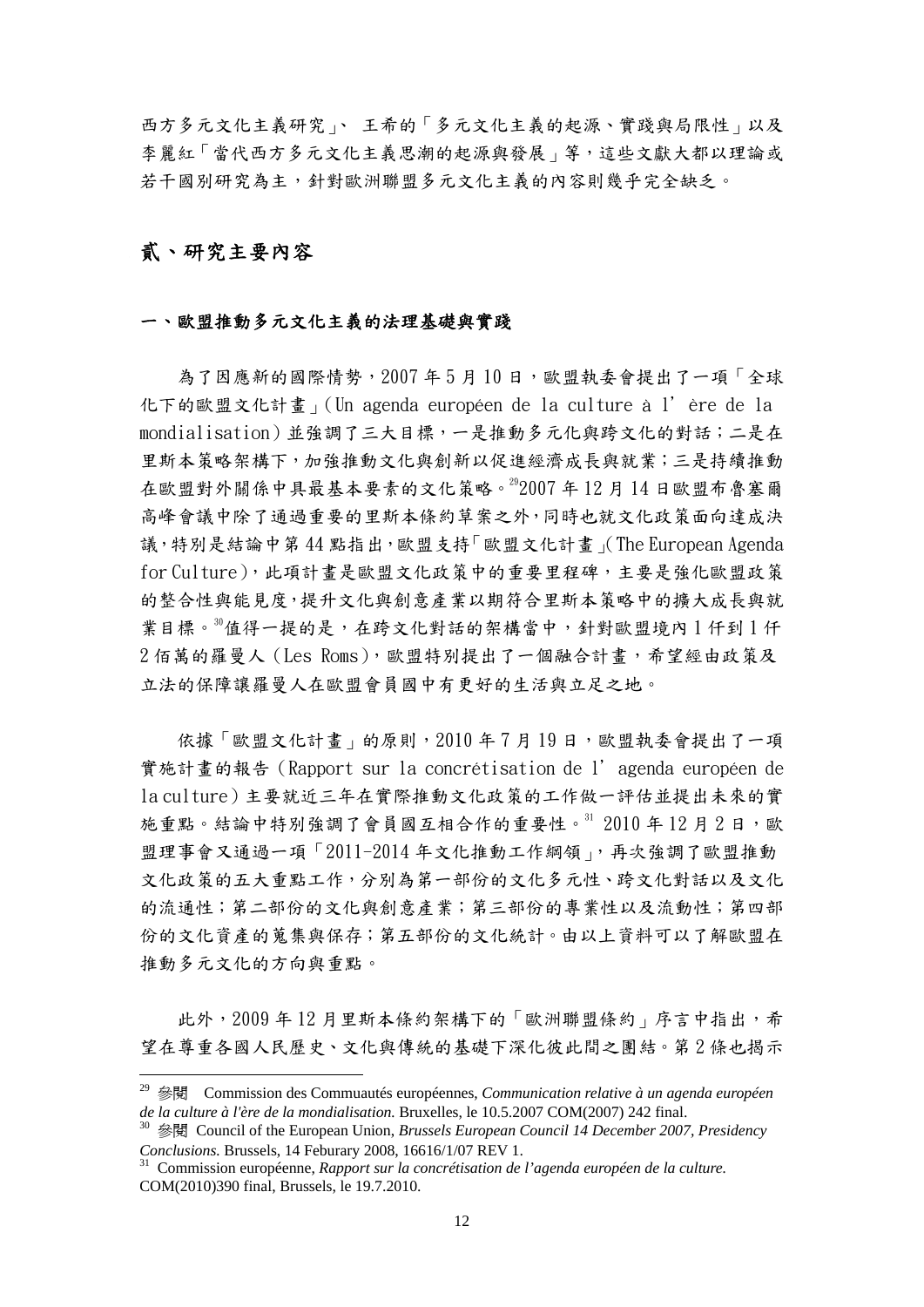了,歐盟認同社會中多元化、非歧視、寬容、公正、團結和男女平等的價值為會 員國所共有。而在「歐洲聯盟運作條約」第 167 條第 1 項也強調了,在尊重會員 國和區域多元性並發展共同文化遺產的基礎上促進會員國的文化繁榮。第 2 項則 說明歐盟的行動旨在鼓勵會員國之間的合作,特別是以下四個領域:

(一)提高並改進對歐盟各國人民的文化與歷史的了解與傳播;

(二)維護並保存且有歐洲意義的文化遺產;

(三)非商業性的文化交流;

(四)包括視聽領域在內的藝術與文學創作。

不過,為了尊重多各國的主體性,第 167 條第 4 項也強調,在推動文化行動 中,歐盟應考慮文化因素,特別是要尊重並促進文化的多樣性。由以上的內容可 以完全了解,歐盟在推動文化政策上所強調的多元性。

從文化融合的層面觀察,2004 年 11 月 19 日的內政與司法部長理事會中通 過了一項「移民融合政策的共同基本原則」(Common Basic Principles for Immigrant Integration Policy),希望以此做為歐盟及會員國在推動有關移民 以及融合政策時共同所持的原則與方向。32在此文件中,歐盟特別指出了外籍移 民在歐盟是一個正常現象,歐盟與所有會員國應正視且做好善治的工作。此外, 移民也有促進經濟利益、社會融合以及文化多元等正面的效果,歐盟及會員國應 致力建構一個好的移民政策進而有利於推動一個好的融合政策。這些原則共有 11 項:

(一)整合係一項介於所有移民以及會員國居民之間互相妥協、雙向且充滿 活力的過程;

(二)整合過程中仍應尊重歐盟之基本價值;

1

(三)提升就業是整合過程中最基本之因素,並有利於此項政策之成功;

(四)提升移民對會員國語言、歷史及制度的認識為整合過程中必要之作為;

- (五)加強教育為重要之工作以便讓移民之後代在社會上邁向成功;
- (六)鼓勵並加強移民能公平、不受岐視的進入公民營機構;
- (七)建立一個介於移民與會員國居民的橋樑機制,以促進溝通以及跨文化 的對話並加強彼此之了解;
- (八)不同文化和宗教的表現應受歐盟基本權利法的保障,但不得與歐盟基 本法相違背或與會員國法律相抵觸;
- (九)移民參與民主的程序以及有關整合政策的擬定,特別是在地方的層次 是有助於整合過程;
- (十)整合政策應與各級行政以及所有公共服務領域相結合以有利於決策的 採行及實施;

 $32$  The Council of the European Union, 14615/04 (Presse 321). 有關 英文 integration; 法文 intégration; 之中文譯名一事,在政治或經濟上習慣譯為「整合」或「統合」,惟在文化或社會層 面上,計畫主持人建議譯為「融合」較佳。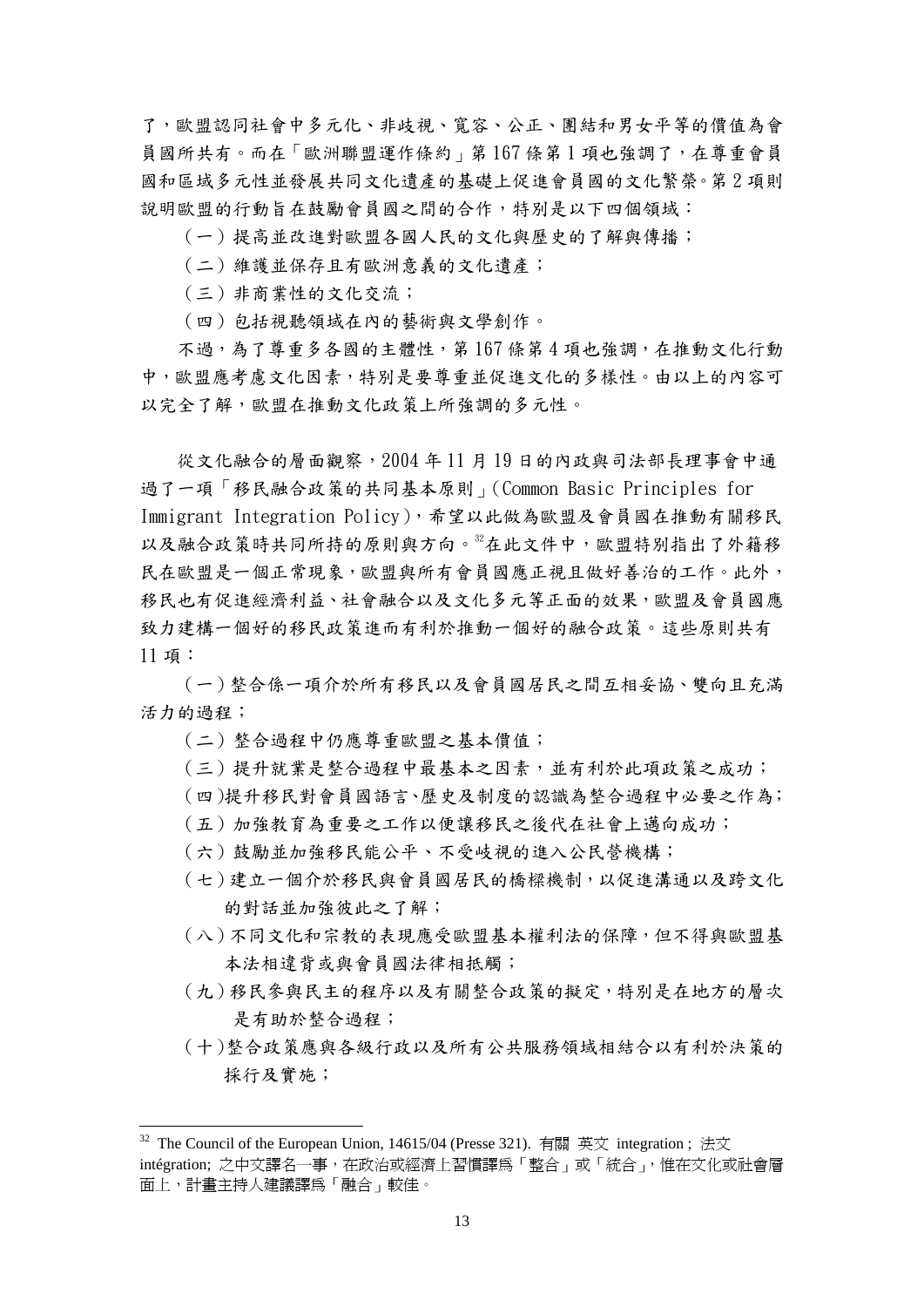## (十一)建立一個政策目標、指標以及相關的評量機制將有利於整合政策的 推動、改善以及效率。

2011 年 7 月 20 日歐盟執委會又提出了一「歐盟移民整合計畫」(European Agenda for the Integration of Third-Country Nationals, Agenda européen pour l'intégration des ressortissants non UE),内容除了強化移民在經濟、 社會、文化以及政治上的參與與角色之外,同時也與移民來源國合作共同擬定相 關的融合政策。33在此計畫中,歐盟執委會也強調了,移民整合政策是一個長期 且多面向的政策,不但需要歐盟機構的推動,同時也需要會員國中央和地方政府 的協調與努力,甚至於需要非政府組織的協助。依據這個前提,歐盟執委會提出 了未來施政的重點如下:

(一)執委會將結合歐盟區域發展委員會和地區或城市加強與區域和地方政 府的合作。此外,執委會也要加強與移民原生國的合作。

 (二)為強化執行成效,會員國可以在「歐盟整合模式」的架構下彈性調整 相關措施。

 (三)歐盟整合之四大指標為就業率、教育程度、社會融合情形以及公民權 的行使。歐盟將積極協助各會員國就移民的情況做相關調查與統計。

 (四)歐盟將提升問題討論與協的層次並提供相關財政支援,同時也要鼓勵 移民參與各項歐盟所推動的整合措施。34

 $2011 - 49$  月  $28$  日, 歐盟執委會主席巴洛索在歐洲議會 (European Parliament)的年度咨情報告中特別強調了歐盟多元文化價值的重要。他指出, 現今做為一個歐洲人是件值得驕傲的事情,不僅是因為歐洲擁有偉大的文化與文 明,而同時還有歐洲人對整體世界的創新與貢獻,因此,歐洲人要勇於承擔過去, 同時也要積極面對未來。35由以上的分析可以看出歐盟長期以來在推動建構多元 化主義以有利統合的法理與實務上皆付出相當多的努力。但是,必竟有關多元文 化主義的政策與移民融合政策仍由會員國所主導,因而在法國、比利時相繼透過 立法以禁止伊斯蘭教婦女在公共場所穿戴面紗的情事發展之下,歐盟所強調的多 元文化主義似遭遇到困境和挑戰。

#### 二、法、比實施禁戴宗教飾物與面紗之背景與影響

1

 歐洲聯盟的主要目標之一為尊重會員國文化、族群、宗教以及語言之多樣性 且認同為歐盟之豐富資產。不過,2004 年 3 月 15 日,法國正式頒布實施「禁戴

<sup>33</sup> European Commission, *European Agenda for the Integration of Third-Country Nationals.* COM(2011) 455 final, Brussels, 20.7.2011.

<sup>34</sup> 參閱 European Commission, *European Agenda for the Integration of Migrants.* MEMO/11/530, Brussels, 20 July 2011.

<sup>35</sup> Jose Manuel Barroso, *Le renouveau europeene –Etat de l'Union dixcours 2011*. Strasbourg, 28 septembre 2011. SPEECH/11/607.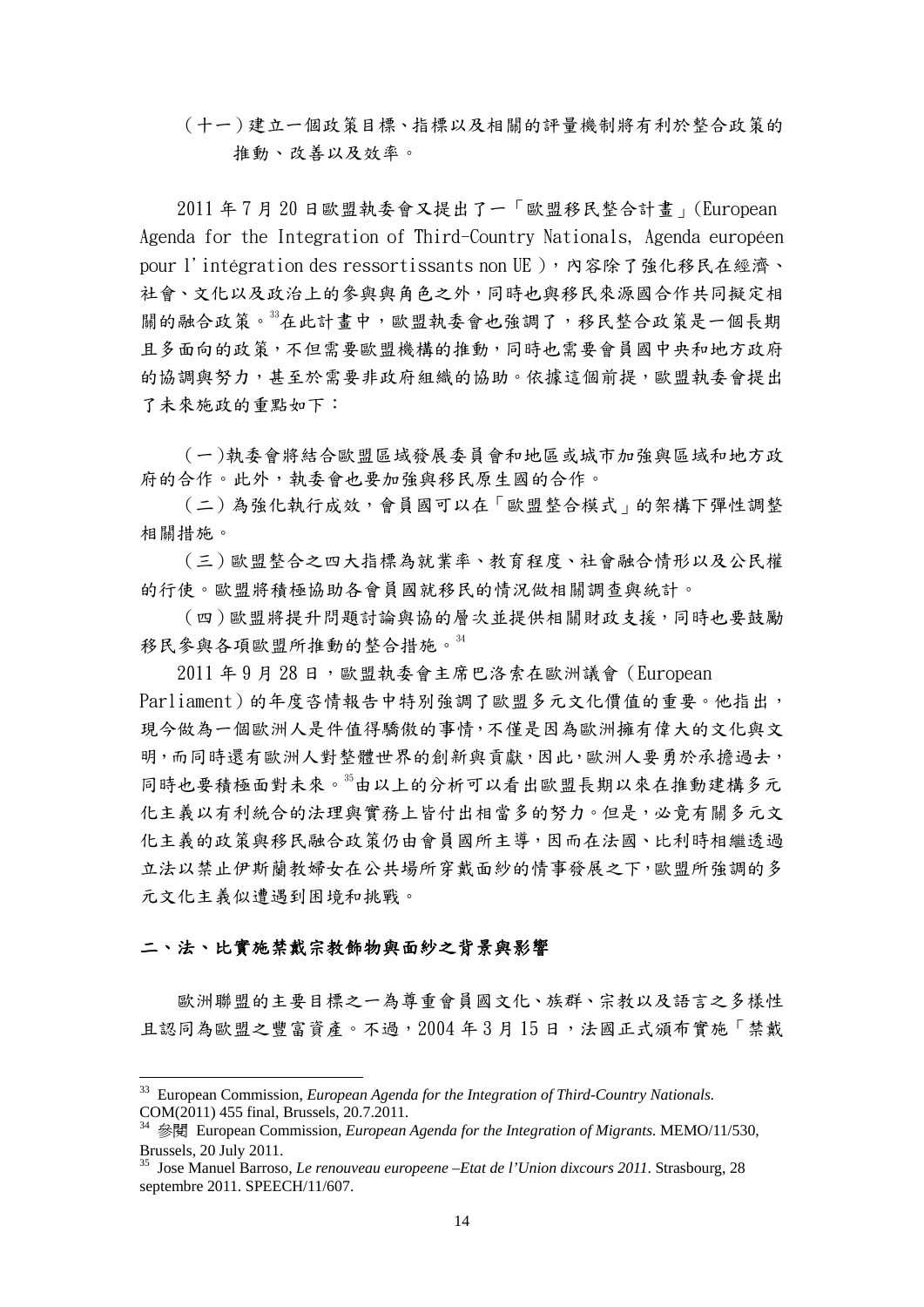宗教飾物法」,其中規定了,在法國所有的公立中、小學校園內皆不得穿戴明顯 與宗教相關的飾物。此項法律在通過前曾引起法國國內就共和國基於「世俗原則」 與「政教分離」的基本價值產生相當激烈的爭辯,最後仍在多數法國人的共識下 通過實施。事實上,法國自1905年首次立法明定共和國確立宗教自由,並實施 國家與宗教分離的原則以來,法國在政治領域及教育政策上就持續強調此項「世 俗原則」。

1958 年第五共和的憲法第一條中更正式加入並強調此一原則。其主要目的 之一也是希望法國的教育及公共行政能堅持一貫的世俗化及中立原則。然而,隨 著時代的變遷以及社會經濟因素,法國境內的伊斯蘭教人口愈來愈多,如今已高 達500萬人,其所產生的文化與教育影響及衝擊日益嚴重。一方面,這些伊斯蘭 教信徒的社會經濟地位相對較為低落,犯罪與失業率偏高,對社會及社區治安造 成影響,而另一方面,1980年代起伊斯蘭教復興運動興起以及兩次的波斯灣戰 爭更造成年輕人將對伊斯蘭教的信仰轉換成一種對其所處的西方世界(如法國) 不滿的發泄情緒,並進而有組織或計畫的形成壓力團體並維護其利益。

1989年起,中學校園中陸續發生因女伊斯蘭教學生戴頭巾而被禁上止入校 事件,以及若干伊斯蘭教學生要求在宗教節慶請假,甚至於在學校中祈禱等案件 造成學生、學生家長、教師、學校、教育當局之間嚴重的紛爭與困擾。雖然,法 國政府也試圖以執行相關法令的方式來解決此項問題,但卻效果不彰。2003 年 7 月,法國總統席哈克總統正式提出了立法的建議,強調伊斯蘭頭巾、猶太教小圓 帽以及大型十字架都不該進入公立學校。2004 年 3 月終於經由國會兩院通過立 法。比利時基本上也是實施與強調「世俗原則」的國家,雖然鑑於歷史的傳統, 比國對於所承認的宗教給予許多優惠甚至於經費上的支援,但其法語區長久以來 相當程度受法國的影響,因此在此議題上也參考許多法國的做法。特別是 2009 年以來日益增多的案例與問題使得比利時政府不得不更積極且嚴肅的面對。

(一)法國「政教分離」原則的內容及發展

1

 根據法國名學者包貝候教授(Jean Baubérot)的分析,所謂「政教分離」, 就法律上而言具有三項基本原則,一是尊重信仰與宗教儀式的自由;二是反對任 何宗教凌駕於國家以及民間社會之上的情形;三是宗教信仰者及非信仰者間的一 切平等。36 基本上,法國「政教分離」的原則與法國大革命以來的人權發展息息 相關。1789 年法國大革命時所揭示的人權宣言中和第 10 條強調,在法律之前人 人平等且不受任何意見或宗教不同之影響。此外,在第 11 條內容中又強調了, 自由表達意見及思想是人類最珍貴的一項權利。不過,由於法國自 17 世紀未以

<sup>36</sup> 參閱 Jean Baubérot, "La laïcité," *Analyses et réflexions* (Paris : Service d'information du gouvernement, 2001) ; Alain Bergounioux, "La laïcité, valeur de la République," *Pouvoir,* No.75, 1995, pp. 17-26.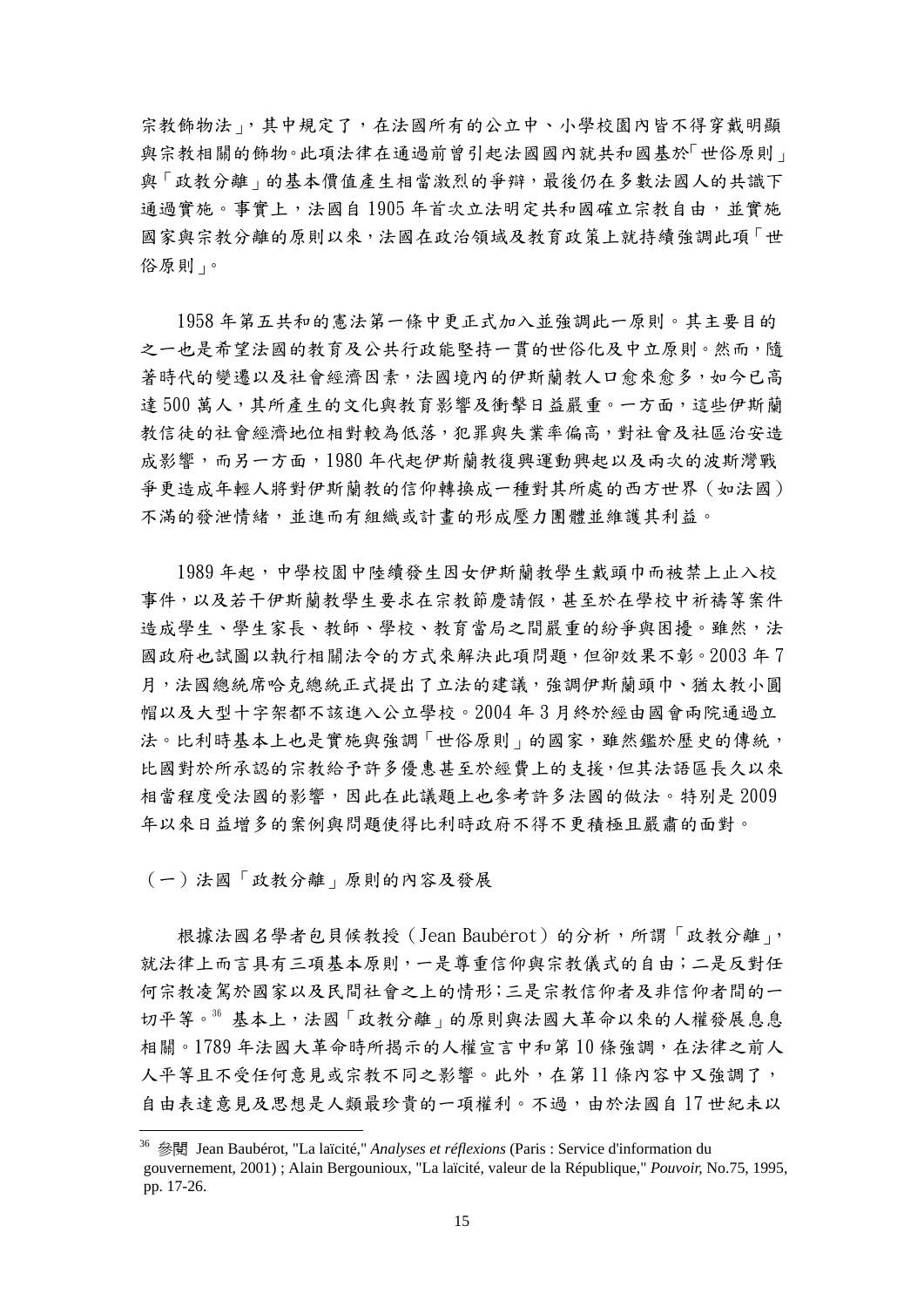來天主教的深刻影響,因此,法國大革命之後有很長一段時間對此議題產生許多 爭辯。有些人認為法國應該承襲所謂「法國即為天主教長女」的良好傳統,維持 其原有之天主教國家;但有些人認為法國應該拋棄過去,開創法國大革命的新精 神,讓法國成為「革命長女」,強調國家的世俗中立,彼此包容共同生活。

在經過一、二個世紀的爭辯之後,隨著許多法今規章的世俗化及中性化(諸 如姓名的非宗教化、大學的設立、義務教育的實施等),宗教對國家及政治的影 響日漸式微。1905年12月11日,法國正式通過一項「政教分離法」,強調了法 國共和國體制的世俗精神以及非宗教性的原則。法律中的第一條就開宗明義指 出,共和國確保信仰自由,並保障各項宗教儀式的自由行使。第二條則進一步指 出,共和國不承認,也不支薪或補助任何的宗教儀式,因此,國家將取消所有支 付用於省、縣等宗教儀式的相關預算。換言之,國家經由此項法律更進一步確保 宗教的自由與自主性。37

大體而言,此項法律具有三個特色:

(一)國家的中立角色—所謂國家的中立角色是指國家在面對各種宗教或各項宗 儀式上,採取完全不承認的立場,也就是沒有任何偏好,保持中立的意思。若進 一步延伸到公共部門的領域,此項原則意味者,任何一位公務員都應該保持中立 依法行政。

(二)信仰自由—在「政教分離」的原則之下,人們有信仰的自由,表達意見的 自由,同時各種信仰及言論也都應該受到保障,而國家的角色就是來確保各項信 仰與言論能受到保障。

(三)多元主義—若說國家不承認任何一個宗教,那也就是指國家不否認任何一 個宗教。1905 年的法律就是希望消除過去獨尊若干宗教及儀式的現象,轉而一 視同仁,任何一個宗教皆無輕重大小的區別,如此進一步強化了平等且多元的原 則。

隨著此項法律的實施以及義務教育延伸的影響,為了保障此一原則,1946 年的制憲國會在第四共和新憲法中加入了此一原則。憲法總則中揭示了以下若干 原則:

1、個人所享有與生俱來的權利,不分種族、宗教、信仰皆不可侵犯。

2、國家應保障所有兒童及成人接受教育、職業訓練以及提升文化素養。

3、國家應提供各級免費且中性世俗化的公共教育制度。

(二)第五共和的發展與落實

1958 年第五共和的憲法中更深化了此項觀念與原則。憲法中的序言中除了再

<sup>37</sup> 參閱 La loi de 1905.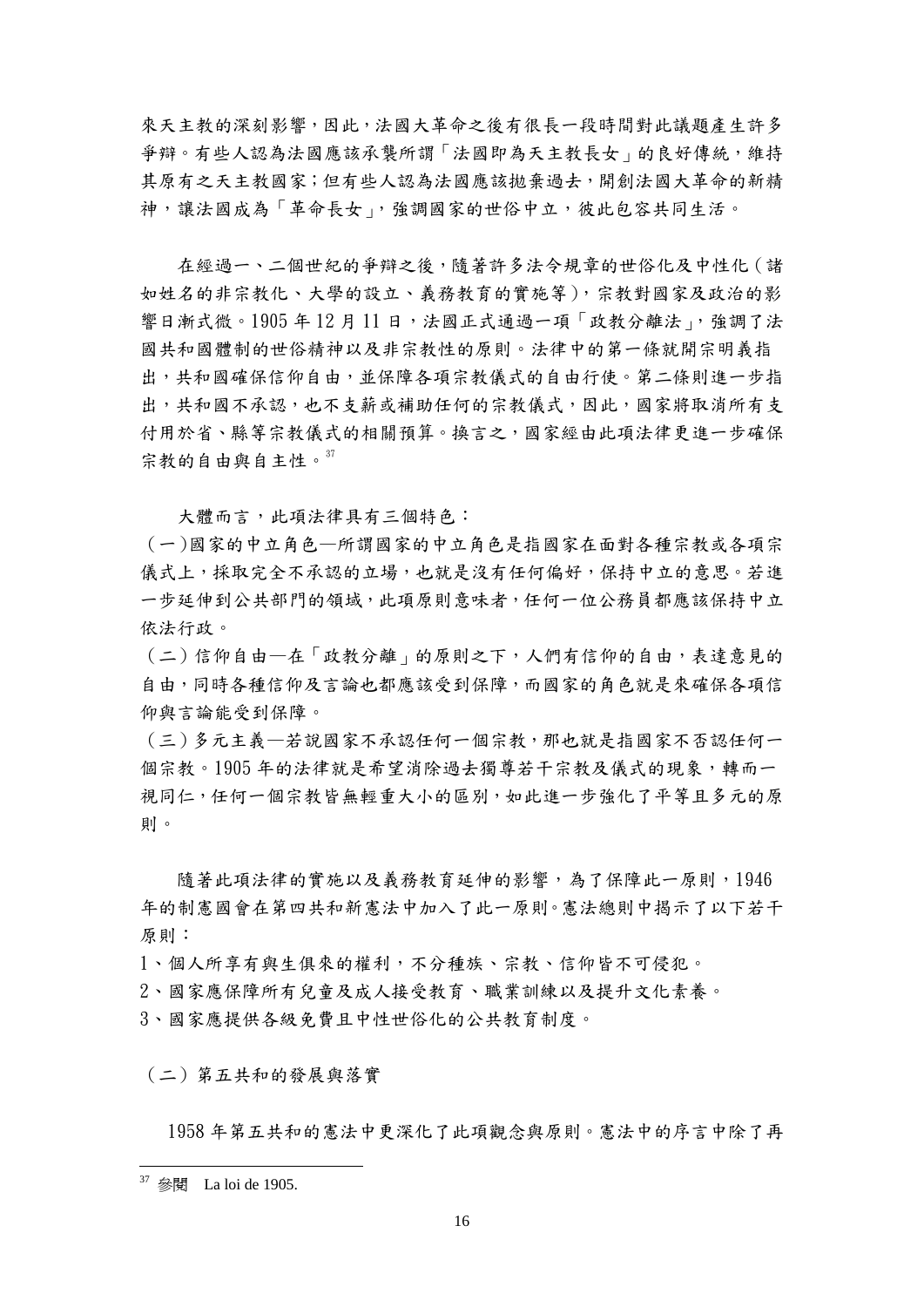次強調法國大革命以及 1946 憲中的所有相關法制與原則之外,同時也在憲法第 一條中宣示,法國為一不可分割、世俗、民主、社會之民主共和國,它確保所有 公民不分籍貫、種族、宗教,在法律之前人人平等,共和國並尊重一切信仰。再 者, 憲法第 34 條更明確規範了, 所有有關公民權及公共自由權利的基本保障事 宜都應該以法律來制定。38

 就教育的層面分析,第五共和以來,政府依據這些「政教分離」的原則與法 令也先後於 1959 年制定「國家與私立學校關係法」、1984 年的「高等教育法」 等,主要目的就是再次確認國家對教育制度與內容的主導性以及教育世俗中立的 一貫原則。換句話說,法國政府希望透過教育的手段來達成文化認同的目的,特 別是在尊重宗教多元的前提之下,大家都能共同生活在一起(Vivre ensemble)。  $39$ 不過,隨著外籍移民的人口日益增加以及世代的落地生根(將近有500萬的信 徒為伊斯蘭教,幾已成為法國第二大宗教,歐盟中最大的移民社群),新一代的 年青人面對自己所擁有傳統宗教文化的尊重以及對法國社會與文化的認同與融 入這兩種交錯互動的因素影響下,法國長久以來的「政教分離」的原則遭遇到嚴 重的挑戰。

(三)法國、比利時實施禁戴宗教飾物與頭巾的過程

由於執行上的模糊空間,造成此類爭議事件層出不窮,1994年教育部還特 別指派一位協調代表來專門處理學校在此議題上的作為。為了正視此一間題,席 哈克總統(Jacques Chirac)於 2003 年 7 月成立一個由 40 人所組成的超然的「政 教分離研究委員會」,希望藉由廣泛的討論來達成具體的做為。此外,國民議會 也於 11 月間針對此一問題組成了一個「專案調查委員會」,同樣希望能集思廣 益、反應民意,以便提出有效法律。事實上,這兩個委員會的結論都是認為,為 確實落實及深化法國「政教分離」的傳統精神與共和原則,以立法的方式來化解 此一爭議,特別是公立學校或機關場所,是勢在必行且迫在眉睫的工作。

 2003 年 12 月 11 日,「政教分離研究委員會」向總統提出結論報告,並積 極建議應立法禁止在公共機關及公立學校穿戴明顯的宗教飾物,以進一步落實法 國政教分離之傳統原則。12月17日,席哈克總統基於此項結論再次公開宣示, 法國的政教分離以及教育世俗中性的原則是共和國的立國基礎,這些內容將以法 律來加以規範。法國國會在歷經二個月的討論之後終於在右派的主導下通過法 律,並經總統於 2005 年 3 月 15 日公告式生效。就學校部份而言,新訂的行政命 令規之了將自9月間開學日正式實施。此項法律的主要規定是,任何皆不得在公 共機關或公立學校穿戴明顯的宗教飾物,若不聽勸告或違反規定者,學校或機關

<u>.</u>

<sup>38</sup> 參閱 Jean-Claude Masclet, *Textes sur les libertés publiques* (Paris: PUF., 1988).

<sup>39</sup> 參閱 Roger Gal*, Histoire de l'Education* (Paris: PUF., 1987), pp.93~113.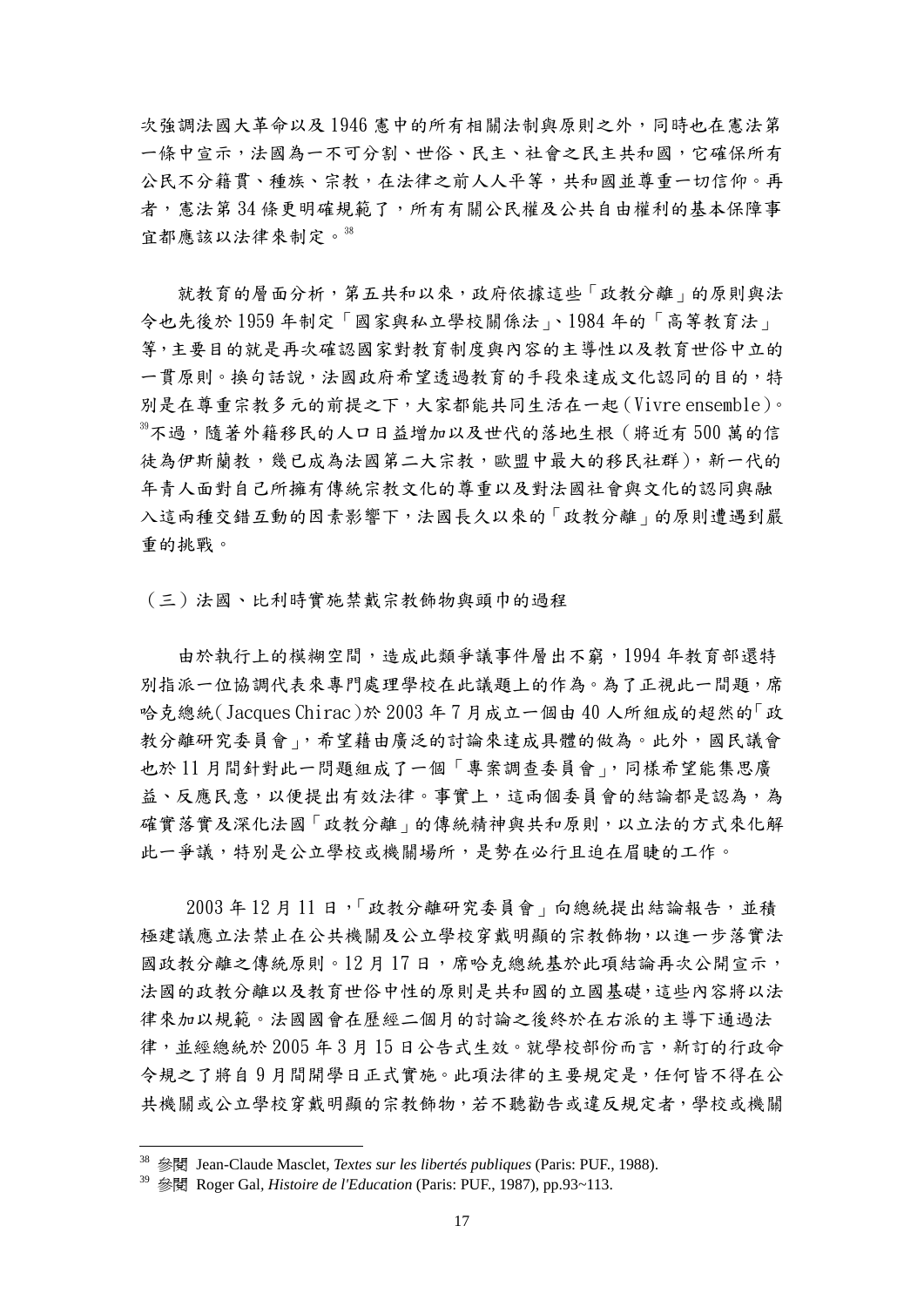首長有權將其逐出機關場所或學校。

就比利時而言,依據比利時憲法第10、11以及12條的規定,比利時是一個 「世俗原則」與「政教分離」的國家。值得一提的是,比利時同時也承認宗教在 社會中的地位,特別是天主教、英國國教、希臘正教、猶太教、伊斯蘭教以及強 調哲學及心靈修養之社團,不但可獲得國家的補助(如牧師、神父、宗教教授之 津貼或是教堂及建築物的維修等),還可以運用公共的場所或相關資源。有關伊 斯蘭面紗及頭巾的問題,比利的聯邦政府並未制定明確的法令予以規範,而是授 權各語言和文化區自行處理。直到 2004 年左右,隨著法國制定公共場所禁載宗 教飾物法之後,比利國若干國會議員及一些政治團體開始呼籲並正視此一問題。 在這些爭論之中,有關女性的安全以及可能引發出治安的疑慮以及人權價值考量 下女性性別尊嚴的問題成為關鍵。402010年4月29日,比利時國會以136票對2 票反對的壓倒性多數下通過立法並規範了,在比利時所有公共場所、街道、馬路 上、公共公園以及體育活動場所皆不得穿戴遮臉的面紗。

(四)文化認同的矛盾與挑戰

1

 誠如法國參議員瓦拉德(Jacques Valade)在參議院文化委員會所做的一項 調查報告中所指,當今法國所遭遇到的這個問題基本上是來自於社會融合的困境 以及思想或宗教生態的快速變遷。41989年9月,三位信仰穆斯林教的女孩戴著 頭巾到公立中學上課,頭巾將女學生的頭髮、脖子以及耳朵都覆蓋,這三位同學 也不接受老師的勸阻而脫掉,甚至於辯解為宗教自由。如此一來,這三位學生不 但在校園同學中產生錯愕及不適應,同時學校校長及老師也不知如何因應。1990 年開始,比利時也有類似的問題發生。

此一事件雖然經由校方向教育當局及中央行政法院(le Conseil d'Etat) 提請解釋及因應之道,但該法院僅提出法令不夠明確的說詞而並未有指標性的裁 決。換句話說,法國「政教分離」這個精神與原則長久以來皆有高度的社會與文 化共識,如今卻因缺乏實際執行時的依據與規範,因而造成行政部門以及學校當 局失於分寸進退維谷的困境。舉例而言,許多伊斯蘭教的同學經常會因宗教儀式 與膜拜的理由向學校請假而影響學習的進度;不少女學生因穿戴頭巾而要求不上 體育課,造成學校教育及管理上的困難(依據相關調查報告,約有 30%的戴頭巾 的伊斯蘭教女學生要求不要上體育課)。

此外,在公立醫院也發生類似的問題。一方面,一些伊斯蘭教的女護士穿戴

<sup>40</sup> 可參閱 Corinne Torrekens, "Le pluralisme religieux en Belgique," *Diversité Canadienne,* Volume 4:3, automne 2005, pp. 56-58.

<sup>&</sup>lt;sup>41</sup> 參閱 Jacques Valade, Rapport du Sénat, No.219 (Paris,:Sénat, 2004)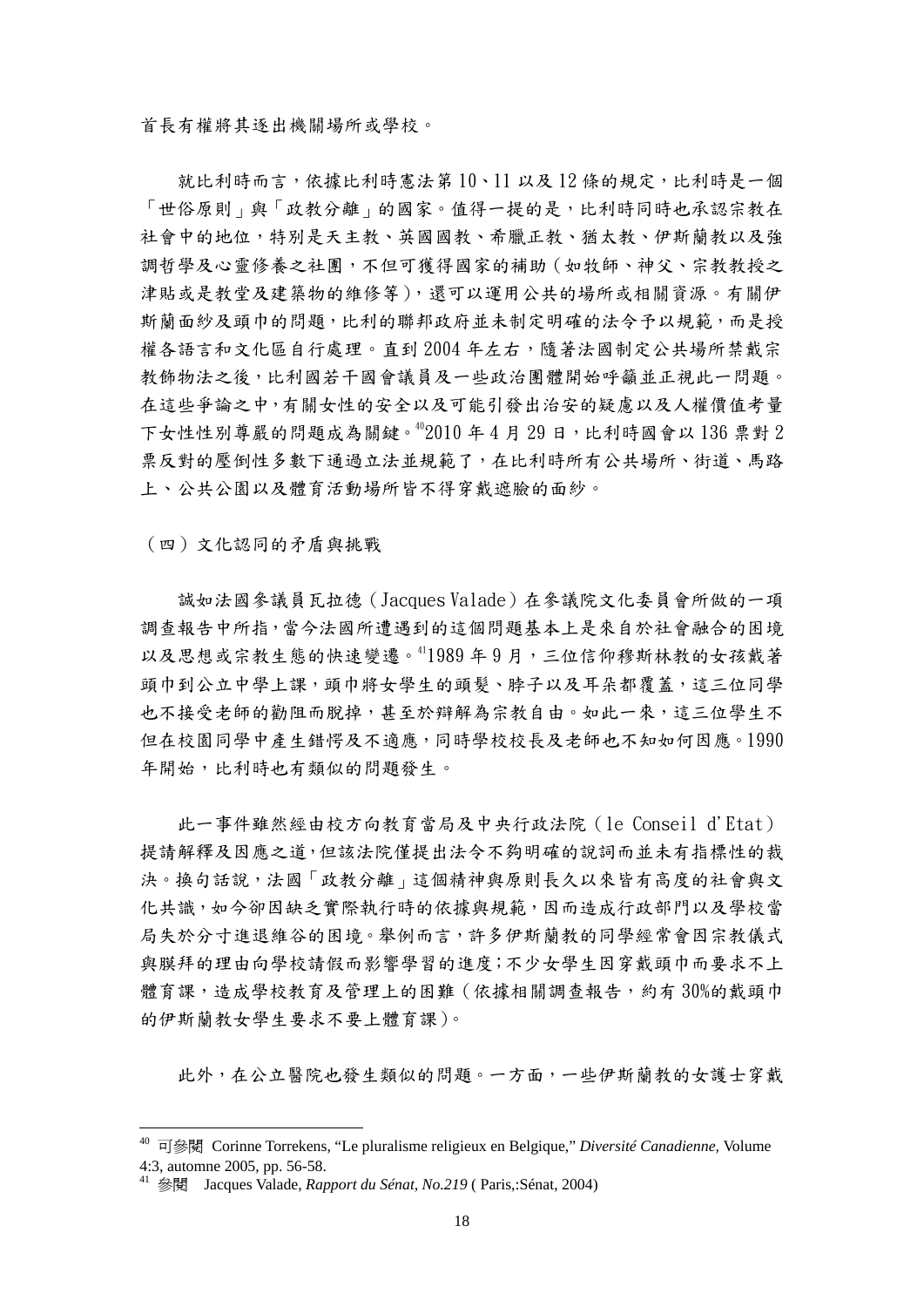著頭巾在醫院內工作甚而照顧病患,如此對非信仰伊斯蘭教的天主教徒、猶太人 或無宗教信仰的病患產生影響,進而造成病患與醫院之間的困擾;另一方面,由 於伊斯蘭教的醫生、護士及行政人員自然結合為一特殊族群,對其他人而言造成 排斥效應,如此也造成行政管理上的困難。同樣的情況與問題也發生在比利時並 造成爭議。

 根據法國教育部於 2005 年 7 月所公布的一項資料調查顯示,自此項法律開 始實施之後,一年以來,在公立學校幾乎已沒有學生穿戴頭巾上課。此外,這些 穿戴宗教飾物的爭議事件也愈來愈少,在全法國最多只有 3、5 件個案。<sup>42</sup>換句話 說,此項禁戴宗教飾物法的實施對長久以來的爭議帶來積極與正面的效果。隨著 禁戴宗教飾物法的順利推行,法國政府開始對同樣具爭議性的伊斯蘭面紗採取作 為。2009年6月23日,法國國民議會通過成立一個有關伊斯蘭遮臉面紗的資訊 研究委員會(la mission d'information),並由吉漢(André Gerin)擔任召集人。 2010 年 1 月 26 日,此委員會發表了厚達近 700 頁的研究報告。報告的結論指出, 由於伊斯蘭面紗的源起及展現已和現今的法國甚至於其它歐洲國家的社會隔隔 不入並造成諸多問題,因此建議法國及其他歐盟會員國立法禁止在公共場所穿 戴。43在比利時方面,2009 年 9 月 11 日比利時荷語區的教育委員會通過禁止伊 斯蘭信徒在公立中學校內戴面紗。2010年4月,比利時國會更進一步開創歐盟 會員國首例通過立法禁止伊斯蘭教婦女穿戴遮面頭巾出現於公共場所並於 2011 年 7 月 23 日正式實施。442010 年 10 月法國也跟進通過立法禁止伊斯蘭教婦女穿 戴遮面頭巾出現於公共場所並早於比利時在 2011 年 4 月 11 日率先實施。兩國立 法皆通過了違反者將予以罰款以及最高一年的刑期等之處分。雖然兩國執政者一 再宣示,此法律並非限制宗教自由或是反伊斯蘭宗教,且與此法律相關之婦女僅 在千人左右並不影響 5、6百萬的伊斯蘭教徒,但此項立法仍在歐盟以及若干會 員國境內造成相當大的討論與爭辯。45

## 參、結果與討論

1

#### 一、文化融合的矛盾與困境

<sup>42</sup> 參閱 Ministère de l'Education nationale de l'enseignement supérieur et de la recherche, *Application de la Loi du 15 mars 2004* (Paris: Ministère de l'Education nationale , juillet 2005). 另也可參閱「世界

報」, *Le Monde*, le 29 septembre, 2005.<br><sup>43</sup> 參閱 Assemblée Nationale, *Rapport d'information sur la pratique du port du voile intégral sur le territoire national (Paris: Assemblée Nationale, No. 2262, 2010). 658p.* 

<sup>&</sup>lt;sup>44</sup> 參閱 Hugues Dumont et Xavier Delgrange, "Le Principe de pluralisme face à la question du voile islamique en Belgique," *Droit et Société*, No. 68, 2008/1, pp.75-108.<br><sup>45</sup> 法國立法規範,倘若違反此項法令則予以罰款 150 歐元,若強迫他人穿戴則最高可處一年之

刑期以及 30000 歐元的罰款。比利時則處以 135 歐元以及 7 日的刑期。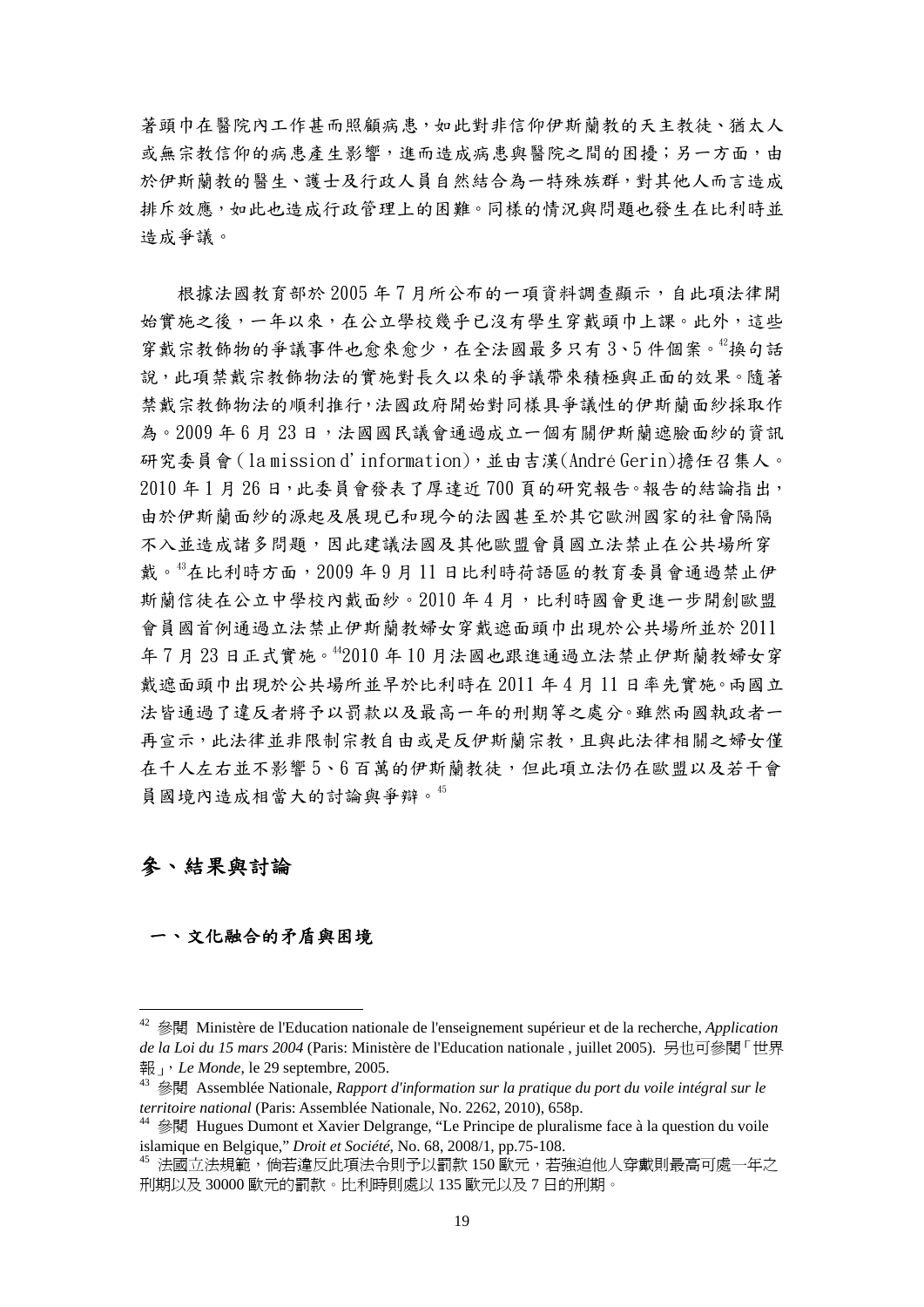法國自 1789 年大革命以來就強調人人平等、信仰自由以及教育世俗等不可 侵犯的基本權利。隨著民主政治的發展以及教育的普及,1905 年國家訂定了一 項「政教分離法」,將政治與宗教的關係以及公立教育的義務性、世俗原則予以 法制化。不過,自 1989 年以來,受到外藉移民增加以及穆斯林教教徒對信仰飾 物及儀式熱誠的影響,信奉穆斯林教的女生直接穿戴頭巾上學的現象對法國長久 以來所堅持的政教分離與教育世俗的原則造成衝擊。比利時則因為考量多元文 化、宗教與族群的現況且維持一個國家世俗中立之原則。為了解決此一問題,不 但法於 2004 年 3 月通過了一項法律禁止任可人在公立中、小學校或公共機關穿 載有明顯宗教性的飾物,否則將被禁止進入,同時法國與比利時又相繼於 2011 年立法並禁止頭戴面紗的伊斯蘭婦女在公共場所出現。

 此項法律雖然經過多年的實施經驗,同時似也獲得不錯的成果,但是由於此 項法律基本上仍忽略了若干文化認同與融合的多元性,甚至於可能抵觸到「歐洲 基本人權公約」,換句話說,這個法律仍存有「治標不治本」的根本問題。2005 年和 2007 年發生在法國郊區的青少年滋事暴動事件以及 2011 年 12 月間比利時 所發生的極端份子槍殺群眾事件多少也反應出法國以及比利時在社會文化融合 政策(la politique de l'intégration sociale)上的局限性,當然對歐洲聯 盟努力推動建構的多元文化主義政策造成衝擊。

#### 二、歐盟推動建構多元文化主義的問題與挑戰

 聯合國 2005 年 10 月 20 日通過了一項「文化多元之保障與提倡公約」已邁入 第七個年頭,1948年的世界人權宣言更已邁人第62個年頭,而歐洲人權公約也 已實施了半個世紀之久,歐盟統合在推動初期雖並未將多元文化之議題納入重要 里程,但隨著統合進程的深化與廣化,歐盟自 1990 年代起在推動文化多元與跨 文化對話不遺餘力且獲得相當不錯的成果。此外,隨著 2000 年通過「歐洲聯盟 基本權利憲章」以及 2009年12月1日起正式納入里斯本條約並付諸實施,更將 歐盟推動多元文化主義政策帶入新的里程碑。不過,由於歐盟會員國的擴大且文 化議題與會員國立場息息相關,歐盟在推動建構共同多元文化主義的政策與作為 上仍遭遇不少困難:

(一)就國際層次而言,如上述所提之世界人權宣言第 18 條、歐洲人權公約第 9 條世界兒童權利公約第 14 條以及國際公民權與政治權利公約第 18 條皆強調了 思想、良知以及宗教的自由權利,而歐盟以及會員國(特別是法、比等國)所努 力推動的多元文化主義似仍以本位的歐洲中之思想以及國家主體為主要考量,造 成訪會融合與多元文化發展的困境和爭辯。

(二)就歐盟發展之層次而言,受到東擴後人民自由流通且大量移居至西歐等創 始會員國造成高失業率以及歐元危機暫時無法改善等因素之影響,歐盟在推動建 檮多元文化主義政策的相關作為產生兩難或雙重標準的困境。一方面歐盟希望藉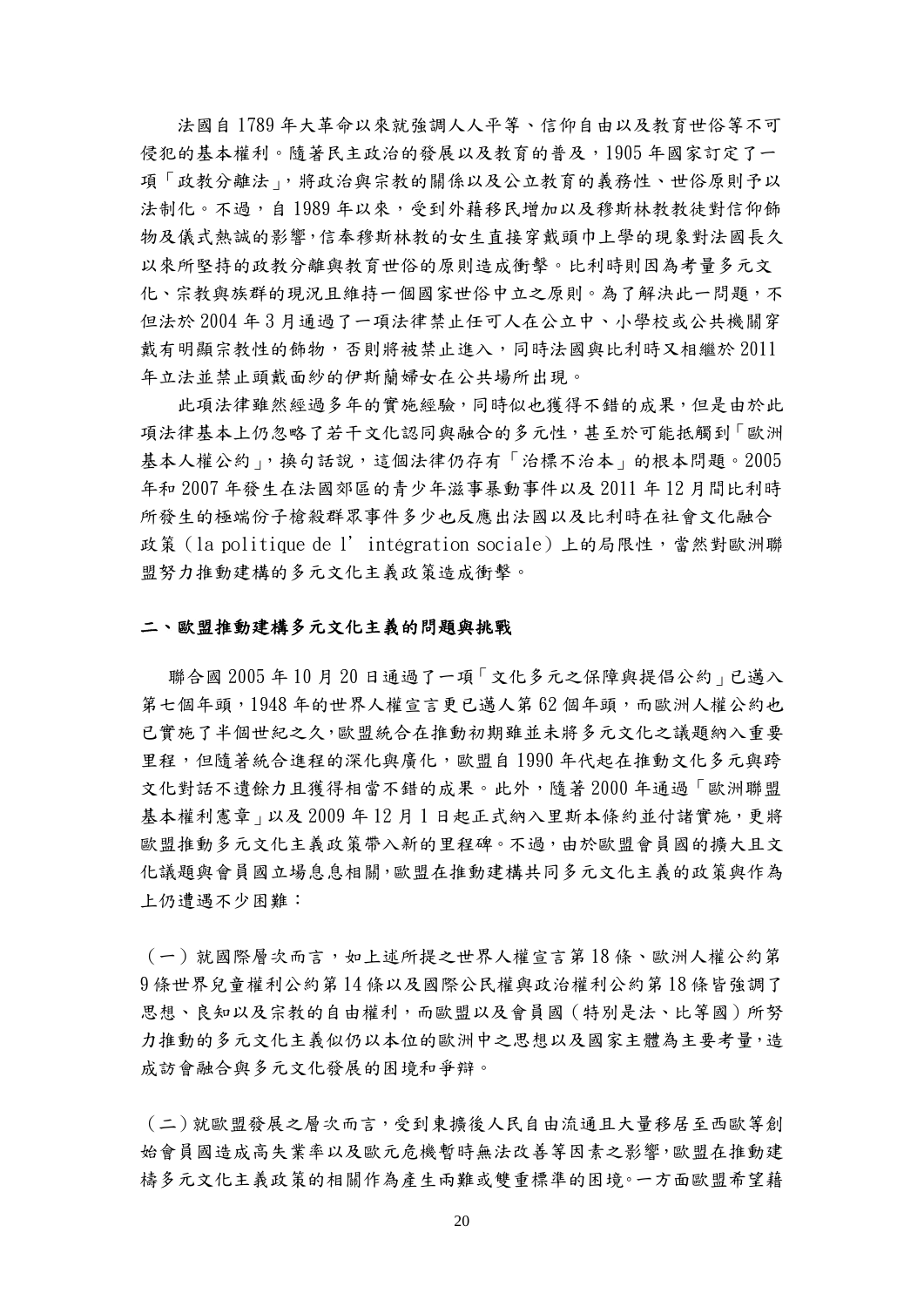由相關多元文化措施以建立多元族群、語言以及文化的良性發展並成為歐盟的特 色與資產;但另一方面,由於文化及融合政策是以各會員國為主導,歐盟並無統 合及強制的權力,許多會員國政府鑑於自主的文化和融合政策以及政治選舉的考 量時而輕忽了多元文化主義的推動與建構,甚至於進而造成人權與宗教自由上爭 議。未來歐盟仍將要面對許多類似的困境。

(三)就歐盟推動之策略而言,雖然歐盟司法與內政部長理事會針對移民融合政 策有年度性的會議並提出指導原則及實施重點,自 2002 年起設有工作小組做為 資訊交流以及政策協調之功能,2007 年起建立「歐盟融合基金」以專款方式推 動各項措施,近年來更提出「歐盟融合策略指標」希望經由會員國積極的作為以 提升成效促進歐盟族群的和諧。不過,由於這些策略與作為最終都需要會員國的 積極配合,且會員國之間的差異性亦相當的大,因此歐盟還有很長的路要走。46

(四)就歐盟外部之策略而言,長久以來,歐盟利用所堅持的自由、人權與民主 等基本價值促使第三者步上相同軌道,特別是在國際上大力推動自由與民主的思 潮與制度,強調族群的相互尊重與共榮、男女平等、信仰自由、文化多元,特別 是在促進多元文化以及跨文化對話、促進會員國內移民的文化鬷入、廢除死刑、 防止女性遭受暴力侵害、同性戀的除罪化、罪刑的一致化等議題上,但由於許多 國家認為文化、族群及語言等議題與國家主權不可分割且各國有其特殊的文化與 價值,無法一併移植或照單全收,造成歐盟所推動的多元文化與移民的融合政策 出現理想與實際的嚴重落差與挑戰。

#### 三、對台灣的比較與借鏡

1

 就台灣而言,中華民國係亞洲第一個民主共和國,其憲法亦於 1947 年 12 月 25 日開始實施。不過,憲法施行不久就面臨嚴重的憲政危機與國共內戰,國 民政府並於 1948 年 5 月 10 日宣告實施「動員戡亂時期臨時條款」,一直到 1991 年5月1 日才正式終止。此外,台灣地區也從 1949 年 5 月 20 日起直到 1987 年 7 月 14 日止經歷了長達近 40 年的戒嚴統治。在這段期間,我國的民主政治與憲 政制度不但無法正常發展與運作,同時人民的基本權利保障與相關制度的建立也 遭受到嚴重的扭曲與迫害,進而影響我國在國際的空間和形象。隨著台灣近二十 年的民主自由與法治化的快速發展,在多元文化領域的作為也日益積極與具體, 同時也受到國際社會的肯定,特別是 2009 年 4、5 月間立法院正式通過「公民與 政治權利國際公約」及「經濟社會文化權利國際公約」兩項公約並經總統簽署、 2009 年 10 月 22 日行政院通過擬制定「客家基本法」以及教育部所定國民中小 學九年一貫課程綱要中對語言的學習、審議中的「人權基本法」等,除了象徵我 國民主內涵獲得更進一步的充實,同時也是我國推動和落實多元文化政策與制度

 $^{46}$  可參閱 2011 年 12 月 15 日法國知名學者及政論家費雷 (Luc Ferry) 在法國費加羅日報所發表 的一篇名為「建構一個移民政策的道德觀」的文章,文中呼籲大眾要嚴肅探討移民權益以及融入 政策,而不要流於左右對立的意識形態和選舉語言。

Luc Ferry, "Pour une morale de l'immigration," *Le Figaro*. Jeudi 15 dcembre 2011, p. 17.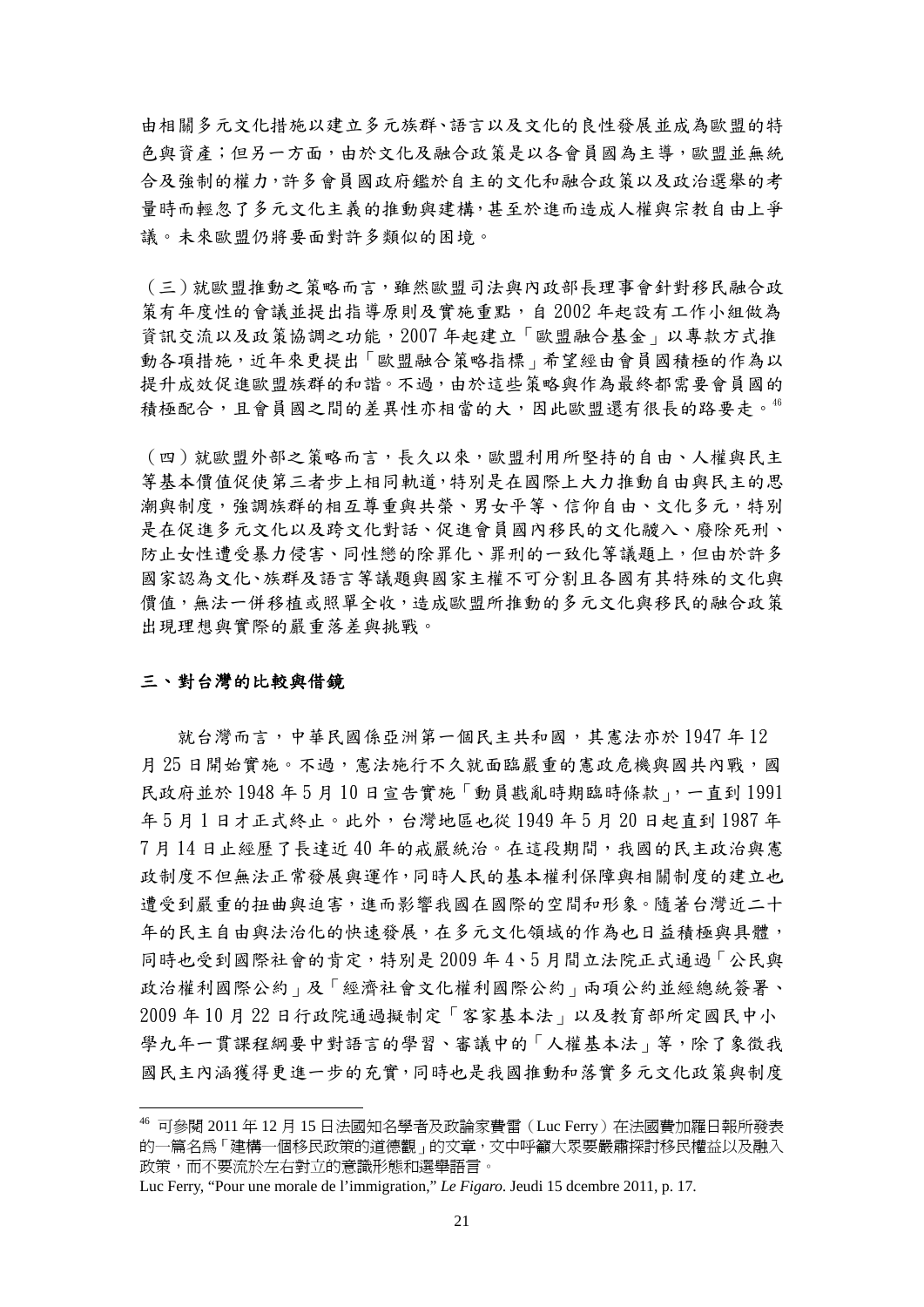的一個重要里程碑。

不過,隨著全球國際化與民主化的潮流,有關多元文化主義的制度與實踐也 將進一步的深化與廣化,特別是我國近年來不同族群的外籍移民日益增加以及兩 岸政策的開放等新的情勢與發展勢必會對我國經濟、社會、治安以及文化多元的 政策與執行產生重要的衝擊與影響。此外,我國在建構多元文化主義制度上之相 關法令規章與制度仍有許多不足之處,如何尊重和接納異於自己的文化,彼此合 作並分享以及如何因應新的形勢與未來發展都是一個嚴肅且重要的課題。特別是 就我國而言,長久以來雖無「政教分離」的法律基礎,但宗教平等及自由以及教 育世俗和中性化等觀念與原則卻已有高度共識且行之有年,可以說這個問題已不 具爭議性。不過,隨著外勞的引進、家庭成員的擴張以及宗教的多元,頭巾、大 十字架或是其他宗教飾物將可能出現在公立中學或公共機構等場所而衍生出的 爭議,如何未雨綢繆將是重要的課題。本專題研究計畫之目的係希望經由多元文 化主義等相關理論之途徑,就歐洲聯盟推動建構共同多元文化主義政策的整體發 展進程的理論與實踐加以探討,另就法國與比利時之個案予以研究分析,最後並 進一步與台灣現況及制度規範加以比較,期而對我國未來建構多元文化主義之發 展與政策提出具體且有前瞻性之建議與貢獻。

## 參考文獻

### 壹、中文部份

- 王希, 2000。〈多元文化主義的起源、實踐與局限性〉, 《美國研究》, 第2期, 頁  $44 - 80$
- 洪德欽主編,2006。《歐洲聯盟人權保障》。台北市:中央研究院歐美研究所。
- 洪德欽主編,2009。《歐盟人權政策》。台北市:中央研究院歐美研究所

黃偉峰編,2003。《歐洲聯盟的組織與運作》。台北:五南圖書公司。

陳英鈐,2004。《憲政民主與人權》。台北市:學林文化。

陳慈陽,2007。《人權保障與權力制衡》。台北:翰蘆圖書公司。

- 張台麟主編, 2010。《里斯本條約下的歐盟統合願景: 持續與轉變》。台北市:政 大外語學院及歐盟莫內教學模組計畫。
- 張台麟主編, 2007。《全球化下的歐洲語言與文化政策: 臺灣的觀點》。台北市: 政大外語學院及歐盟莫內教學模組計畫。
- 張台麟主編, 2009。《歐盟在全球化下的角色:機會與挑戰》。台北市:政大外語 學院及歐盟莫內教學模組計畫。
- 張台麟主編, 2008。《歐盟統合與里斯本條約》。台北市:政大外語學院及歐盟莫 內教學模組計畫。
- 施正鋒,2002。《各國語言政策:多元文化與族群平等》。台北市:前衛出版社。
- 彭堅汶,2008。《民主社會的人權理念與經驗》。台北市:五南圖書公司。
- 劉文彬,2005。《西洋人權史》。台北市:五南圖書公司。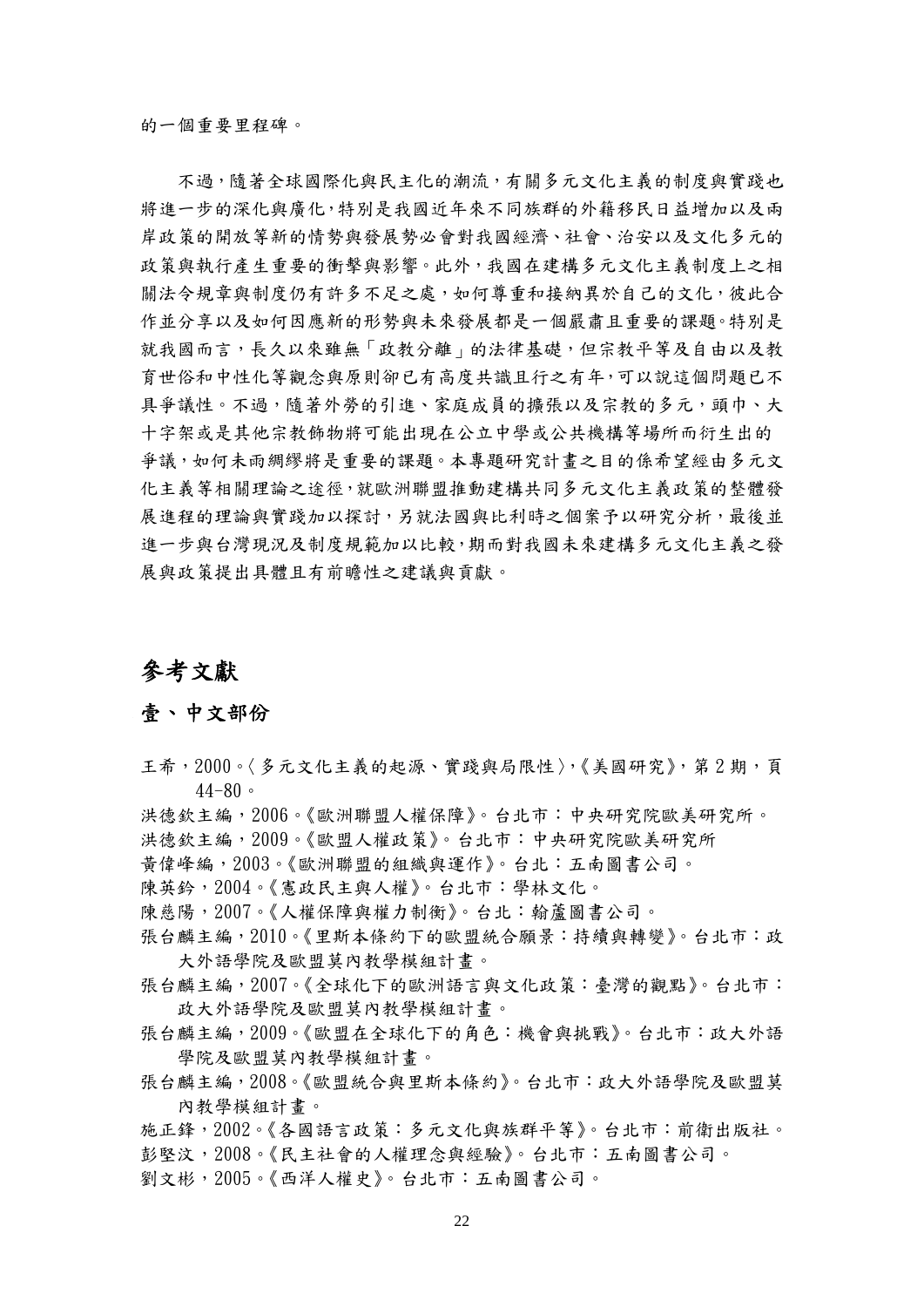- 羅昌發,顏厥安主編,2009。《全球化、正義與人權》。台北市:台大人文社會高 等研究院,元照總經銷。
- 廖福特,2005。《人權法論叢》。台北市:元照出版總經銷。
- 廖福特,2005。《國際人權法,議題分析與國內實踐》。台北市:元照出版總經銷。 廖福特,2003。《歐洲人權法》。台北市:學林文化。
- 黎淑慧, 2004。《人權概論》。台北縣: 新文京開發公司。
- An-Nacin, Abdullahi Ahmed 編著,潘欣欣、倪世傑譯, 2008。《跨文化的人權觀 點》。台北縣:韋伯文化公司。

蕭高彥、蘇文流,1998。《多元主義》。台北:中研院中山人文社科所。

- Buergenthal, Thomas, D. Shelton, D. P. Stewart 著,楊雅婷、陳文暉譯, 2007。《國 際人權概觀》。台北縣:國立編譯館,韋伯文化出版公司。
- Donnelly, Jack 著,江素惠譯, 2007。《普世人權與實踐》。台北市:巨流出版公 司。
- Dworkin, Ronald 著, 司馬學文譯, 2007。《人權與民主生活》。: 台北縣: 韋伯 文化出版公司
- Forsythe, David P. 著,高德源譯,2002。《人權與國際關係》(*Human Rights in International Relations*)。台北:弘智出版社。
- Freeman, Michael 著,湯智賢譯,2006。《人權:跨學科的探究》*(Human Rights, an Interdisciplinary Approach)*。台北市:巨流出版社。
- Kymlicka, Will.著,鄧紅風譯, 2004。《少數群體的權利:民族主義、多元文化主 義與公民權》。台北:左岸文化。

## 貳、西文部份

### 一、專書

- Barry,Brian,2001.*Culture and Equity: An Egalitarian Critique of Multiculturalism*. Harvard University Press; Harvard.
- Baumann, Gerd and Vertovec, Steven(Edited by), 2011. *Multiculturalism: Critical Concepts in Sociology*. Abingdon: Routledge.
- Bénichou, Meidad, 2010. *Le multiculturalisme.* Paris: Editions Bréal.

Doytcheva, Milena, 2011. *Le multiculturalisme.* Paris: La Découverte.

- Echemendia, Ruben(Edited by), 2004. *Cultural Diversity*. New Jersey: Lawrence Erlbaum Associates.
- Fistetti, Francesco, 2009. *Théories du multiculturalisme.*Paris: Editions de La Découverte.
- Gannon, J. Martin, 2008. *Paradoxes of Culture and Globalization*. Thousand Oaks: SAGE Publications.
- Glazer, Nathan,1997. *We Are All Multiculturalists Now*. Haravrd: Harvard University Press.
- Gutmann,Amy(Edited by), 1994. *Multiculturalism: Examining the Politics of Recognition*. Princeton: Princeton University Press.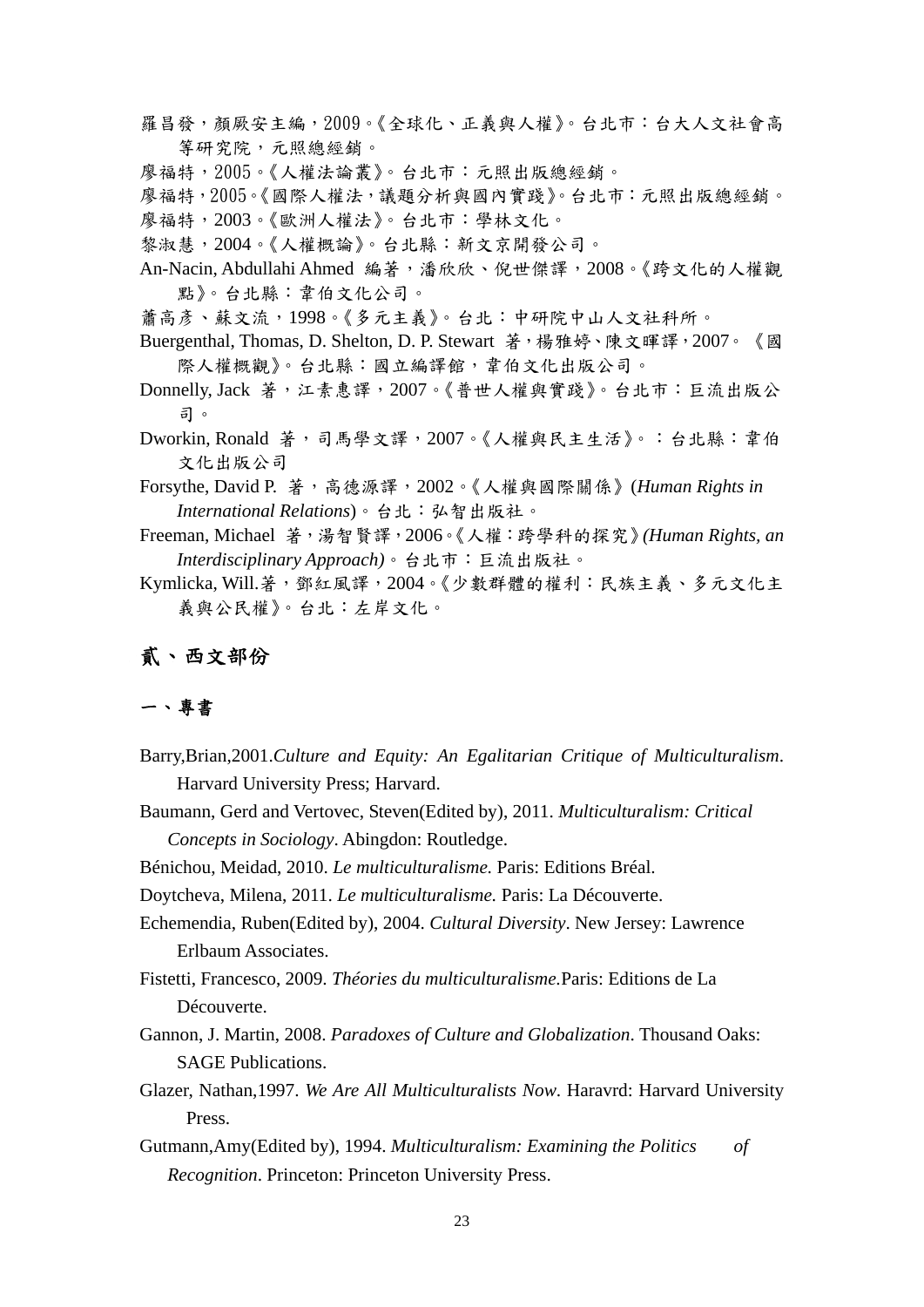- Haddock, Bruce and Sutch, Peter(Edited by), 2003. *Multicuturalism, Identity, and Rights*. London: Routledge.
- Hermet, Guy, Bertrand Badie, Pierre Birnbaum, Philippe Braud,2010. *Dictionnaire de la science politique et des institutions politiques.*Paris : Armand Colin.
- Homi,Bhabba,1994. *The Location of Culture*, Routledge; London.
- Kymlicka,Will,1995.*Multicultural Citizenship: A Liberal Theory of Minority Rights*. Oxford: Oxford University Press.
- Koenig, Matthias and De Guchteneire, Paul(Edited by), 2007. *Democracy and Human Rights in Multicultural Societies*. Hampshire: Ashgate.
- Le Service international de Recherche,d'Education et d'Action Sociale,2006. *Le port du voile entre religions, culture et société.*Bruxelles.
- Máiz, Ramón and Requejo, Ferran, 2005. *Democracy, Nationalism and Multiculturalism.* London: Frank Cass.
- Mattelart, Armand, 2007. *Diversité culturelle et mondialisation.*Paris: La Découverte.
- Mattelart, Armand et Erik Neveu, 2010.*Introduction aux Cultural Studies.*Paris: La Découverte.
- May, Stephen and Sleeter, Christine (eds.). 2010. *Critical Multiculturalism: Theory and Praxis*. Routledge; New York.
- Modood, Tariq. Zapata-Barrero, Ricard and Triandafyllidou, Anna, 2006. *Multiculturalism, Muslims and Citizenship: A European Approach*. London: Routledge.
- Morin, Edgar, 2011. *La Voie:Pour l'avenir de l'humainité.*Paris:Fayard.
- Oberdorff, Henri et Jacques Robert, 2011. *Libertés fondamentales et droits de l'homme.* Paris: Montchrestien, 9è édition.
- Parekh, Bhikhu, 2000. *Rethinking Multiculturalism: Cultural Diversity and Political Theory*. Cambridge: Harvard University Press.
- Parekh, Bhikhu, 2002. *The Future of Multi-ethnic Britain*. London: Profile Books Ltd.

Pitcher, Ben. 2009. *The Politics of Multiculturalism: Race and Racism in Contemporary Britain*. Hampshire: Palgrave Macmillan.

- Rex, John, 1996. *Ethinic Minorities in the Modern Nation State: Working Papers in the Theory of Multiculturalism and Political Integration*. Hampshire: MacMillan Press.
- Rex, John and Singh Gurharpal(Edited by), 2004.

*Governance in Multicultural Societies*. Hampshire: Ashgate.

- Roy, Olivier, 2008. *La Sainte Ignorance: Le Temps de la Religion sans Culture*. Paris: Editions du Seuil.
- Savidan, Patrick, 2011. *Le multiculturalisme.*Paris: Que sais-je ? PUF.
- Taylor,Charles,1994. *Multiculturalism: Examining the Politics of Recognition*,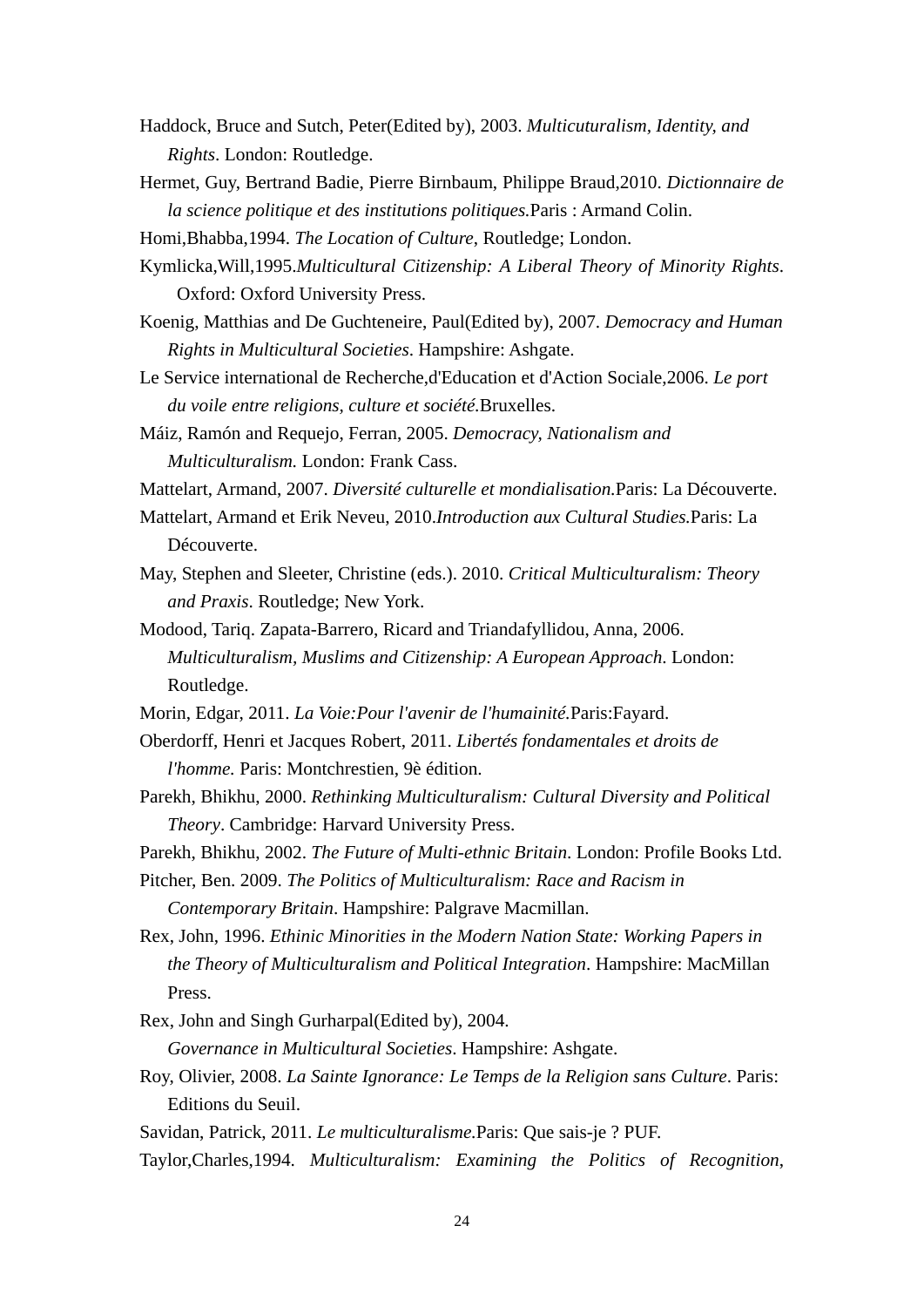Princeton: Princeton University Press.

- The City of Strasbourg's Foreign Residents' Consultative Council (CCE) with the Support of the FAS (Fonds d'action Sociale) and the Prefecture of the Bas-Rhin, and the Congress of Local and Regional Authorities of Europe (CLARE), 2000. *What Participation by Foreign Residents in Public Life at Local Level?: Proceedings, Strasbourg, 5-6 November 1999: Conference*. Strasbourg: Council of Europe Pub.
- Titley, Gavan. Lentin, Alana(Edited by), 2008. *The Politics of Diversity in Europe*. Strasbourg: Council of Europe.
- Touraine, Alain, 2000. *Can We Live Together?: Equality and Difference*. Cambridge: Polity Press.
- Wieviorka, Michel, 2008. *La Diversité.* Paris: Robert Laffont.
- Willett, Cynthia(Edited by), 1998. *Theorizing Multiculturalism: A Guide to the Current Debate*. Cambridge: Blackwell Publishers.
- Young,Iris.Marion,1990.*Justice and the Politics of Difference*. Princeton: Princeton University Press.

### 二、期刊論文

- Balent, Magali, 2011. "Le Malaise Identitaire en Europe: Comment Répondre au Défi lancé par le National-Populisme?" *Question d'Europe.* No.205, pp.1-9.
- Bowen, John, 2011. "European Against Multiculturalism," *Boston Review.*  July/August.
- Bowen, John, 2011. « How the French State Justifies Controlling Muslim Bodies : From Harm-Based to Values-Based Reasoning, » *Social Research*, Vol. 78: No.2, Summer, pp.325-348.
- Bribosia, Emmanuelle et Isabelle, Rorive, 2004. 'Le voile à l'école: une Europe divisée," *Revue trimestrielle des droits de l'homme*, No. 60, pp.951-983.

Chaigneau, Clémentine, 2010. "Regards Croisés sur L'identité Européenne: Points de vue interne et externe à l'Europe," *Working paper, Série Citoyenneté*, Septembre,pp. 4-17.

- DauverGne, Alain, 2011. "Le Traité de Lisbonne : Bilan et Perspectives à L'été 2011,"*Etudes et Recherche*, No.87, pp. 1-58.
- Demorgon, Jacques, 2003. "L'interculturel entre Réception et Invention: Contextes, Médias, Concepts, " *Questions de Communication*, No.4, pp. 43-70.
- Fassin, Eric, 1997. "Du multiculturalisme à la discrimination," *Le Débat,*No.97, pp.131-136.
- Fullinwider,Robert,2001."Multicultural Education and Cosmopolitan Citizenship",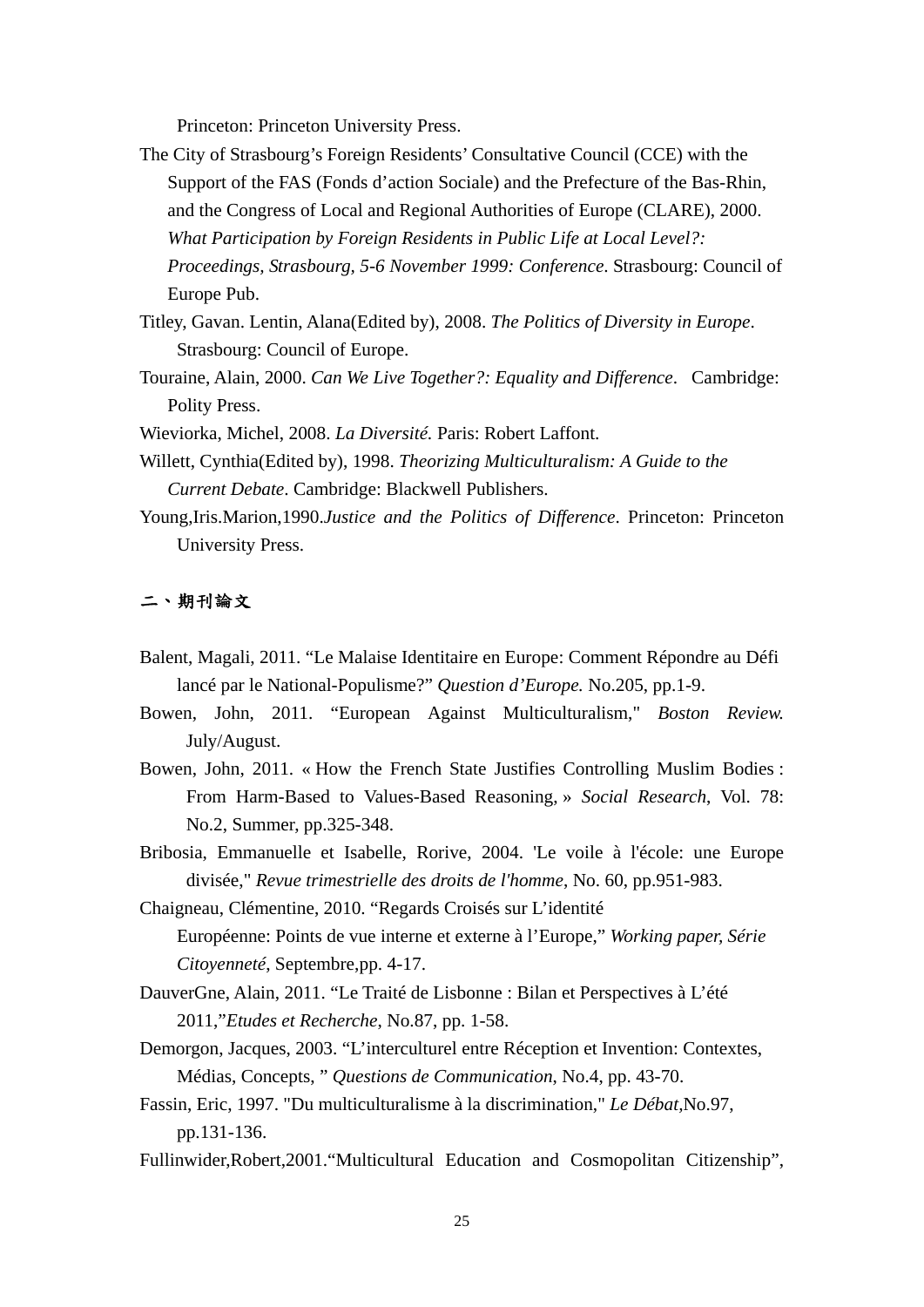*International Journal of Educational Research*, Vol. 35, Issue 3,pp. 331-343.

- Ginac, Jean-Luc, 1997. "Sur le multiculturalisme et la politique de la différence identaire:Taylor, Walzer, Kimlicka," *Politique et société,* Vol.16 (2), pp. 31-65.
- Hellyer, A. H, 2007. "Muslims and Multiculturalism in the European Union," *Journal of Muslim Minority Affairs.* Vol.26(3), pp.329-351.

Jennings, Jeremy, 2000. "Citizenship, Republicanism and Multiculturalism in Contemporary France," *British Journal of Political Science,* Vol.30 (4), pp. 575-597.

Kimlicka, Will, 1997. "Do We Need a Liberal Theory of Minority Rights? Reply to Carens, Young, Parekh and Forst," *Constellations,* Vol.4, No.1, pp.72-87.

Kymlicka, Will,2006."Immigration, Multiculturalism, and the Welfare State", *Ethics & International Affairs*, Vol. 20.

Lacorne,Denis, 1997. "Pour un multiculturalisme modéré," *Le Débat,*No.97, pp.158-167.

Leca, Jean, 1996."La démocratie à l'épreuve des pluralismes," *Revue française de science politique,*Vol.46,No.2, pp. 225-279.

Laurence, Jonathan and Vaisse, Justin, 2011. "The Dis-Integration of Europe", *Foreign Policy*, March.

Mahouachi, Leila, Mme, 2008. "La Citoyenneté Européenne: Un Catalyseur du Pluralisme des Identités en Europe ou Comment Relancer la Participation Citoyenne au Projet Politique Européen," *Collection Euryopa*, No.58, pp.1-47.

Parehk, Bhikhu, 1997. *"Dilemmas of a Multicultural Theory of Citizenship," Constellations,* Vol.4, No.1, pp.54-62.

Rath, Jan, 2011. "Debating Multiculturalism", *Harvard International Review,* June

Sabbagh, Daniel, "Nationalisme et Multiculturalisme," *Critique Internationale*, No.23, pp. 123-124.

- Verkuyten, Maykel, 2009. "Self-esteem and Multiculturalism: an examination among minority and majority groups in Netherlands", *Journal of Research in Personality*, Vol. 43, Issue 3, June.
- Wallace, Chloë, 2002, "Education, Multiculturalism and the EU Charter of Rights," *Constitutionalism Web-Papers, ConWEB.* No.5, pp. 1-18.
- Walzer, Michael, 1999. "Le multiculturalisme au coeur," *Critique international,* No. 3, pp. 56-63.
- Wieviorka, Michel, 2010. "Identité et Multiculturalisme en France," *Faire ensemble 2020*, pp. 1-15.
- Ye'or, Bat, 2008. "Multiculturalisme et alliance des Civilisations," *Controverses*, No.9, pp. 60-86.
- Young, M. Iris, 1997. "A Multicultural Continuum: A Critique of Will Kymlicka's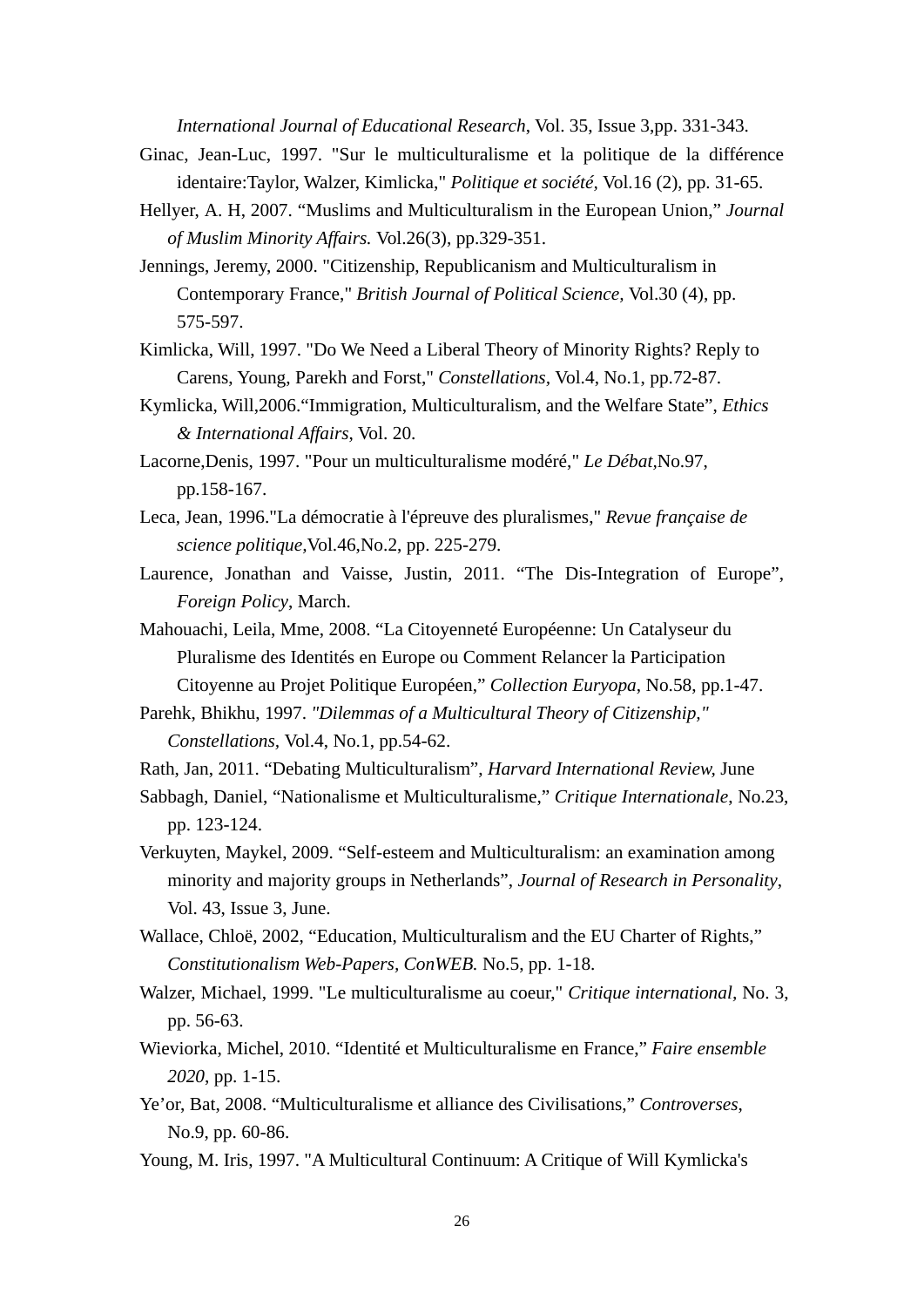Ethnic-Nation Dichotomy," *Constellations,* Vol.4, No.1, pp.48-53.

#### 三、網路資源

- 李紅麗,《當代西方多元文化主義思潮的源起和發展》,政治文化研究網,2004 年 9 月 11 日。
- Buisson-Fenent, Emmanuel, «Diversité Culturelle et Integration» , *Institut Universitaire de Formation des Maîtres*. <http://www.aix-mrs.iufm.fr/formations/filieres/ses/fc/diversiteculturintegr.pdf>.
- Clayton, J., "Multiculturalism", *International Encyclopedia of Geography,* (2009), pp.  $211 - 215.$

ArticleOutline:

http://www.sciencedirect.com/science/article/pii/B9780080449104009780

Gutmann, A., "Multiculturalism and Identity Politics: Cultural Concerns", *International Encyclopedia of the Social & Behavioral Sciences*, (2004), pp. 10175 – 10179.

http://www.sciencedirect.com/science/article/pii/B0080430767046222

- Lam, M.C., "Multicultural Feminism: Cultural Concerns", *International Encyclopedia of the Social & Behavioral Sciences*, (2004), pp.10163 -10169. http://www.sciencedirect.com/science/article/pii/B0080430767046593
- Monod, Jean-Claude, "Quelle(s) politique(s) d'intégration au sein de l'Union européenne," Question d'Europe, *Fondation Robert Schuman,* (2007). http://www.robert-schuman.org/
- Ivison, Duncan, "Multiculturalism", *International Encyclopedia of the Social & Behavioral Sciences*, (2004), pp. 10169 – 10175. http://www.sciencedirect.com/science/article/pii/B0080430767010597
- Radtke, F-O., Johann Wolfgang Goethe University, Frankfurt (Germany) "Multiculturalism: Sociological Aspects", *International Encyclopedia of the Social & Behavioral Sciences*, (2004), pp. 10184 – 10189. http://www.sciencedirect.com/science/article/pii/B0080430767019318

#### 四、網際網路

聯合國網址 http://untreaty.un.org/

歐盟官方網址 http://www.consilium.europa.eu/

- 歐洲聯盟執委會 http://ec.europa.eu
- 歐洲議會 http://europarl.eu.int
- 法國外交部 http://www.france.diplomatie.fr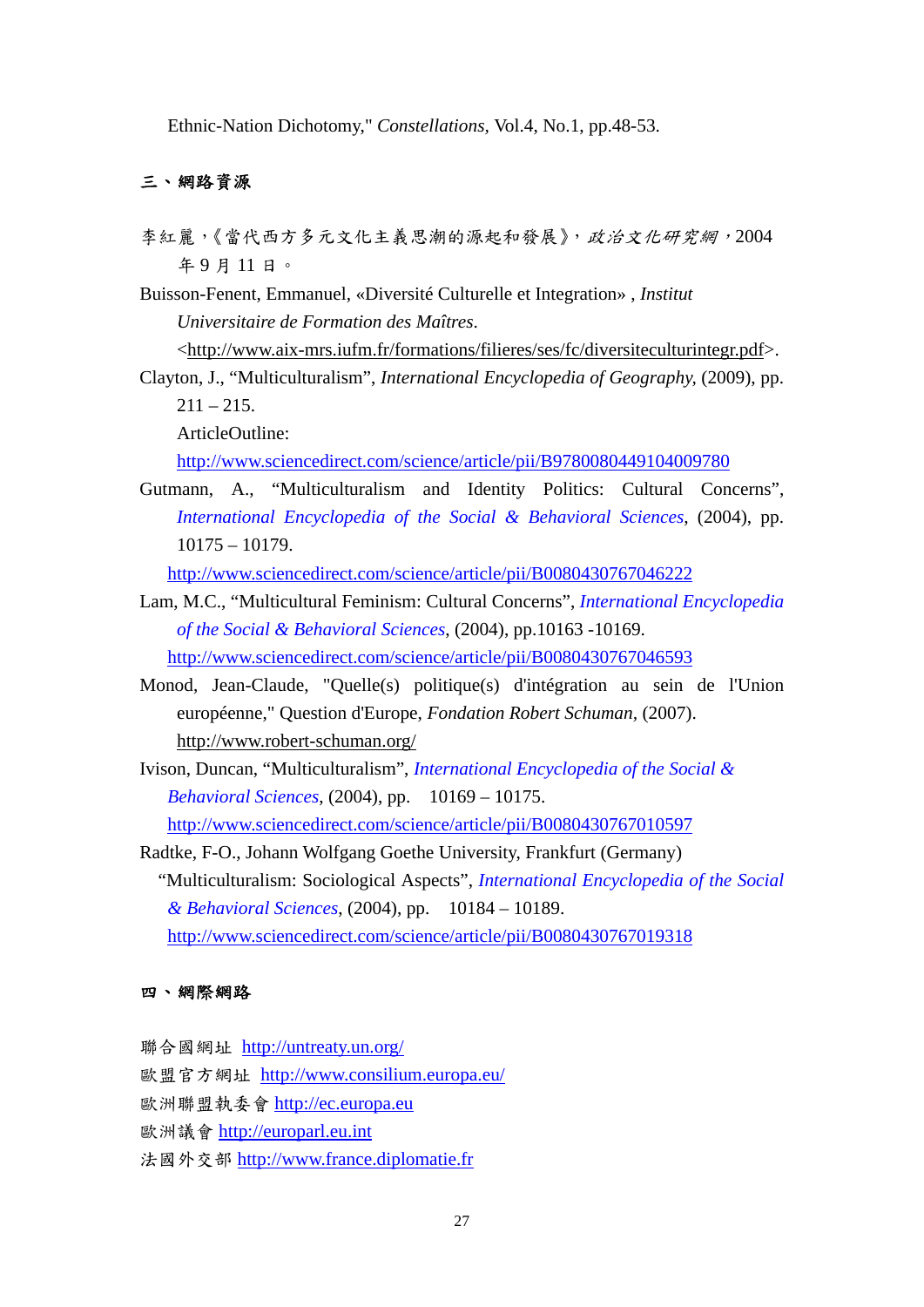舒曼基金會 http://www.robert-schuman.org

比利時歐洲政策研究中心 http://www.epc.eu

## 肆、計畫成果自評

 本研究計畫運用文獻分析以及比較研究的方法與途徑,同時亦親赴布魯塞爾 以及巴黎實地訪察並請教歐盟機構之行政官員以及學術和智庫單位等相關學者 專家,並蒐集大量的資料之後開始撰寫研究成果和學術論文。本研究成果主要係 就歐洲聯盟所推動建構的多元文化主義的發展沿革、法律基礎、政策及措施等內 容加以深入的研究分析。內容除了分析歐盟在此議題上內部要求、制度、規範與 運作之外,同時還針對歐盟在里斯本條約後對推動多元文化主義的主軸與實踐加 以探討,可說相當成功的掌握了此項研究主題的方向與重點。此項研究成果即將 發表在學術性專書,內容將歐盟所呈現之經驗與特色加以分析可說具有學術上的 貢獻,另外對政府或相關單位對此重要議題上之制度建立以及採行相關決策上應 有重要參考價值,換言之,此計畫應已達到學術與實用價值之效果。此外,對參 與本計畫的兼任研究生助理而言,除了強化其對歐盟領域的了解、獲得相關的行 政作業與協調經驗之外,同時也訓練並提升其在學術研究方法與步驟以及資料蒐 集與整理方面的能力。綜合而言,本計書皆已達成預期之成效。

※本計畫之研究成果已投稿於專書(有匿名審查機制),預計2014年8月出版: 張台麟,〈歐洲聯盟推動建構多元文化主義的發展與挑戰:兼論對台灣的影響與 借鏡) (The Multiculturalism of the European Union: Taiwan's Perspective), 張台麟 主編,《歐洲聯盟推動建構多元文化主義的發展與挑戰》( The Multiculturalism of the European Union : Challenges and Opportunities)(台北:政治大學歐洲語文學系 及歐盟莫內教學模組計畫,2014年8月),頁~。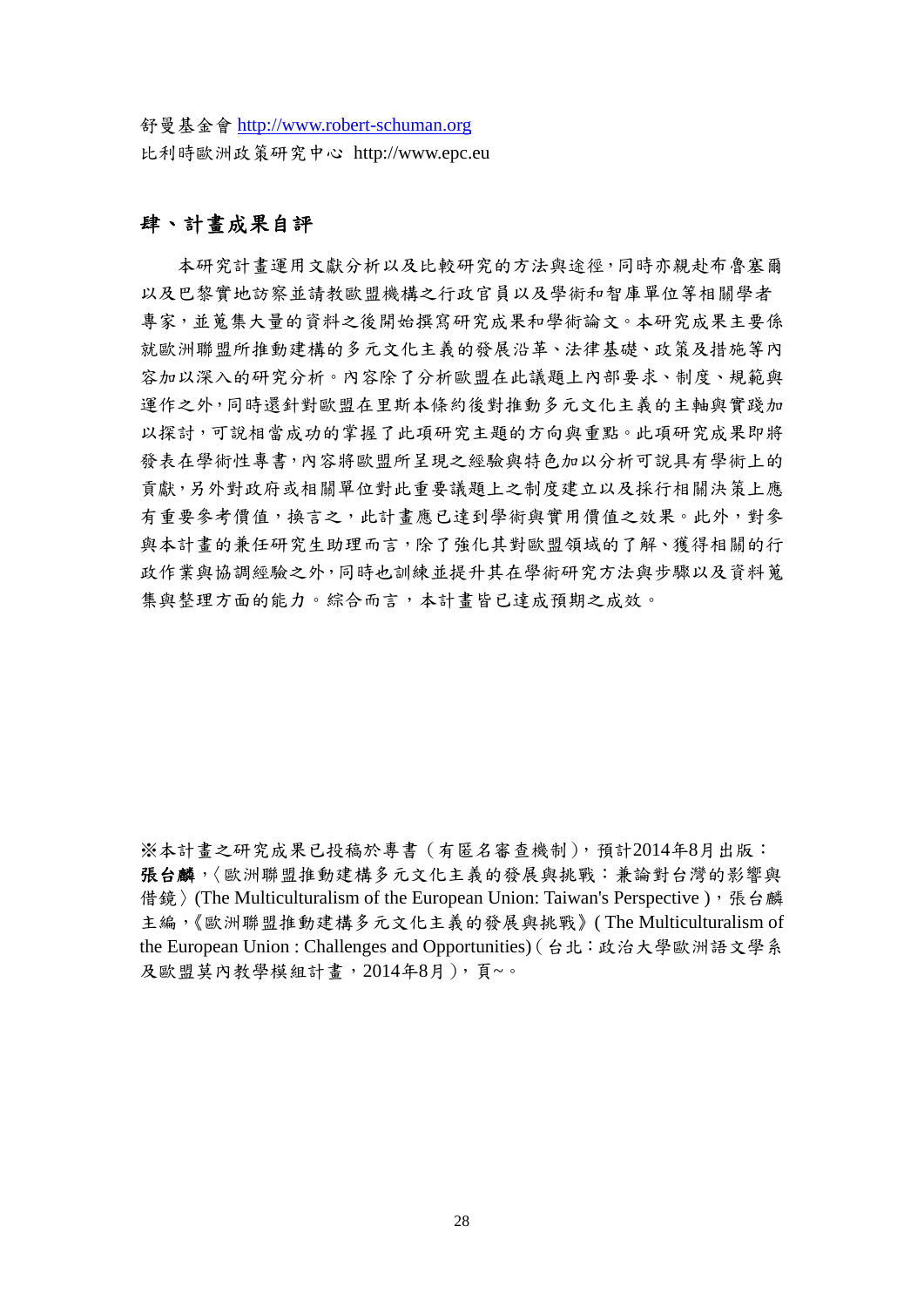## 行政院國家科學委員會補助專題研究計畫(**101** 年度) 赴國外研究心得報告

| 計畫編號    | NSC101-2410-H-004-114-                                                                               |
|---------|------------------------------------------------------------------------------------------------------|
| 計畫名稱    | 歐洲聯盟推動建構多元文化主義的發展與策略︰兼論法、比實施禁戴伊斯<br>蘭面紗之比較與借鏡                                                        |
| 出國人員姓名  | 張台麟 (主持人)                                                                                            |
| 服務機關及職稱 | 國立政治大學歐洲語文學系                                                                                         |
| 出國時間地點  | 2013年01月09日至2013年01月25日,巴黎及布魯塞爾                                                                      |
| 國外研究機構  | 歐盟執委會、歐盟政策研究中心、新魯汶大學、歐盟亞洲研究中心、巴黎<br>第一大學、法國國際關係研究中心、法國國防部戰略研究院、法國 21 世紀<br>亞洲研究基金會、法國舒曼基金會、法國亞洲研中心等。 |

壹、工作記要:

一、2013 年 1 月 14 日下午與法國國際關係研究中心(Institut français des relations internationale - IFRI)研究員尼古拉女士(Françoise Nicolas)、席曼先生(John Seaman)以及艾 克曼女士(Alice Ekman)三位會面,並就全球發展、歐盟政經統合以及歐盟多元文化發展進 行討論。討論重點與看法如下:

(一)為了因應新的國際情勢,2007年5月10日,歐盟執委會提出了一項「全球化下 的歐盟文化計畫」,並強調了三大目標,一是推動多元化與跨文化的對話;二是在里斯本策略 架構下,加強推動文化與創新以促進經濟成長與就業;三是持續推動在歐盟對外關係中具最 基本要素的文化策略。2007 年 12 月 14 日歐盟布魯塞爾高峰會議中除了通過重要的里斯本條 約草案之外,同時也就文化政策面向達成決議,特別是結論中第44點指出,歐盟支持「歐盟 文化計書」,此項計書是歐盟文化政策中的重要里程碑,主要是強化歐盟政策的整合性與能見 度,提升文化與創意產業以期符合里斯本策略中的擴大成長與就業目標。值得一提的是,在 跨文化對話的架構當中,針對歐盟境內 1 仟到 1 仟 2 佰萬的羅曼人(Les Roms),歐盟特別提 出了一個融合計畫,希望經由政策及立法的保障讓羅曼人在歐盟會員國中有更好的生活與立 足之地。

(二)依據「歐盟文化計畫」的原則,2010 年 7 月 19 日,歐盟執委會提出了一項實施 計畫的報告,主要就近三年在實際推動文化政策的工作做一評估並提出未來的實施重點。結 論中特別強調了會員國互相合作的重要性。2010年12月2日,歐盟理事會又通過一項

「2011-2014 年文化推動工作綱領」,再次強調了歐盟推動文化政策的五大重點工作,分別為 第一部份的文化多元性、跨文化對話以及文化的流通性;第二部份的文化與創意產業;第三 部份的專業性以及流動性;第四部份的文化資產的蒐集與保存;第五部份的文化統計。由以 上資料可以了解歐盟在推動多元文化的方向與重點。

二、2013 年 1 月 15 日下午與法國 21 世紀亞洲研究基金會(Association Asie 21)研究部主 任布榭女士(Catherine Bouchet-Orphelin)以及該會相關研究員貝爾曼先生(Rémi Perelman)、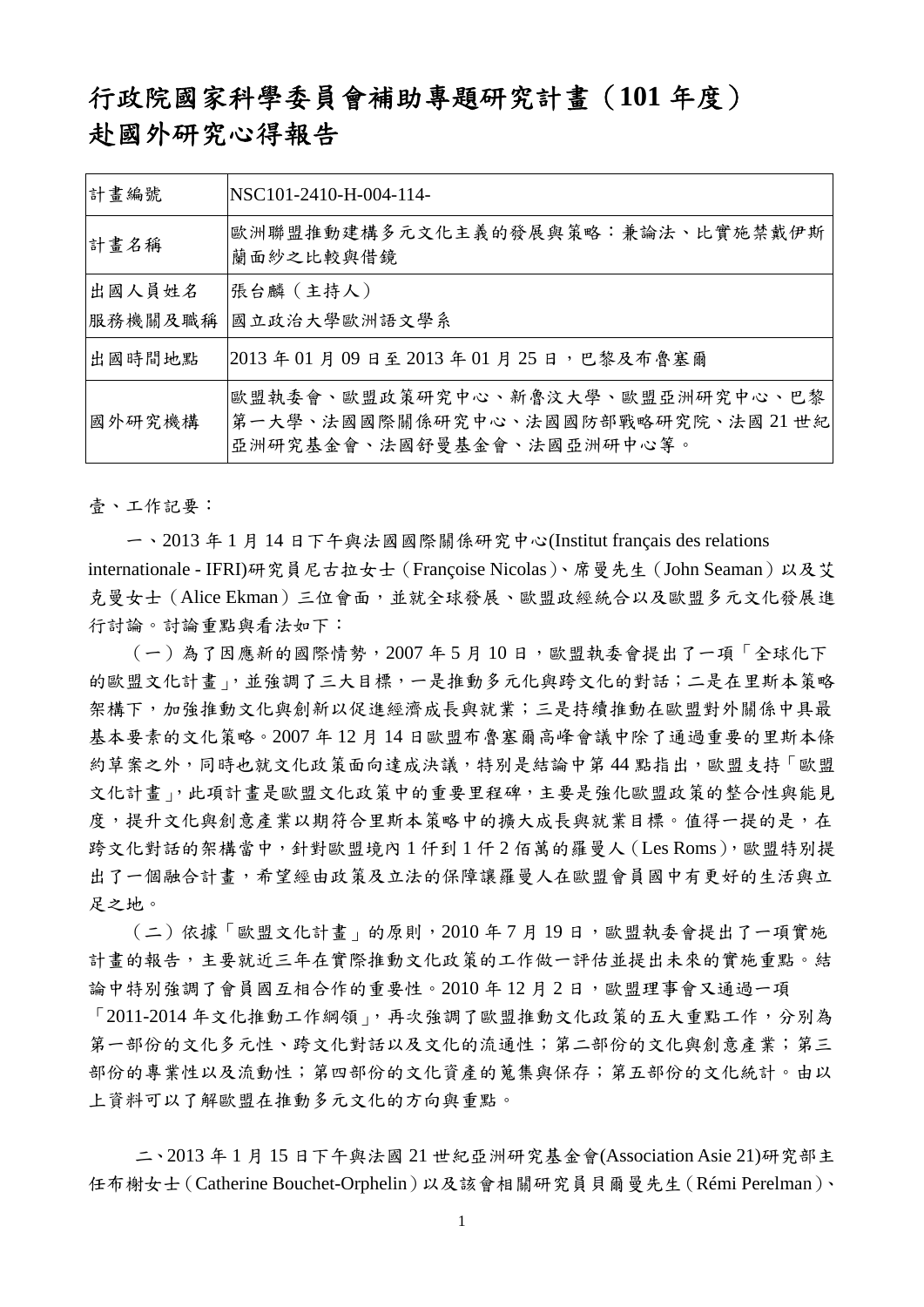杜波先生(Emmanuel Dubois)、艾梅洛(Laurent Amelot)、退休將軍龍巴先生(Général Lombard) 等人會面並座談。討論重點與看法如下:

(一)2009 年 12 月里斯本條約架構下的「歐洲聯盟條約」序言中指出,希望在尊重各 國人民歷史、文化與傳統的基礎下深化彼此間之團結。第2條也揭示了,歐盟認同社會中多 元化、非歧視、寬容、公正、團結和男女平等的價值為會員國所共有。而在「歐洲聯盟運作 條約 | 第 167 條第 1 項也強調了, 在尊重會員國和區域多元性並發展共同文化遺產的基礎上 促進會員國的文化繁榮。第2項則說明歐盟的行動旨在鼓勵會員國之間的合作,特別是以下 四個領域:提高並改進對歐盟各國人民的文化與歷史的了解與傳播;維護並保存且有歐洲意 義的文化遺產;非商業性的文化交流;包括視聽領域在內的藝術與文學創作。不過,為了尊 重多各國的主體性,第 167 條第 4 項也強調,在推動文化行動中,歐盟應考慮文化因素,特 別是要尊重並促進文化的多樣性。由以上的內容可以完全了解,歐盟在推動文化政策上所強 調的多元性。

(二)從文化融合的層面觀察,2004 年 11 月 19 日的內政與司法部長理事會中通過了一 項「移民融合政策的共同基本原則」,希望以此做為歐盟及會員國在推動有關移民以及融合政 策時共同所持的原則與方向。在此文件中,歐盟特別指出了外籍移民在歐盟是一個正常現象, 歐盟與所有會員國應正視且做好善治的工作。此外,移民也有促進經濟利益、社會融合以及 文化多元等正面的效果,歐盟及會員國應致力建構一個好的移民政策進而有利於推動一個好 的融合政策。

 三、2013 年 1 月 17 日下午與法國國防部戰略研究院(Institut de Recherche Stratégique de l'Ecole Militaire - IRSEM)研究部主任哈如(Pierre Razoux)會面。討論重點與看法如下:

(一)2011 年 7 月 20 日歐盟執委會又提出了一「歐盟移民整合計畫」,內容除了強化移 民在經濟、社會、文化以及政治上的參與與角色之外,同時也與移民來源國合作共同擬定相 關的融合政策。

(二)在此計畫中,歐盟執委會也強調了,移民整合政策是一個長期且多面向的政策, 不但需要歐盟機構的推動,同時也需要會員國中央和地方政府的協調與努力,甚至於需要非 政府組織的協助。依據這個前提,歐盟執委會提出了未來施政的重點如下:執委會將結合歐 盟區域發展委員會和地區或城市加強與區域和地方政府的合作;為強化執行成效,會員國可 以在「歐盟整合模式」的架構下彈性調整相關措施;歐盟整合之四大指標為就業率、教育程 度、社會融合情形以及公民權的行使。歐盟將積極協助各會員國就移民的情況做相關調查與 統計;歐盟將提升問題討論與協的層次並提供相關財政支援,同時也要鼓勵移民參與各項歐 盟所推動的整合措施。

四、2013 年 1 月 18 日上午與法國國防部戰略研究院院長夏里翁教授(Frédéric Charillon) 會面。討論重點與看法如下:

(一)就歐洲的層次而言,歐洲聯盟統合的發展過程之初雖然以經濟和安全等議題為優 先,但對文化的領域也提出了一些理想與目標。歐洲共同體條約第 151 條就揭示了應致力於 發展會員國的文化以及維護並促進文化的多樣性。2009 年 12 月的里斯本條約架構下「歐洲 聯盟條約,第2條揭示,歐盟認同社會中多元化、非歧視、寬容、公正、團結和男女平等的 價值為會員國所共有。此外,「歐洲聯盟運作條約」第167條也強調了,在尊重會員國和區域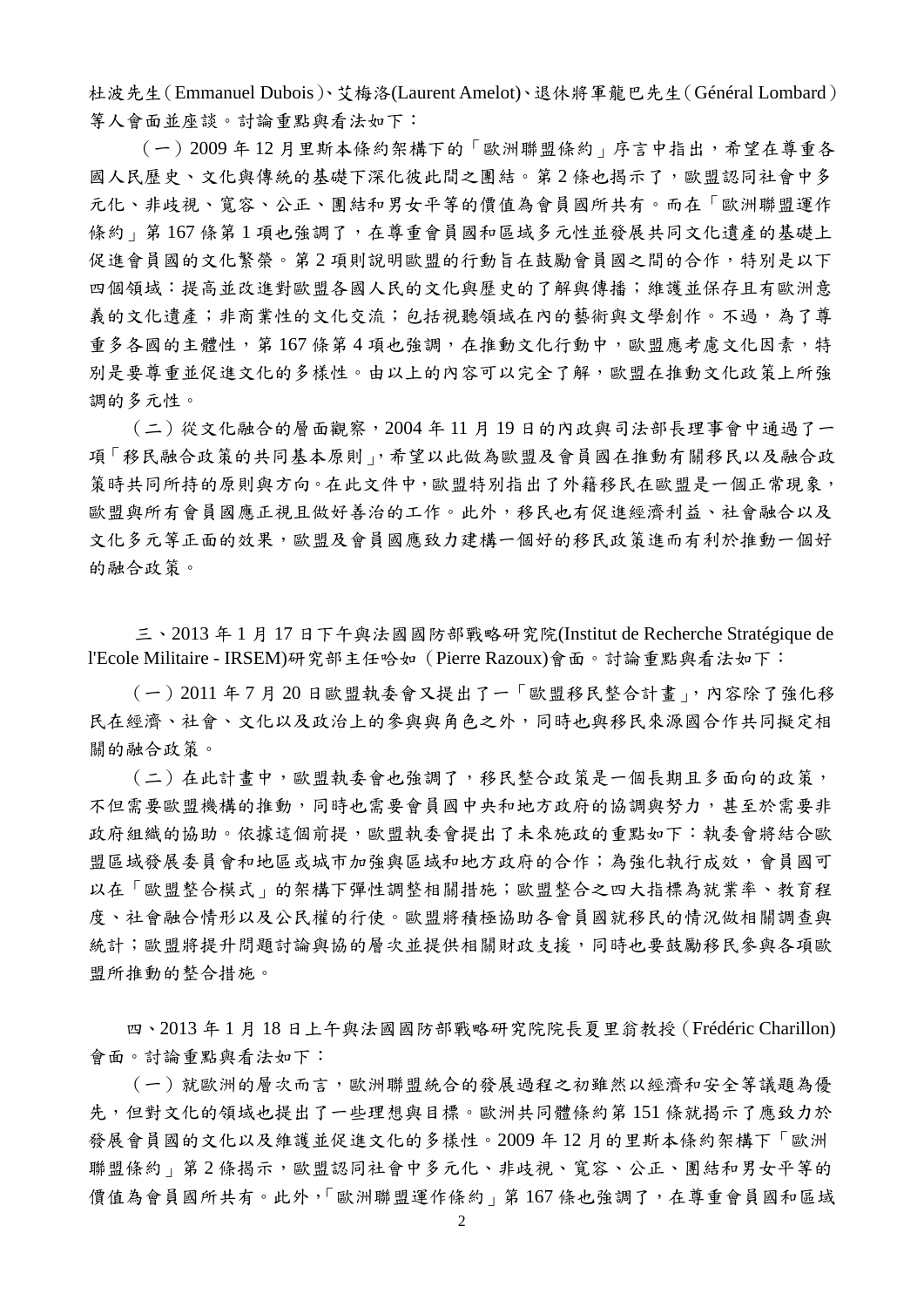多元性並發展共同文化遺產的基礎上促進會員國的文化繁榮。2010 年 12 月 2 日歐盟部長理 事會(The Council of the European Union)更進一步確立一項「2011-2014 年文化推動工作綱領」。

(二)值得關注的是,隨著 2010 年 10 月 16 日、2011 年 2 月 5 日以及 2 月 11 日德國總 理梅克爾(Angela Merkel)、英國首相柯麥隆(David Cameron)、以及法國總統薩柯吉(Nicola Sarkozy)三位國家領導人陸續發表對歐洲聯盟實施的多元文化主義面臨失敗的言論、2011 年 4 月到 7 月間法國和比利時相繼通過立法實施禁止伊斯蘭信徒在公共場所穿戴罩頭面紗的措 施、以及 2011 年 8 月間挪威青年犯下恐怖爆炸及集體殺戮等事件發展所引發出人權、平等及 宗教自由等的爭辯,因而導致歐洲聯盟及其會員國在推動多元文化主義的理念與實踐上遭遇 到許多衝擊和挑戰。從上述的分析可以了解到此項研究議題及其影響層面的重要性。

 五、2013 年 1 月 18 日下午與巴黎國際關係學院院長(L'Ecole des Relations Internationales - IIERI)布爾喬熱女士 (Claire Bourgeois)會面,討論重點與看法如下:

 (一)歐洲聯盟的主要目標之一為尊重會員國文化、族群、宗教以及語言之多樣性且認 同為歐盟之豐富資產。不過,2004年3月15日,法國正式頒布實施「禁戴宗教飾物法」,其 中規定了,在法國所有的公立中、小學校園內皆不得穿戴明顯與宗教相關的飾物。此項法律 在通過前曾引起法國國內就共和國基於「世俗原則」與「政教分離」的基本價值產生相當激 烈的爭辯,最後仍在多數法國人的共識下通過實施。事實上,法國自1905年首次立法明定共 和國確立宗教自由,並實施國家與宗教分離的原則以來,法國在政治領域及教育政策上就持 續強調此項「世俗原則」。

(二)1958 年第五共和的憲法第一條中更正式加入並強調此一原則。其主要目的之一也 是希望法國的教育及公共行政能堅持一貫的世俗化及中立原則。然而,隨著時代的變遷以及 社會經濟因素,法國境內的伊斯蘭教人口愈來愈多,如今已高達 500 萬人,其所產生的文化 與教育影響及衝擊日益嚴重。一方面,這些伊斯蘭教信徒的社會經濟地位相對較為低落,犯 罪與失業率偏高,對社會及社區治安造成影響,而另一方面,1980 年代起伊斯蘭教復興運動 興起以及兩次的波斯灣戰爭更造成年輕人將對伊斯蘭教的信仰轉換成一種對其所處的西方世 界(如法國)不滿的發泄情緒,並進而有組織或計畫的形成壓力團體並維護其利益。

(三)1989 年起,中學校園中陸續發生因女伊斯蘭教學生戴頭巾而被禁上止入校事件, 以及若干伊斯蘭教學生要求在宗教節慶請假,甚至於在學校中祈禱等案件造成學生、學生家 長、教師、學校、教育當局之間嚴重的紛爭與困擾。雖然,法國政府也試圖以執行相關法令 的方式來解決此項問題,但卻效果不彰。2003年7月,法國總統席哈克總統正式提出了立法 的建議, 強調伊斯蘭頭巾、猶太教小圓帽以及大型十字架都不該進入公立學校。2004 年 3 月 終於經由國會兩院通過立法。比利時基本上也是實施與強調「世俗原則」的國家,雖然鑑於 歷史的傳統,比國對於所承認的宗教給予許多優惠甚至於經費上的支援,但其法語區長久以 來相當程度受法國的影響,因此在此議題上也參考許多法國的做法。特別是 2009 年以來日益 增多的案例與問題使得比利時政府不得不更積極且嚴肅的面對。

 六、2013 年 1 月 21 日上午與法國歐盟亞洲中心(Asia Centre)董事長迪蒙柳(Jean-François Di Meglio)會面,討論重點與看法如下:

 (一)法國自 1789 年大革命以來就強調人人平等、信仰自由以及教育世俗等不可侵犯的 基本權利。隨著民主政治的發展以及教育的普及,1905 年國家訂定了一項「政教分離法」,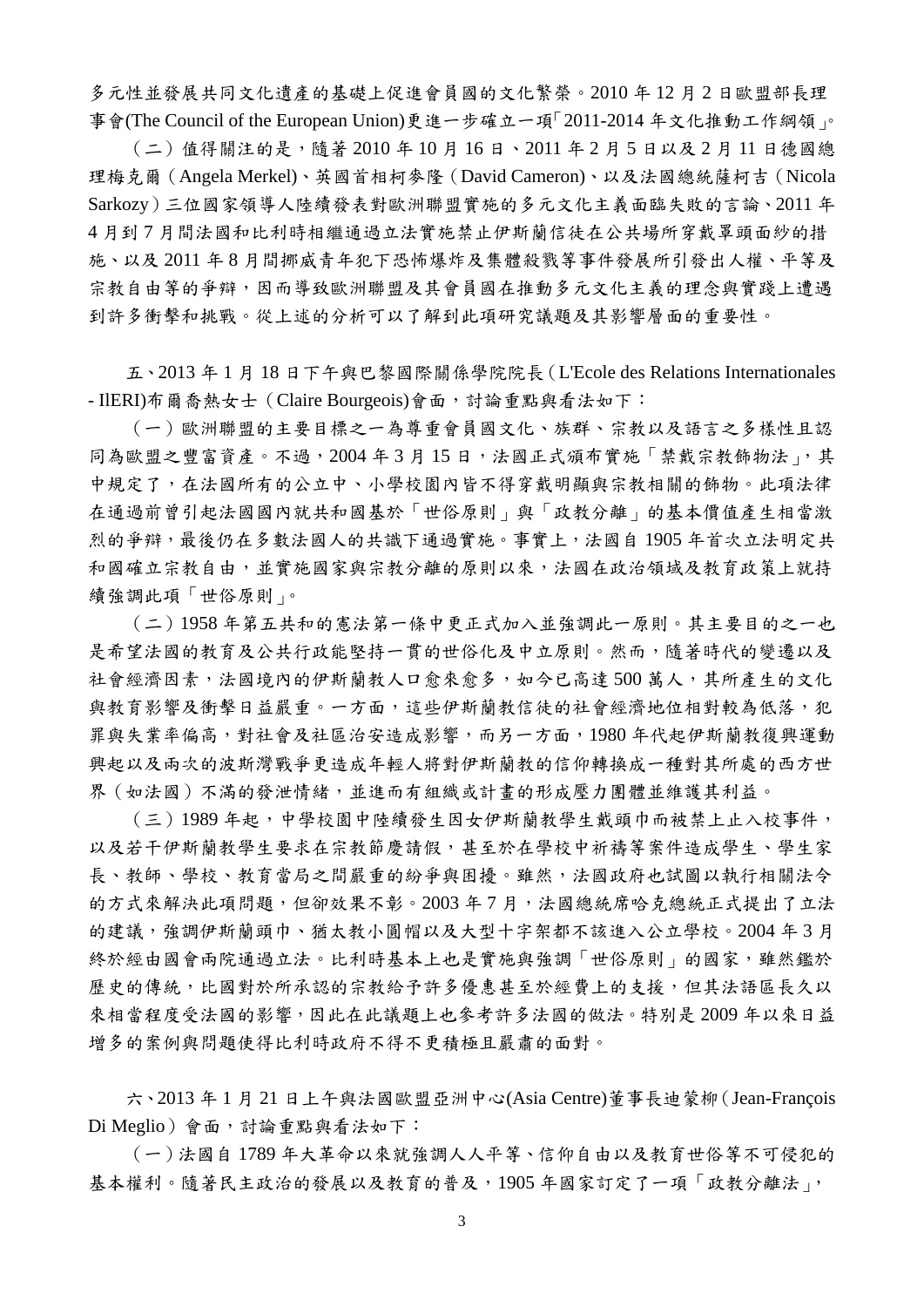將政治與宗教的關係以及公立教育的義務性、世俗原則予以法制化。不過,自1989年以來, 受到外藉移民增加以及穆斯林教教徒對信仰飾物及儀式熱誠的影響,信奉穆斯林教的女生直 接穿戴頭巾上學的現象對法國長久以來所堅持的政教分離與教育世俗的原則造成衝擊。比利 時則因為考量多元文化、宗教與族群的現況且維持一個國家世俗中立之原則。為了解決此一 問題,不但法於 2004 年 3 月通過了一項法律禁止任可人在公立中、小學校或公共機關穿戴有 明顯宗教性的飾物,否則將被禁止進入,同時法國與比利時又相繼於 2011 年立法並禁止頭戴 面紗的伊斯蘭婦女在公共場所出現。

 (二)此項法律雖然經過多年的實施經驗,同時似也獲得不錯的成果,但是由於此項法 律基本上仍忽略了若干文化認同與融合的多元性,甚至於可能抵觸到「歐洲基本人權公約」, 換句話說,這個法律仍存有「治標不治本」的根本問題。2005年和 2007 年發生在法國郊區 的青少年滋事暴動事件以及 2011 年 12 月間比利時所發生的極端份子槍殺群眾事件多少也反 應出法國以及比利時在社會文化融合政策上的局限性,當然對歐洲聯盟努力推動建構的多元 文化主義政策造成衝擊。

 七、2013 年 1 月 23 日下午與法國巴黎政治大學(Sciences Po)國際事務研究中心(Centre d'Etudes sur les Relations Internationales - CERI)卡斯妥依雅諾教授(Riva Kastoryano)及戴溫登 教授(Catherine Wihtol de Wenden)會面。討論重點與看法如下:

 (一)「多元文化主義」(The Multiculturalism, le multiculturalisme)的理念與實踐雖已有 約半個世紀的時間之久,但由於這個文字的定義過於廣泛且在發展的過程中涵蓋了哲學、政 治、法律、制度以及社會學等多元的面向,造成在認知和研究上的諸多困難。誠如法國著名 學者布吉爾 (Pierre Boudieu)所評析的,多元文化主義現已成為世界上一個新的拉丁文。依 據法國維基百科的解釋,所謂「多元文化主義」就是在一個特定的國家中各種不同種族、宗 教和文化的共存,而且某種程度享有制度性的保障。諸如,反歧視政策,確保不同文化成員 社會上的平等;尊重文化主體性,推動有利於不同文化特色的自由表達;發展多元性,認同 不同文化社群的共存。英文的維基百科則強調了國家社會對多元文化的認同接受以及提倡。 1991 年的哈伯柯林斯社會學字典中解釋多元文化主義為對文化多元主義(cutural pluralism) 的一種認同及提倡。此外,根據法國政治學及政治制度字典專書,多元文化主義的文字最早 係由美籍學者卡倫 (Horace Kallen)於 1915年所提出,意指在一個社會中多種文化同時存在 並相互認同的情形。由此看出,「多元文化主義」的意含具有一定程度的深度與廣度。

 (二)一般而言,「多元文化主義」中,泰勒(Charles Taylor)、金里卡(Will Kymlicka)、 巴瑞克(Bhikhu Parekh)、卡斯摩爾(Ellis Cashmore)以及威維歐卡(Michel Wieviorka)等 知名學者所提出之核心觀念是可以為基礎。這些學者特別強調了「多元文化主義」係基於承 認與尊重的前提之下,以差異、寬容、平等、正義以及多元等的原則作為核心理念而達成社 會的融合。進一步而言,在形式上,多元文化義意味著處在一個多元社會中不同民族、宗教、 文化行為和語言應該相互承認及接受;在實踐上,多元文化主義的政策應推動不同民族之間 以共存、相互包容和平等的方式達到和諧關係。

貳、重要心得:

 聯合國 2005 年 10 月 20 日通過了一項「文化多元之保障與提倡公約」已邁入第七個年頭, 1948年的世界人權宣言更已邁人第 62 個年頭,而歐洲人權公約也已實施了半個世紀之久,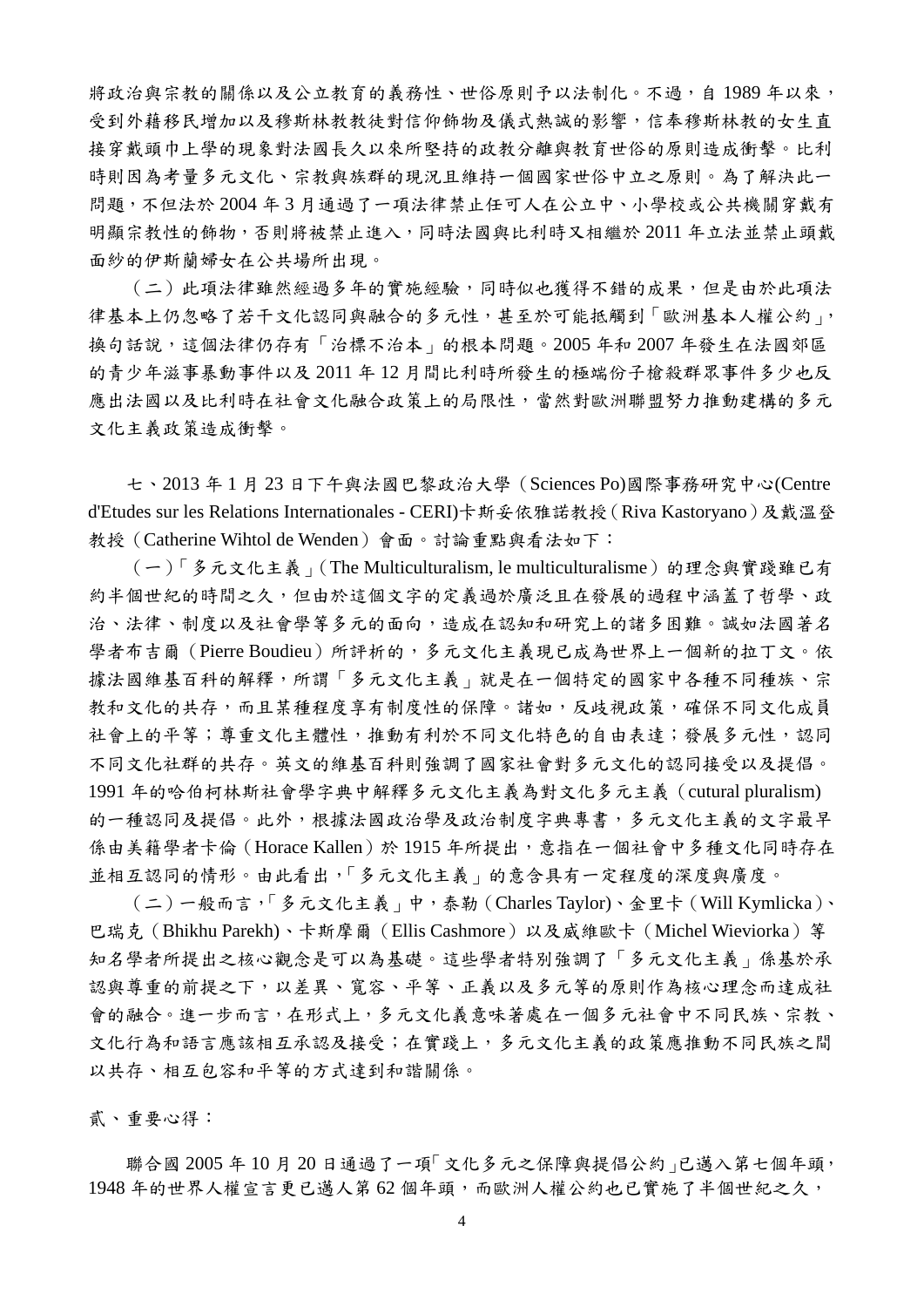歐盟統合在推動初期雖並未將多元文化之議題納入重要里程,但隨著統合進程的深化與廣 化,歐盟自 1990 年代起在推動文化多元與跨文化對話不遺餘力且獲得相當不錯的成果。此 外,隨著 2000 年通過「歐洲聯盟基本權利憲章」以及 2009 年 12 月 1 日起正式納入里斯本條 約並付諸實施,更將歐盟推動多元文化主義政策帶入新的里程碑。不過,由於歐盟會員國的 擴大且文化議題與會員國立場息息相關,歐盟在推動建構共同多元文化主義的政策與作為上 仍遭遇不少困難:

一、就國際層次而言,如上述所提之世界人權宣言第 18 條、歐洲人權公約第 9 條世界兒童權 利公約第 14 條以及國際公民權與政治權利公約第 18 條皆強調了思想、良知以及宗教的自由 權利,而歐盟以及會員國(特別是法、比等國)所努力推動的多元文化主義似仍以本位的歐 洲中之思想以及國家主體為主要考量,造成訪會融合與多元文化發展的困境和爭辯。

二、就歐盟發展之層次而言,受到東擴後人民自由流通且大量移居至西歐等創始會員國造成 高失業率以及歐元危機暫時無法改善等因素之影響,歐盟在推動建檮多元文化主義政策的相 關作為產生兩難或雙重標準的困境。一方面歐盟希望藉由相關多元文化措施以建立多元族 群、語言以及文化的良性發展並成為歐盟的特色與資產;但另一方面,由於文化及融合政策 是以各會員國為主導,歐盟並無統合及強制的權力,許多會員國政府鑑於自主的文化和融合 政策以及政治選舉的考量時而輕忽了多元文化主義的推動與建構,甚至於進而造成人權與宗 教自由上爭議。未來歐盟仍將要面對許多類似的困境。

三、就歐盟推動之策略而言,雖然歐盟司法與內政部長理事會針對移民融合政策有年度性的 會議並提出指導原則及實施重點,自 2002 年起設有工作小組做為資訊交流以及政策協調之功 能, 2007年起建立「歐盟融合基金」以專款方式推動各項措施,近年來更提出「歐盟融合策 略指標的希望經由會員國積極的作為以提升成效促進歐盟族群的和諧。不過,由於這些策略 與作為最終都需要會員國的積極配合,且會員國之間的差異性亦相當的大,因此歐盟還有很 長的路要走。

四、就歐盟外部之策略而言,長久以來,歐盟利用所堅持的自由、人權與民主等基本價值促 使第三者步上相同軌道,特別是在國際上大力推動自由與民主的思潮與制度,強調族群的相 互尊重與共榮、男女平等、信仰自由、文化多元,特別是在促進多元文化以及跨文化對話、 促進會員國內移民的文化鬷入、廢除死刑、防止女性遭受暴力侵害、同性戀的除罪化、罪刑 的一致化等議題上,但由於許多國家認為文化、族群及語言等議題與國家主權不可分割且各 國有其特殊的文化與價值,無法一併移植或照單全收,造成歐盟所推動的多元文化與移民的 融合政策出現理想與實際的嚴重落差與挑戰。

參、對台灣的影響與借鏡

就台灣而言,基於民主化、自由化與國際化的發展以及日益增加的新移民與文化,多元 文化的理論與實踐也愈來愈到重視,未來政府如何制定並推動一個具前瞻性且務實的多元 文化主義和政策是一個嚴肅的課題。有鑑於此,本研究首先將就多元文化主義的理念與特色 予以探討,其次就歐洲聯盟及其會員國在推動和落實多元文化主義的策略及發展加以研究, 之後將特別就法國和比利時兩國實施禁戴伊斯蘭罩頭面紗的背景與影響為例做深入之研究, 最後則進一步就台灣的發展與現況加以比較並提出借鏡之處。本次赴國外參加國際學術會議 以及參訪等活動確實有助於研究的深化和廣化,並達成預期之成效。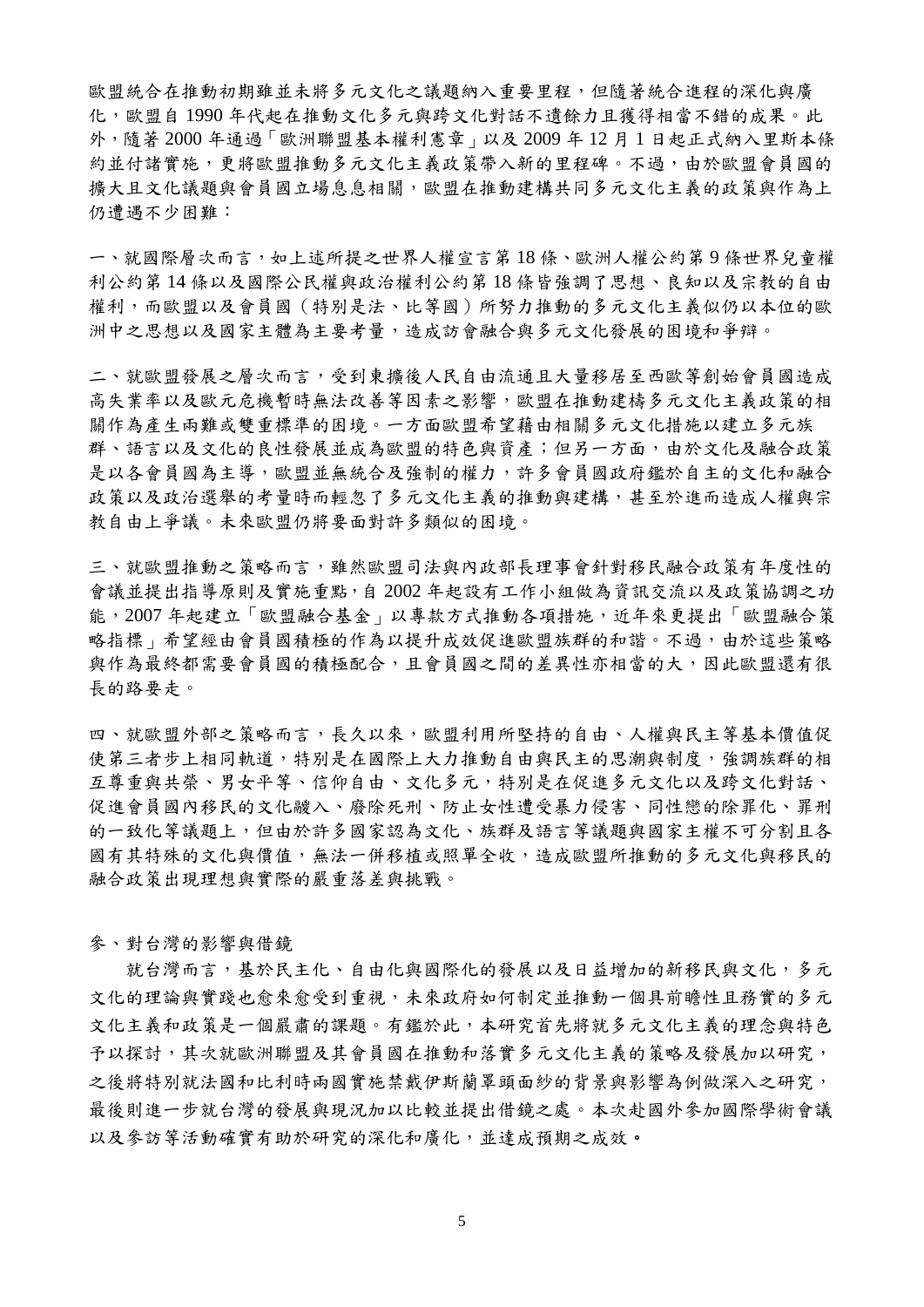# 國科會補助計畫衍生研發成果推廣資料表

日期:2013/11/01

|         | 計畫名稱:歐洲聯盟推動建構多元文化主義的發展與挑戰:兼論法、比實施禁戴伊斯蘭<br>面紗之比較與借鏡 |  |  |  |  |  |  |
|---------|----------------------------------------------------|--|--|--|--|--|--|
| 國科會補助計畫 | 計畫主持人:張台麟                                          |  |  |  |  |  |  |
|         | 計畫編號: 101-2410-H-004-114-<br>學門領域:比較政治             |  |  |  |  |  |  |
|         | 無研發成果推廣資料                                          |  |  |  |  |  |  |
|         |                                                    |  |  |  |  |  |  |
|         |                                                    |  |  |  |  |  |  |
|         |                                                    |  |  |  |  |  |  |
|         |                                                    |  |  |  |  |  |  |
|         |                                                    |  |  |  |  |  |  |
|         |                                                    |  |  |  |  |  |  |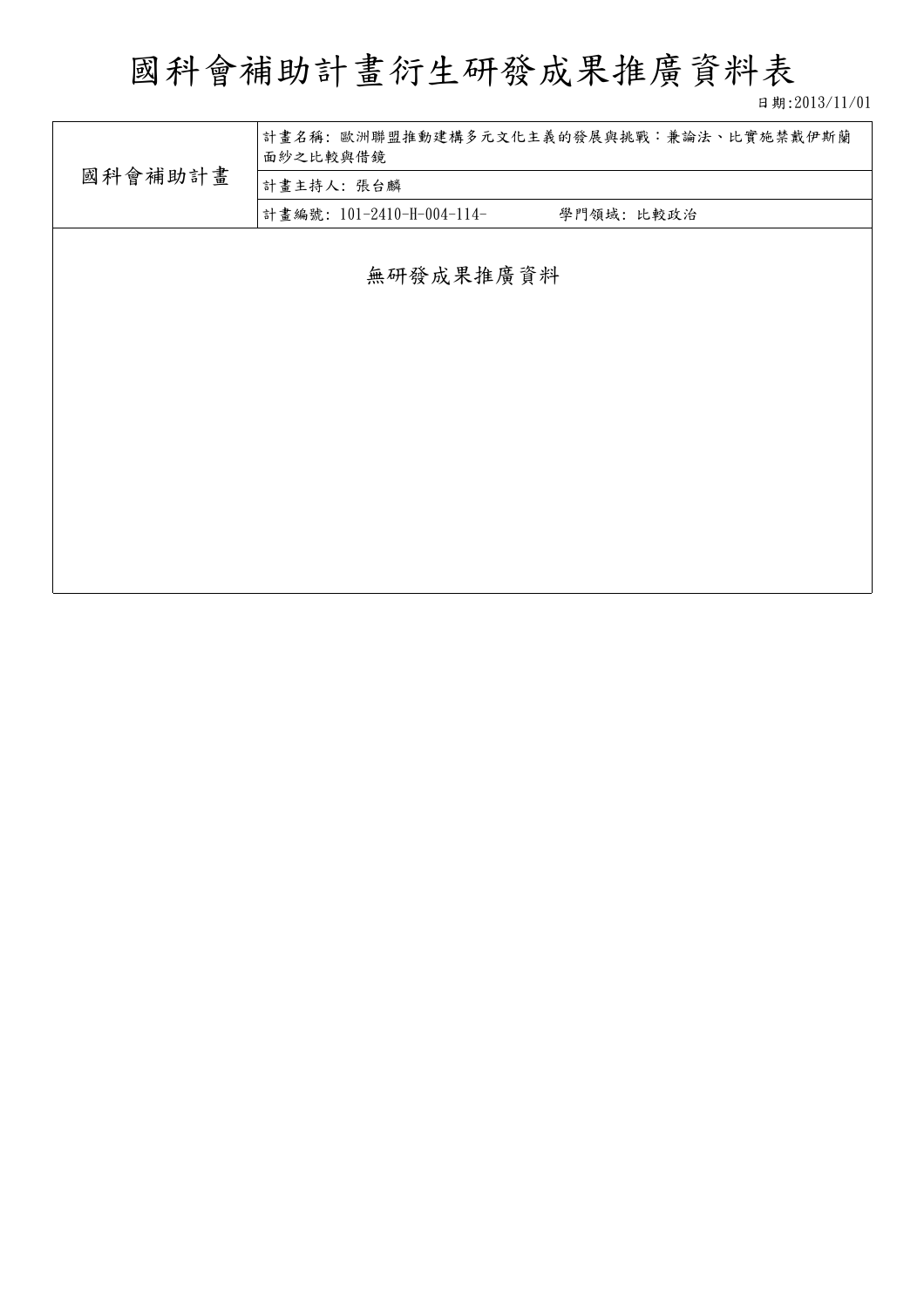## 101 年度專題研究計畫研究成果彙整表

|    | 計畫主持人:張台麟 |                                              | 計畫編號:101-2410-H-004-114-           |                                      |                          |    |                                                                                                                                                                                                                                                                                                                                                                                                               |
|----|-----------|----------------------------------------------|------------------------------------|--------------------------------------|--------------------------|----|---------------------------------------------------------------------------------------------------------------------------------------------------------------------------------------------------------------------------------------------------------------------------------------------------------------------------------------------------------------------------------------------------------------|
| 借鏡 |           | 計畫名稱:歐洲聯盟推動建構多元文化主義的發展與挑戰:兼論法、比實施禁戴伊斯蘭面紗之比較與 |                                    |                                      |                          |    |                                                                                                                                                                                                                                                                                                                                                                                                               |
|    | 成果項目      |                                              | 實際已達成<br>或已發表)                     | 量化<br>數 (被接受 數(含實際已<br>達成數)          | 本計畫實<br>預期總達成 際貢獻百<br>分比 | 單位 | 備註 (質化說<br>明:如數個計畫<br>共同成果、成果<br>列為該期刊之<br>封面故事<br>等)                                                                                                                                                                                                                                                                                                                                                         |
| 國內 |           | 期刊論文<br>研究報告/技術報告                            | $\overline{0}$<br>$\boldsymbol{0}$ | $\theta$<br>$\boldsymbol{0}$         | 100%<br>100%             | 篇  |                                                                                                                                                                                                                                                                                                                                                                                                               |
|    | 論文著作      | 研討會論文<br>專書                                  | $\boldsymbol{0}$<br>$\theta$       | $\overline{0}$<br>70                 | 100%<br>100%             |    | 本計畫之研究成果<br>已投稿於專書 (有<br>匿名審查機制),預<br>計 2014 年 8 月出<br>版:張台麟,〈歐洲<br>聯盟推動建構多元<br>文化主義的發展與<br>挑戰:兼論對台灣<br>的影響與借鏡〉<br>(The<br>Multiculturalism<br>of the European<br>Union:<br>Taiwan's<br>Perspective), 張<br>台麟主編《歐洲聯<br>盟推動建構多元文<br>化主義的發展與挑<br>戰 》 (<br>The<br>Multiculturalism<br>of the European<br>Union<br>Challenges<br>and<br>Opportunities)<br>(台北:政治大學<br>歐洲語文學系及歐<br>盟莫內教學模組計<br>畫, 2014年8月),<br>頁~。 |
|    | 專利        | 申請中件數<br>已獲得件數                               | $\boldsymbol{0}$<br>$\pmb{0}$      | $\boldsymbol{0}$<br>$\boldsymbol{0}$ | 100%<br>100%             | 件  |                                                                                                                                                                                                                                                                                                                                                                                                               |
|    |           | 件數                                           | $\boldsymbol{0}$                   | $\boldsymbol{0}$                     | 100%                     | 件  |                                                                                                                                                                                                                                                                                                                                                                                                               |
|    | 技術移轉      | 權利金                                          | $\boldsymbol{0}$                   | $\overline{0}$                       | 100%                     | 千元 |                                                                                                                                                                                                                                                                                                                                                                                                               |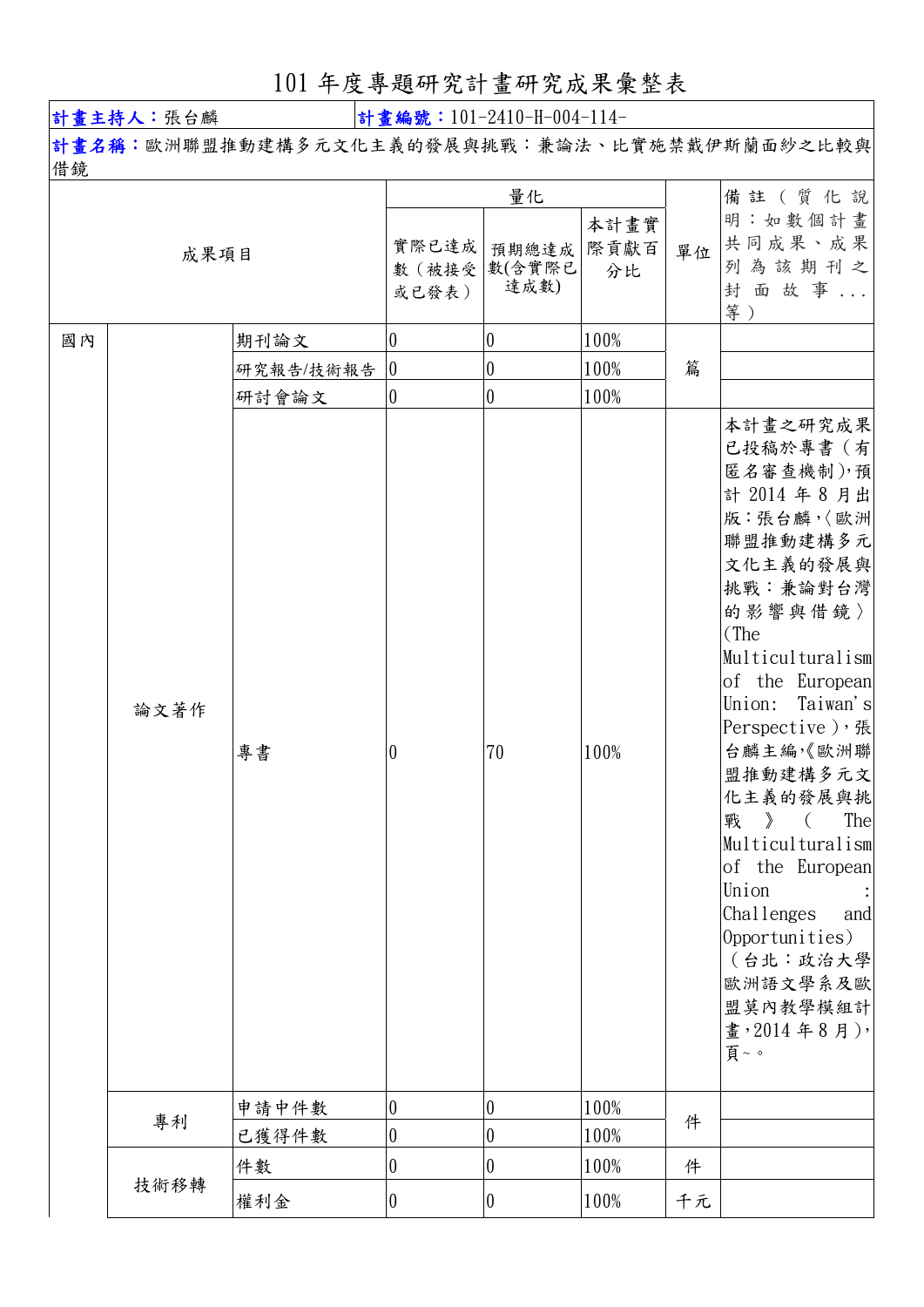|     |                         | 碩士生                                   | $\overline{0}$   | $\boldsymbol{0}$ | 100%      |     |  |  |
|-----|-------------------------|---------------------------------------|------------------|------------------|-----------|-----|--|--|
|     | 參與計畫人力                  | 博士生                                   | $\overline{0}$   | $\boldsymbol{0}$ | 100%      | 人次  |  |  |
|     | (本國籍)                   | 博士後研究員                                | $\overline{0}$   | $\boldsymbol{0}$ | 100%      |     |  |  |
|     |                         | 專任助理                                  | $\overline{0}$   | $\boldsymbol{0}$ | 100%      |     |  |  |
|     |                         | 期刊論文                                  | $\overline{0}$   | $\boldsymbol{0}$ | 100%      | 篇   |  |  |
|     | 論文著作                    | 研究報告/技術報告                             | $\overline{0}$   | $\boldsymbol{0}$ | 100%      |     |  |  |
|     |                         | 研討會論文                                 | $\theta$         | $\boldsymbol{0}$ | 100%      |     |  |  |
|     |                         | 專書                                    | $\overline{0}$   | $\boldsymbol{0}$ | 100%      | 章/本 |  |  |
|     |                         | 申請中件數                                 | $\overline{0}$   | $\boldsymbol{0}$ | 100%      |     |  |  |
|     | 專利                      | 已獲得件數                                 | $\overline{0}$   | $\boldsymbol{0}$ | 100%      | 件   |  |  |
| 國外  |                         | 件數                                    | $\theta$         | $\boldsymbol{0}$ | 100%      | 件   |  |  |
|     | 技術移轉                    | 權利金                                   | $\theta$         | $\overline{0}$   | 100%      | 千元  |  |  |
|     |                         | 碩士生                                   | 100              | 100              | 100%      |     |  |  |
|     | 參與計畫人力 博士生              |                                       | $\overline{0}$   | $\theta$         | 100%      | 人次  |  |  |
|     | (外國籍)                   | 博士後研究員                                | $\overline{0}$   | $\overline{0}$   | 100%      |     |  |  |
|     |                         | 專任助理                                  | $\overline{0}$   | $\theta$         | 100%      |     |  |  |
|     |                         | 一、部份成果發表於2013年臺灣歐盟論壇學術研討會中。           |                  |                  |           |     |  |  |
|     | 其他成果                    | 二、部份成果發表於 2013年1月22日下午,巴黎國際關係學院「當前臺歐關 |                  |                  |           |     |  |  |
|     |                         | (無法以量化表達之成 係」之專題演講。                   |                  |                  |           |     |  |  |
|     | 果如辦理學術活動、獲              |                                       |                  |                  |           |     |  |  |
|     | 得獎項、重要國際合<br>作、研究成果國際影響 |                                       |                  |                  |           |     |  |  |
|     | 力及其他協助產業技               |                                       |                  |                  |           |     |  |  |
|     | 術發展之具體效益事               |                                       |                  |                  |           |     |  |  |
|     | 項等,請以文字敘述填              |                                       |                  |                  |           |     |  |  |
| 列。) |                         |                                       |                  |                  |           |     |  |  |
|     |                         | 成果項目                                  |                  | 量化               | 名稱或內容性質簡述 |     |  |  |
| 科   | 測驗工具(含質性與量性)            | $\boldsymbol{0}$                      |                  |                  |           |     |  |  |
| 教   | 課程/模組                   |                                       | $\boldsymbol{0}$ |                  |           |     |  |  |
| 處   | 電腦及網路系統或工具              |                                       | $\boldsymbol{0}$ |                  |           |     |  |  |
| 計   | 教材                      |                                       |                  |                  |           |     |  |  |
| 畫   |                         |                                       | $\boldsymbol{0}$ |                  |           |     |  |  |

舉辦之活動/競賽 2009年 2009年 2009年 2012年 2013年 2014年 2014年 2015年 2016年 2017年 2018年 2014年 2015年 2016年 2017年 2017年 2017年 2017年 2017年 2017年 2017年 2017年 2017年 2017年 2017年 2017年 2017年 2017年 2017年 2017年 2017年 2017年 2017年 2017年 2017年 2

填 研討會/工作坊  $0$ 項 電子報、網站  $\hspace{1.6cm} |0 \>$ 

目 計畫成果推廣之參與(閱聽)人數 |0

加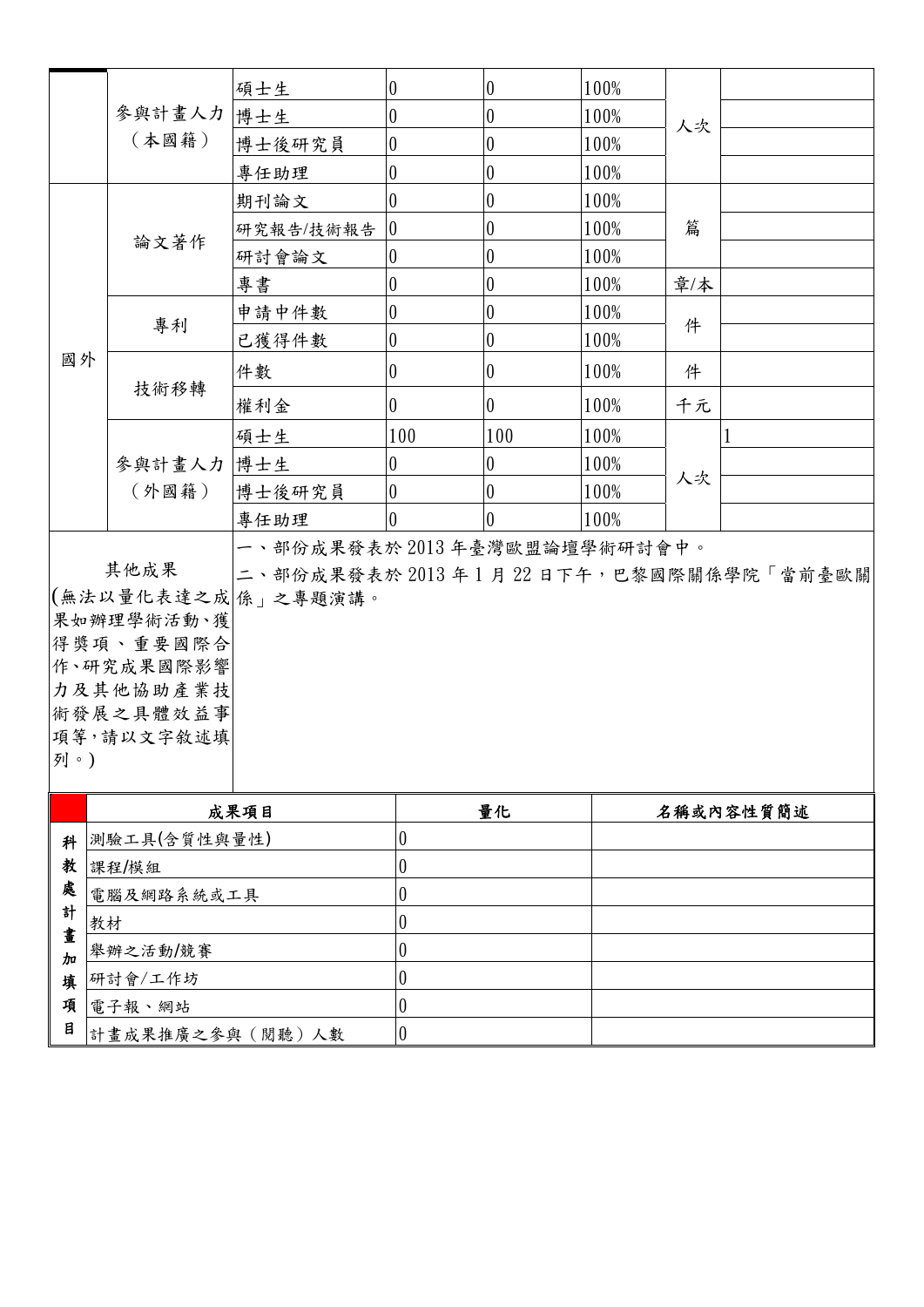## 國科會補助專題研究計畫成果報告自評表

請就研究內容與原計畫相符程度、達成預期目標情況、研究成果之學術或應用價 值(簡要敘述成果所代表之意義、價值、影響或進一步發展之可能性)、是否適 合在學術期刊發表或申請專利、主要發現或其他有關價值等,作一綜合評估。

| 1. 請就研究內容與原計畫相符程度、達成預期目標情況作一綜合評估                                                                                        |
|-------------------------------------------------------------------------------------------------------------------------|
| 達成目標                                                                                                                    |
| □未達成目標 (請說明,以100字為限)                                                                                                    |
| □實驗失敗                                                                                                                   |
| □因故實驗中斷                                                                                                                 |
| □其他原因                                                                                                                   |
| 說明:                                                                                                                     |
| 2. 研究成果在學術期刊發表或申請專利等情形:                                                                                                 |
| 論文:□已發表 □未發表之文稿 ■撰寫中 □無                                                                                                 |
| 專利:□已獲得 □申請中 ■無                                                                                                         |
| 技轉:□已技轉 □洽談中 ■無                                                                                                         |
| 其他: (以100字為限)                                                                                                           |
| 本計畫之研究成果已投稿於專書(有匿名審查機制), 預計 2014 年 8 月出版:                                                                               |
| 書名:張台麟,〈歐洲聯盟推動建構多元文化主義的發展與挑戰:兼論對台灣的影響與借<br>鏡) (The Multiculturalism of the European Union: Taiwan's Perspective ), 張台麟主 |
| 編,《歐洲聯盟推動建構多元文化主義的發展與挑戰》(The Multiculturalism of the European                                                           |
| Union: Challenges and Opportunities) (台北:政治大學歐洲語文學系及歐盟莫內教學模                                                             |
| 組計畫, 2014年8月), 頁~。                                                                                                      |
|                                                                                                                         |
| 3. 請依學術成就、技術創新、社會影響等方面,評估研究成果之學術或應用價                                                                                    |
| 值(簡要敘述成果所代表之意義、價值、影響或進一步發展之可能性)(以                                                                                       |
| 500字為限)                                                                                                                 |
| 本專題研究計畫之目的係希望經由多元文化主義等相關理論之途徑,就歐洲聯盟推動建構                                                                                 |
| 多元文化主義政策的整體發展進程的理論與實踐加以探討,另就法國與比利時在遭遇到伊                                                                                 |
| 斯蘭文化特殊性之個案予以研究分析,最後並進一步與台灣現況及制度規範加以比較,期                                                                                 |
| 而對我國未來建構多元文化主義之發展與政策提出具體且有前瞻性之建議與貢獻。內容中                                                                                 |
| 就歐洲聯盟所推動建構的多元文化主義的發展沿革、法律基礎、政策及措施等內容加以深                                                                                 |
| 入的研究分析。內容除了分析歐盟在此議題上內部要求、制度、規範與運作之外,同時還                                                                                 |
| 針對歐盟在里斯本條約後對推動多元文化主義的主軸與實踐加以探討,可說相當成功的掌                                                                                 |
| 握了此項研究主題的方向與重點。此項研究成果即將發表在學術性專書,內容將歐盟所呈                                                                                 |
| 現之經驗與特色加以分析可說具有學術上的貢獻,另外對政府或相關單位對此重要議題上                                                                                 |
| 之制度建立以及採行相關決策上應有重要參考價值,換言之,此計畫除了達到學術與實用                                                                                 |
| 價值效果之外,同時藉此也導引出社會對此議題的重視。此外,對參與本計畫的兼任研究                                                                                 |
|                                                                                                                         |